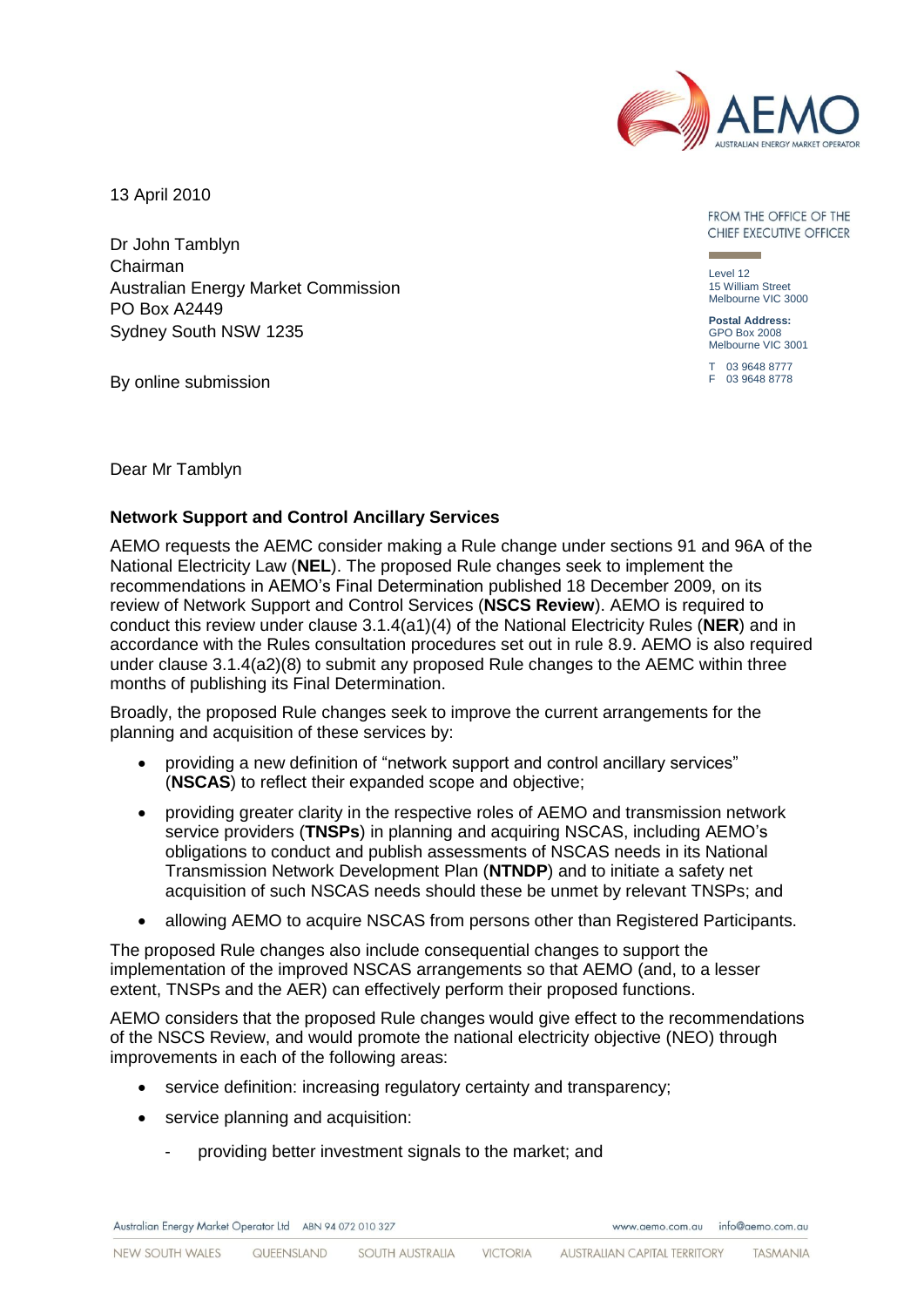

- encouraging TNSPs to provide market solutions to identified NSCAS needs and, where this does not occur, allowing AEMO to more competitively acquire those services at lower costs than can be achieved under the current arrangements.
- service deployment: improving the efficiency of the central dispatch and PASA processes and promoting regulatory certainty regarding the provision and dispatch of these services; and
- service cost recovery: aligning the beneficiaries of the NSCAS with the recovery of the service costs.

AEMO has undertaken extensive consultation on the current arrangements for NSCAS which has resulted in key recommendations that are the subject of these proposed Rule changes. On this basis, AEMO requests that the AEMC consider "fast tracking" this proposed Rule change under section 96A of the NEL. Section 96A applies if the AEMC considers that the nature and the content of a Rule change proposal has previously been consulted with the public by an electricity market regulatory body.

Further details of AEMO"s consultation process, submissions received in response to the various stages of consultation and AEMO's response to the issues raised are included in its two Draft Determinations and its Final Determination, which can be found on AEMO"s website at: [http://www.aemo.com.au/electricityops/168-0089.html.](http://www.aemo.com.au/electricityops/168-0089.html)

AEMO would be pleased if you could have these matters considered by the AEMC. For further details, please do not hesitate to contact Franc Cavoli on 03 9609 8416.

Yours sincerely

 $M$  Zena

Matt Zema **Managing Director and Chief Executive Officer** 

Attachment A: Rule Change Proposal

Attachment B: Proposed Rule Changes

Attachment C: Summary of Minor and Consequential Rule Changes

Attachment D: Summary of NSCS Review Submissions and AEMO"s response.

www.aemo.com.au info@aemo.com.au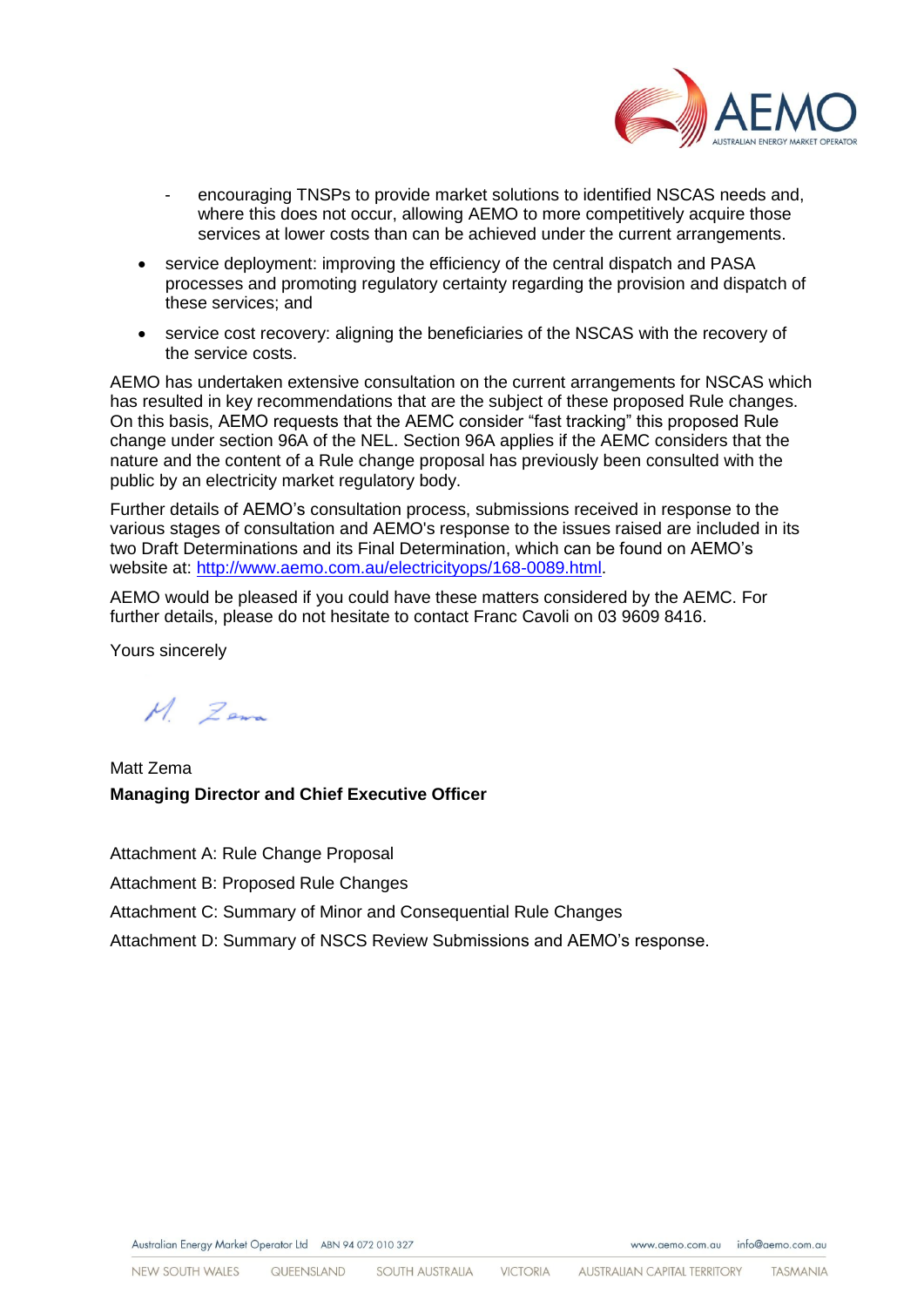# MARKET OPERATOR

# **ATTACHMENT A**

# **Table of Contents**

| 1. |      |  |  |  |
|----|------|--|--|--|
| 2. |      |  |  |  |
| 3. |      |  |  |  |
|    | 3.1. |  |  |  |
|    | 3.2. |  |  |  |
|    | 3.3. |  |  |  |
| 4. |      |  |  |  |
|    | 4.1. |  |  |  |
|    | 4.2. |  |  |  |
|    | 4.3. |  |  |  |
|    |      |  |  |  |
|    |      |  |  |  |
| 5. |      |  |  |  |
|    | 5.1. |  |  |  |
|    | 5.2. |  |  |  |
|    | 5.3. |  |  |  |
| 6. |      |  |  |  |
|    | 6.1. |  |  |  |
|    | 6.2. |  |  |  |
|    | 6.3. |  |  |  |
|    | 6.4. |  |  |  |
| 7. |      |  |  |  |
|    | 7.1. |  |  |  |
|    | 7.2. |  |  |  |
|    | 7.3. |  |  |  |
| 8. |      |  |  |  |
|    | 8.1. |  |  |  |
|    |      |  |  |  |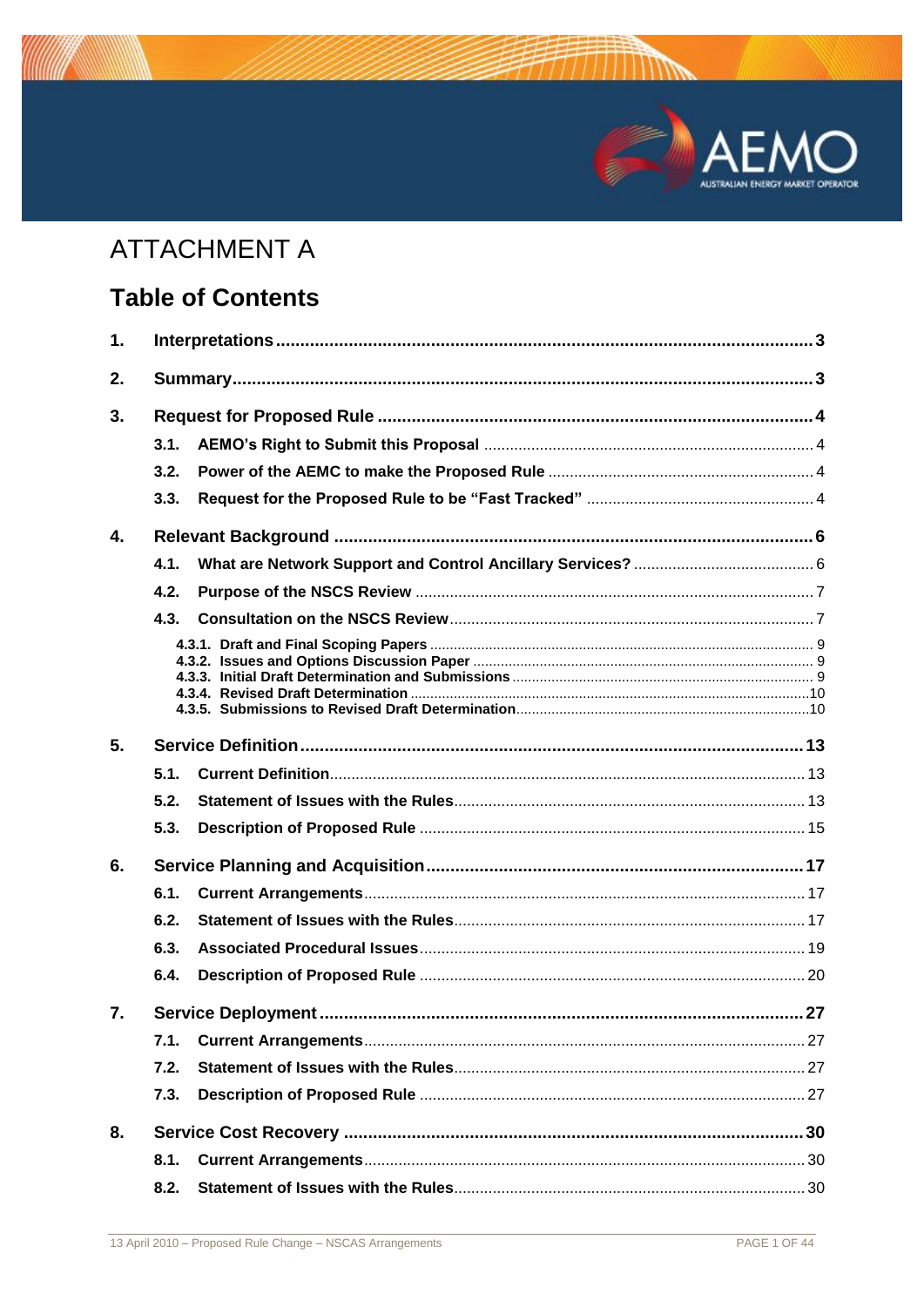

|     | 8.3.                                                                       |  |
|-----|----------------------------------------------------------------------------|--|
| 9.  |                                                                            |  |
| 10. |                                                                            |  |
| 11. | How the Proposed Rule Contributes to the National Electricity Objective 36 |  |
|     |                                                                            |  |
|     |                                                                            |  |
|     |                                                                            |  |
|     |                                                                            |  |
|     |                                                                            |  |
| 12. |                                                                            |  |
|     |                                                                            |  |
|     |                                                                            |  |
|     |                                                                            |  |
|     |                                                                            |  |
|     |                                                                            |  |
|     |                                                                            |  |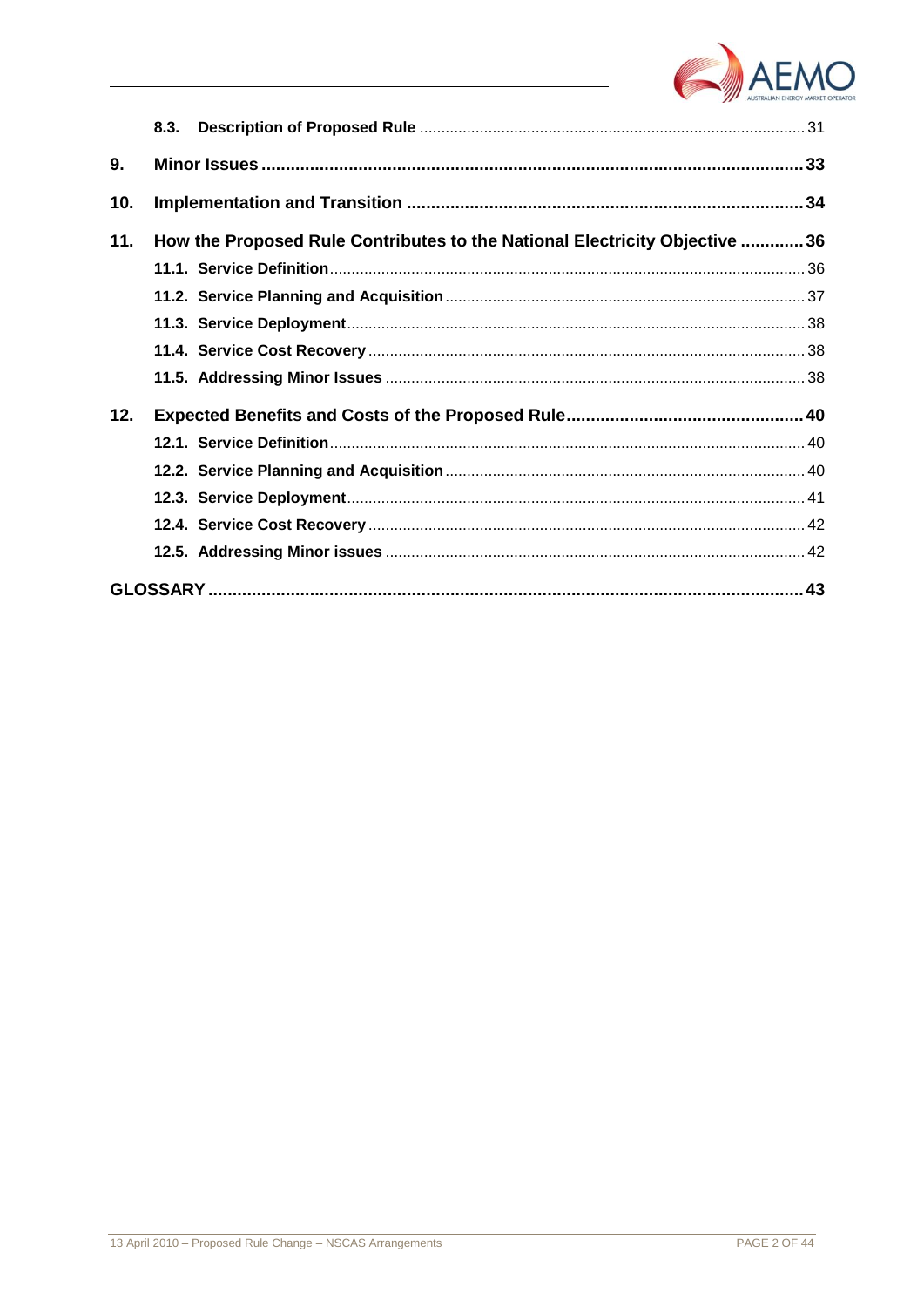

# <span id="page-4-0"></span>**1. Interpretations**

For the purposes of this document, references to AEMO also include the actions undertaken by NEMMCO prior to 1 July 2009.

Throughout this document, references to:

- the new term "network support and control ancillary services" (**NSCAS**) as proposed in the National Electricity Rules (**NER**) changes, is equivalent to the term "network support and control services" (**NSCS**) as referred to during the review of Network Support and Control Services (**NSCS Review**). The proposed new term reflects that these services are ancillary services. The exception to this interpretation is in specific references to the NSCS Review;
- the "acquisition" of NSCAS as is currently used in the NER, is equivalent to the term "procurement" as referred to during the NSCS Review; and
- the "dispatch" of NSCAS as is currently used in the NER, is equivalent to the term "deployment" as referred to during the NSCS Review and elsewhere in this document.

#### <span id="page-4-1"></span>**2. Summary**

AEMO"s proposed Rule changes seek to implement the recommendations arising from its NSCS Review required under clause 3.1.4(a1)(4) of the NER and undertaken in accordance with the Rules consultation procedures set out in rule 8.9. AEMO"s Final Determination was published on AEMO"s website on 18 December 2009.

The NSCS Review recommended improvements to the planning arrangements for NSCAS, whereby AEMO identifies requirements for NSCAS (**NSCAS needs**) through its National Transmission Network Development Plan (**NTNDP**).

The NSCS Review also recommended improvements to the arrangements for acquiring NSCAS that:

- clarify the current safety net arrangement whereby AEMO would acquire services to meet identified NSCAS needs where the relevant Transmission Network Service Provider (**TNSP**) does not do so; and
- allow AEMO to acquire NSCAS more competitively by opening its tender process to all potential viable providers including Generators, TNSPs and other commercial entities. This proposed arrangement would require additional provisions in the NER to facilitate the contracting of preferred services based on the circumstances.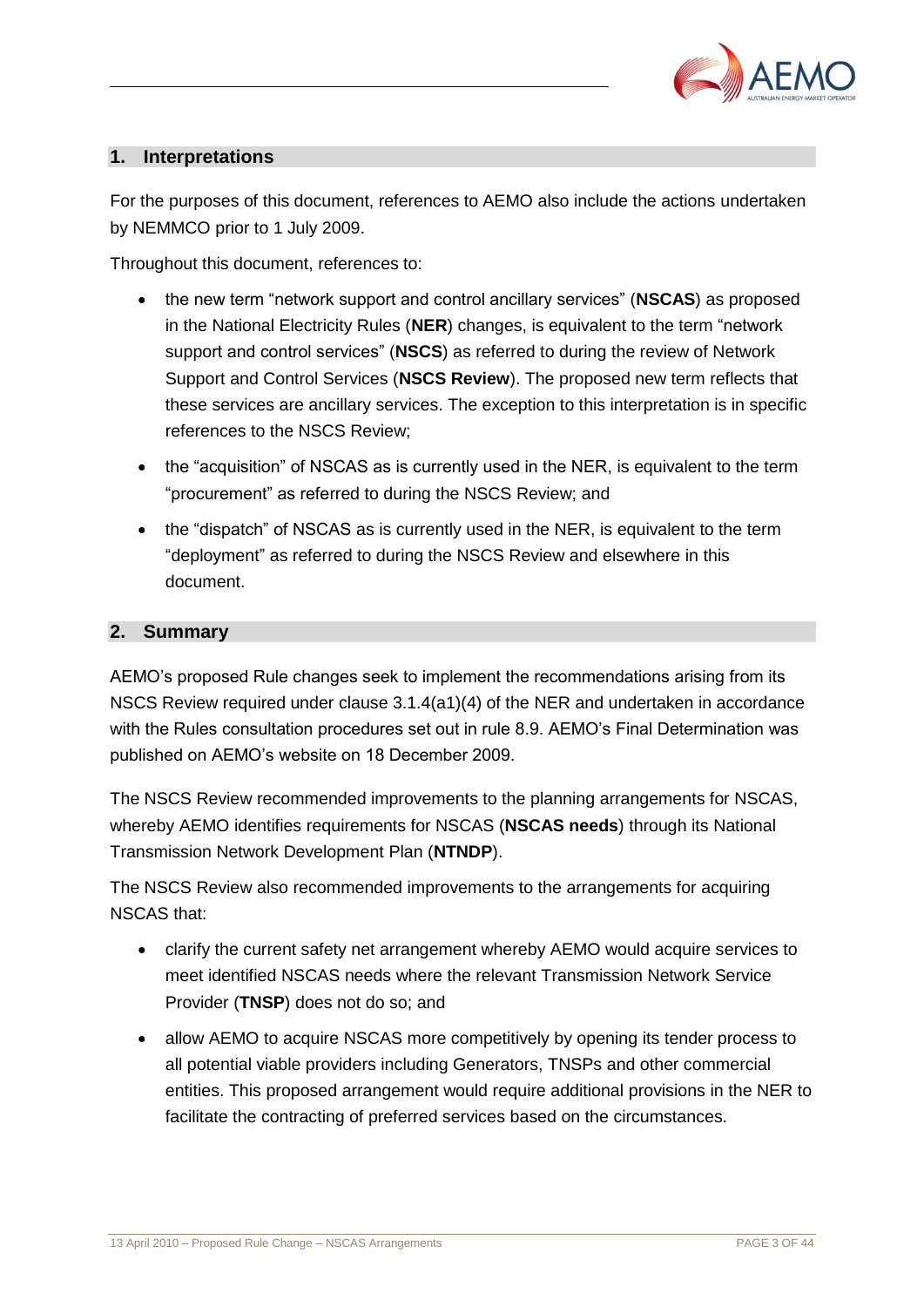

# <span id="page-5-0"></span>**3. Request for Proposed Rule**

This section provides a description of AEMO"s right to submit the proposed Rule to the AEMC, the power that the AEMC has under the NEL to consider the proposed Rule, and AEMO"s request for the proposed Rule to be "fast tracked.

# <span id="page-5-1"></span>**3.1. AEMO's Right to Submit this Proposal**

AEMO is requesting that the AEMC make these proposed Rules in accordance with section 91 of the *National Electricity Law* (**NEL**).

AEMO has the following operational functions under the NEL:

- to operate and administer the national electricity market (**NEM**);
- to promote the development and improve the effectiveness of the operation and administration of the NEM; and
- to maintain and improve power system security.

AEMO also has the following planning functions under the NEL as the National Transmission Planner (**NTP**):

- to prepare, maintain and publish the NTNDP;
- to review the national transmission grid and advise on its development or projects that affect it; and
- provide a national strategic perspective for transmission planning and coordination.

#### <span id="page-5-2"></span>**3.2. Power of the AEMC to make the Proposed Rule**

The subject matters about which the AEMC may make Rules are set out in section 34 of the NEL and, more specifically, in Schedule 1 to the NEL.

AEMO considers that the proposed Rule falls within the subject matters that the AEMC may make Rules about, as it relates to the activities of persons participating in the NEM.

#### <span id="page-5-3"></span>**3.3. Request for the Proposed Rule to be "Fast Tracked"**

AEMO requests that AEMC considers "fast tracking" the proposed Rule under section 96A of the NEL. Section 96A applies if the AEMC considers that the nature and the content of a proposed Rule have previously been consulted on with the public by an electricity market regulatory body<sup>1</sup>.

AEMO considers that section 96A applies because:

l

Under section 87 of the NEL, electricity market regulatory body means the AER, AEMO or the Reliability Panel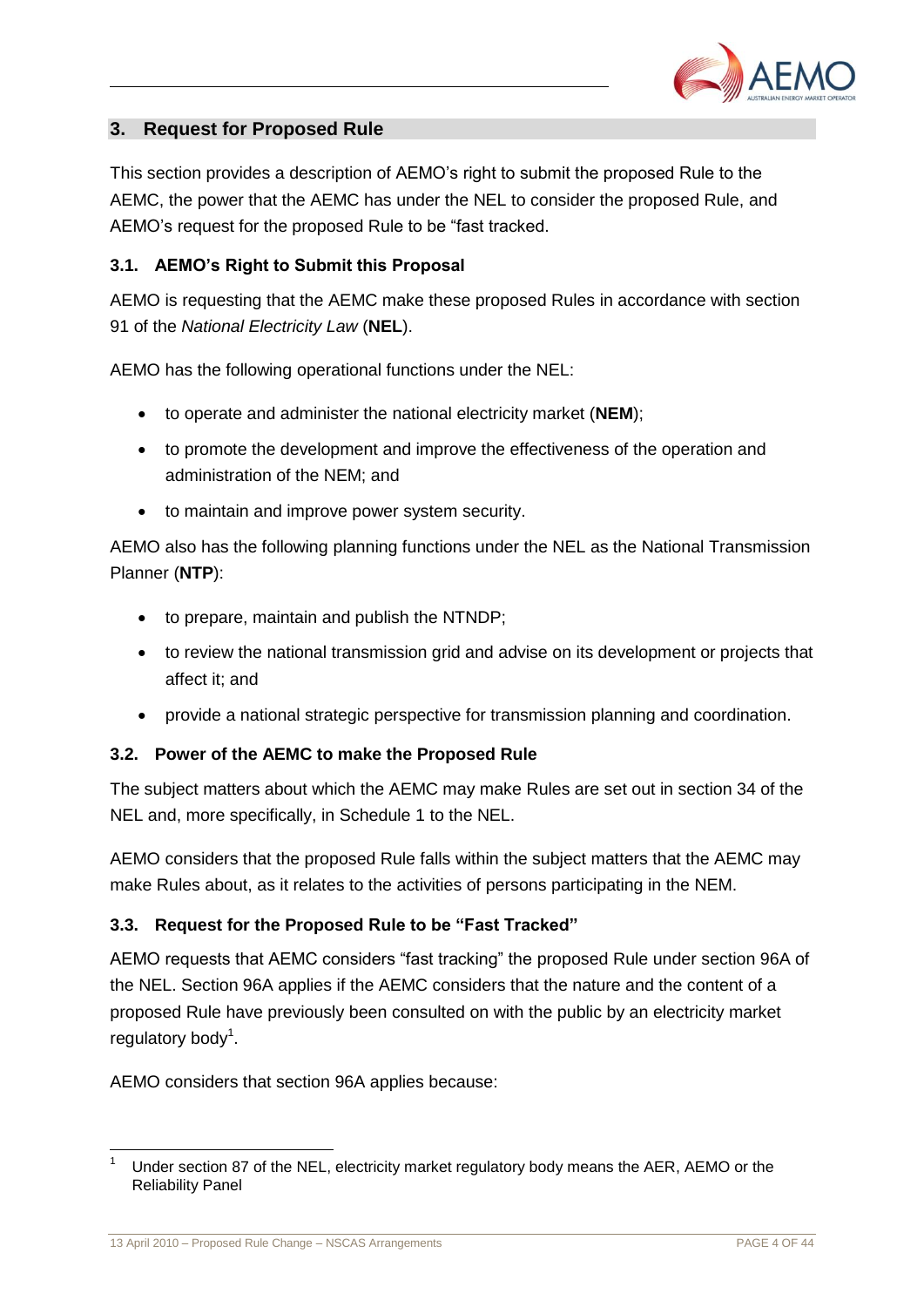

- throughout the NSCS Review, AEMO has consulted extensively on the matters that are included in the proposed Rule, and stakeholders have been given adequate opportunity to provide comments to AEMO on the key issues addresses in the proposed Rule; and
- the consultation involved industry members and industry representative bodies, with key consultation dates and documents published on AEMO"s website and notified via AEMO Communications, and was undertaken in accordance with the Rules consultation procedure set out in rule 8.9 of the NER.

Section 4.3 of this proposal provides a summary of the NSCS Review's consultation. Attachment D provides a summary of the issues raised and AEMO"s response.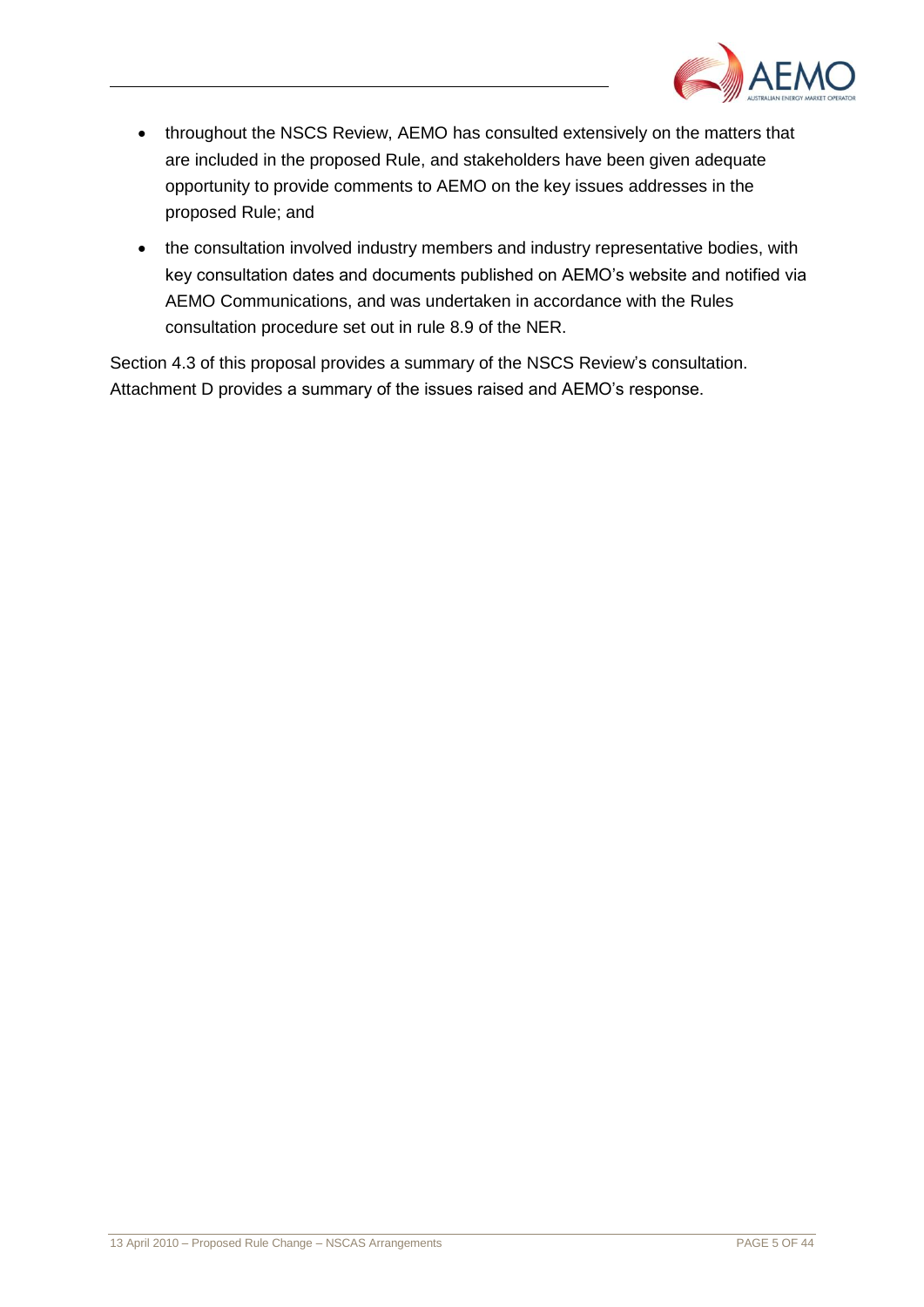

# <span id="page-7-0"></span>**4. Relevant Background**

# <span id="page-7-1"></span>**4.1. What are Network Support and Control Ancillary Services?**

Ancillary services are defined in clause 3.11.1(a) of the NER as "services that are essential to the management of *power system security*, facilitate orderly trading in electricity and ensure that electricity supplies are of acceptable quality".

Chapter 10 of the NER defines ancillary services as comprising market ancillary services and non-market ancillary services (**NMAS**), with the latter defined as comprising system restart ancillary services (**SRAS**) and network control ancillary services (**NCAS**). Clauses 3.11.1(b) and (c) of the NER state that only AEMO acquires ancillary services.

However in practice ancillary services are also acquired by TNSPs for network support, and hence the reference in this proposal to the collective term "network support and control ancillary services" (**NSCAS**) which reflects a combination of "network support" and "network control" ancillary services. NSCAS are services that are critical to maintaining the secure and reliable operation of the power system. They provide the capability to control the active or reactive power flow into or out of a transmission network in order to maintain that transmission network in a secure operating state and maintain or increase its power transfer capability of a transmission network. In the right situation, NSCAS can significantly increase secure power transfer capability and do so at a much lower cost than additional investment in transmission lines and transformers.

NSCAS include services currently acquired by:

- TNSPs, from their own assets as prescribed transmission services, or from other parties<sup>2</sup>; and
- AEMO, from Registered Participants, currently referred to as network control ancillary services (**NCAS**).

NSCAS comprise a wide range of services that include the following:

- Services provided by Market Participants, such as:
	- o Reactive power by generators; and
	- o Active power flow control services provided by changing loads (usually switching a load off, but could also involve switching standby generation on).
- Services provided on the transmission network, including reactive and active power flow equipment, such as:
	- o Capacitors and reactors;

 $\overline{a}$ 2 Provided as either:

<sup>-</sup> a paid (discretionary) network support service under a network support agreement, or

an unpaid (mandatory) service under a network connection agreement (and registered with AEMO as performance standards)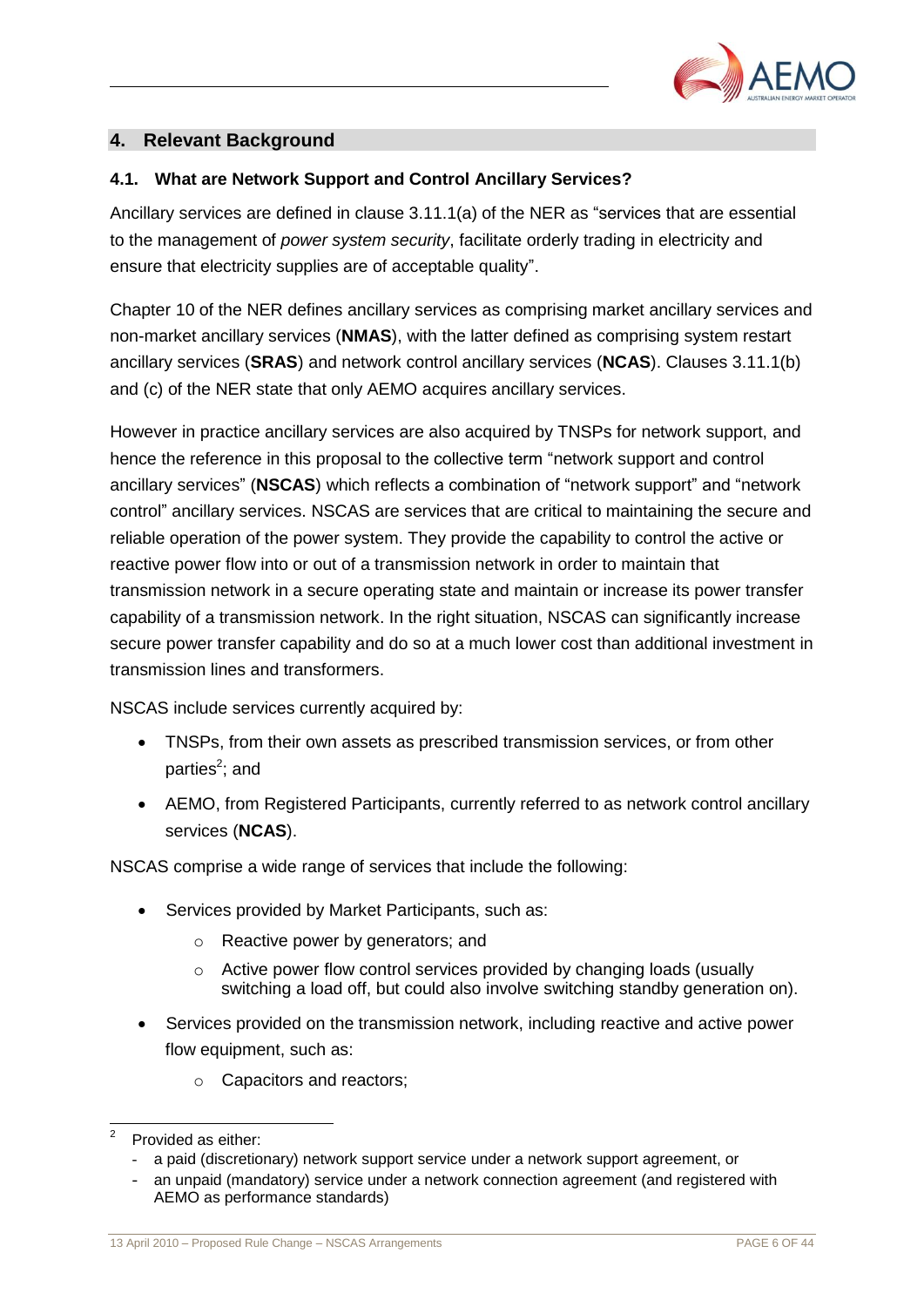

- o Static VAR Compensators;
- $\circ$  Phase shift transformers and other equipment used to control power flow; and
- $\circ$  Special protection systems that allow overload capacity to be used while still maintaining security; and
- Services provided by Demand-Side Participants (**DSP**), including:
	- o Control of customer load in response to certain signals; and
	- o Installation of, or utilisation of, existing small scale generation.

AEMO is required to operate the power system $3$  to maintain power system security in accordance with the power system security and reliability standards, while TNSPs are required to invest in network services, including NSCAS, to meet their jurisdictional supply reliability obligations and network connection and planning obligations under schedules 5.1 and 5.1a of the NER.

#### <span id="page-8-0"></span>**4.2. Purpose of the NSCS Review**

AEMO is required under clause 3.1.4(a1)(4) of the NER to conduct a review into the provision of NCAS in accordance with the Rules consultation procedures, which require consultation with Registered Participants, Intending Participants and interested parties (Consulted Persons). Clause 3.1.4(a1)(4) of the NER requires this to include:

- a review of the responsibilities of AEMO and TNSPs for the provision of reactive support;
- a review of the formulation of the generic network constraint equations within central dispatch that depend on the provision of NCAS; and
- a program to assess the potential implementation of market mechanisms for the recruitment and dispatch of NCAS.

The review was known as the NSCS Review, to encompass network services acquired by TNSPs. The NSCS Review was completed on 18 December 2009 and the key dates of the review are outlined in Table 1. Further information on each stage of the NSCS Review can be found on AEMO's website.<sup>4</sup>

#### <span id="page-8-1"></span>**4.3. Consultation on the NSCS Review**

l

The NSCS Review was conducted with extensive consultation, in accordance with the Rules consultation procedures. Details of the NSCS Review were published on AEMO"s website along with copies of all submissions received, and key updates to the NSCS Review were notified to the market via AEMO Communications. <sup>5</sup> AEMO published an Initial and a Revised

<sup>3</sup> While the Rules define the *power system* to include generation, transmission and distribution networks, AEMO"s power system security obligations do not extend to the distribution networks

<sup>4</sup> See<http://www.aemo.com.au/electricityops/168-0089.html>

<sup>5</sup> AEMO Communications are electronic information bulletins sent by AEMO to Registered Participants, jurisdictions, regulators and other interested parties ("consulted persons") that have been included in AEMO"s stakeholder contacts database over time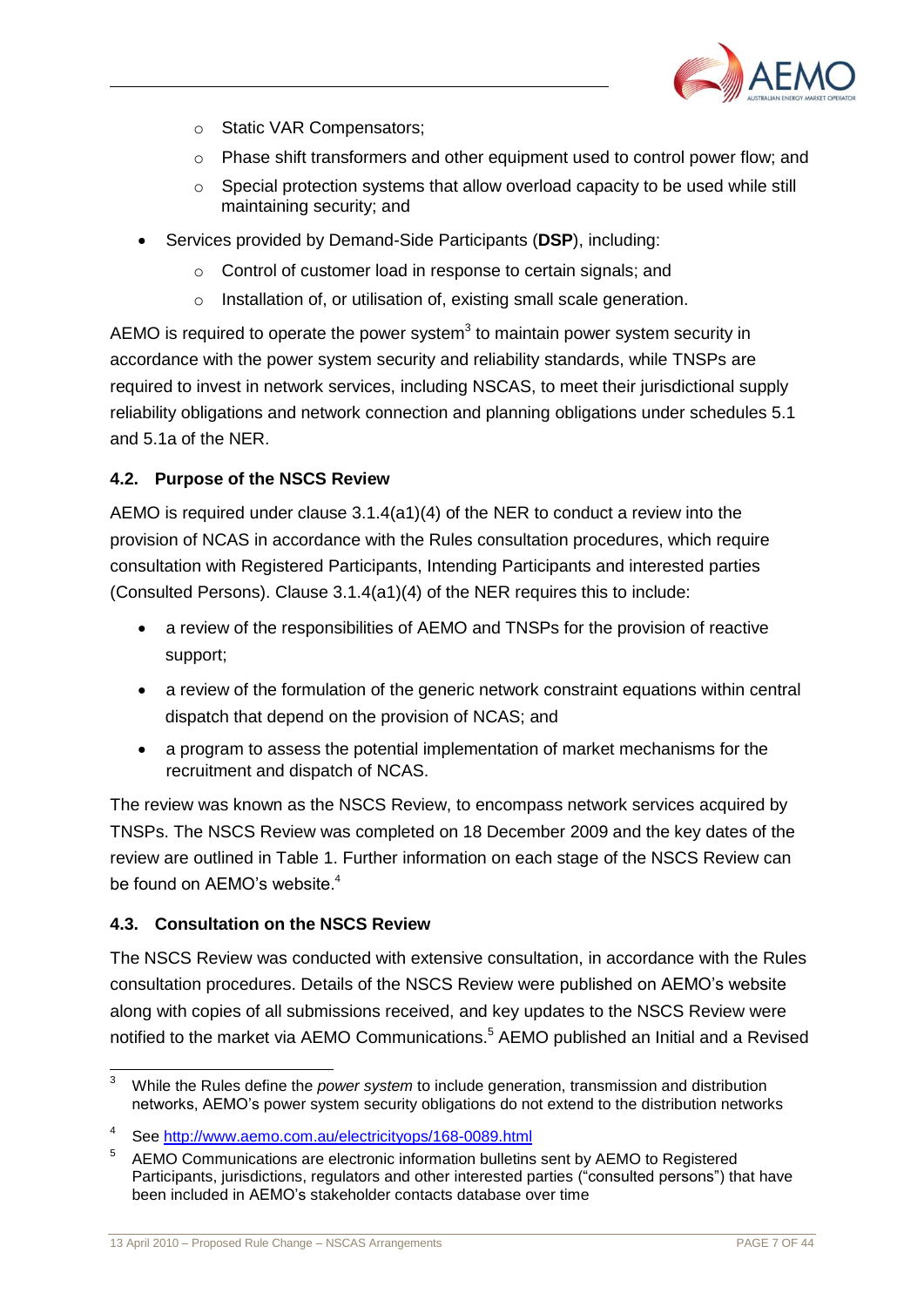

Draft Determination, on 25 November 2008 and 12 October 2009, respectively, and a Final Determination on 18 December 2009, all of which considered and addressed the issues raised by consulted persons in their submissions.

Throughout the NSCS Review, AEMO engaged with consulted persons through submissions, open forums and issue-specific meetings with representative industry groups, to gain a greater understanding of the issues, to present relevant information and to encourage participation in the review.

AEMO notes that further consideration of the responses received to its Initial Draft Determination led to AEMO changing its approach to the acquisition of NSCAS as set out in its Revised Draft Determination (12 October 2008).

| <b>Date</b>                                                                                                                                     | <b>Stage of Consultation</b>                                                                                      |  |  |  |
|-------------------------------------------------------------------------------------------------------------------------------------------------|-------------------------------------------------------------------------------------------------------------------|--|--|--|
| 7 March 2008                                                                                                                                    | Draft Scoping Paper published and invitation for submissions on the scope of the<br><b>NSCS Review</b>            |  |  |  |
| 4 April 2008                                                                                                                                    | Closing date for submissions on the scope of the NSCS Review                                                      |  |  |  |
| 2 June 2008                                                                                                                                     | Final Scoping Paper published                                                                                     |  |  |  |
| 29 July 2008                                                                                                                                    | Issues and Options Discussion Paper published and notification of the first stage of<br><b>Rules Consultation</b> |  |  |  |
| 9 September 2008                                                                                                                                | Closing date for submissions on the Issues and Options Discussion Paper                                           |  |  |  |
| 25 November 2008                                                                                                                                | Initial Draft Determination report published and notification of the second stage of<br><b>Rules Consultation</b> |  |  |  |
| 16 February 2009                                                                                                                                | Closing date for submissions on the Initial Draft Determination Report                                            |  |  |  |
| Pause in Review process, pending the establishment of AEMO in July 2009 and its review of submissions<br>on Initial Draft Determination Report. |                                                                                                                   |  |  |  |
| 12 October 2009                                                                                                                                 | Revised Draft Determination Report published and notification of the third stage of<br>Rules consultation         |  |  |  |
| 20 October 2009                                                                                                                                 | Public forum held in Melbourne                                                                                    |  |  |  |
| 6 November 2009                                                                                                                                 | Closing date for submissions on the Revised Draft Determination Report                                            |  |  |  |
| 18 December 2009                                                                                                                                | Final Determination Report published                                                                              |  |  |  |

#### **Table 1: Key Consultation Dates of the NSCS Review**

The following sections provide a broad overview of the various stages of consultation and the key issues that were raised.

Attachment D provides a complete summary of issues raised and AEMO"s response to these issues in reaching its Final Determination.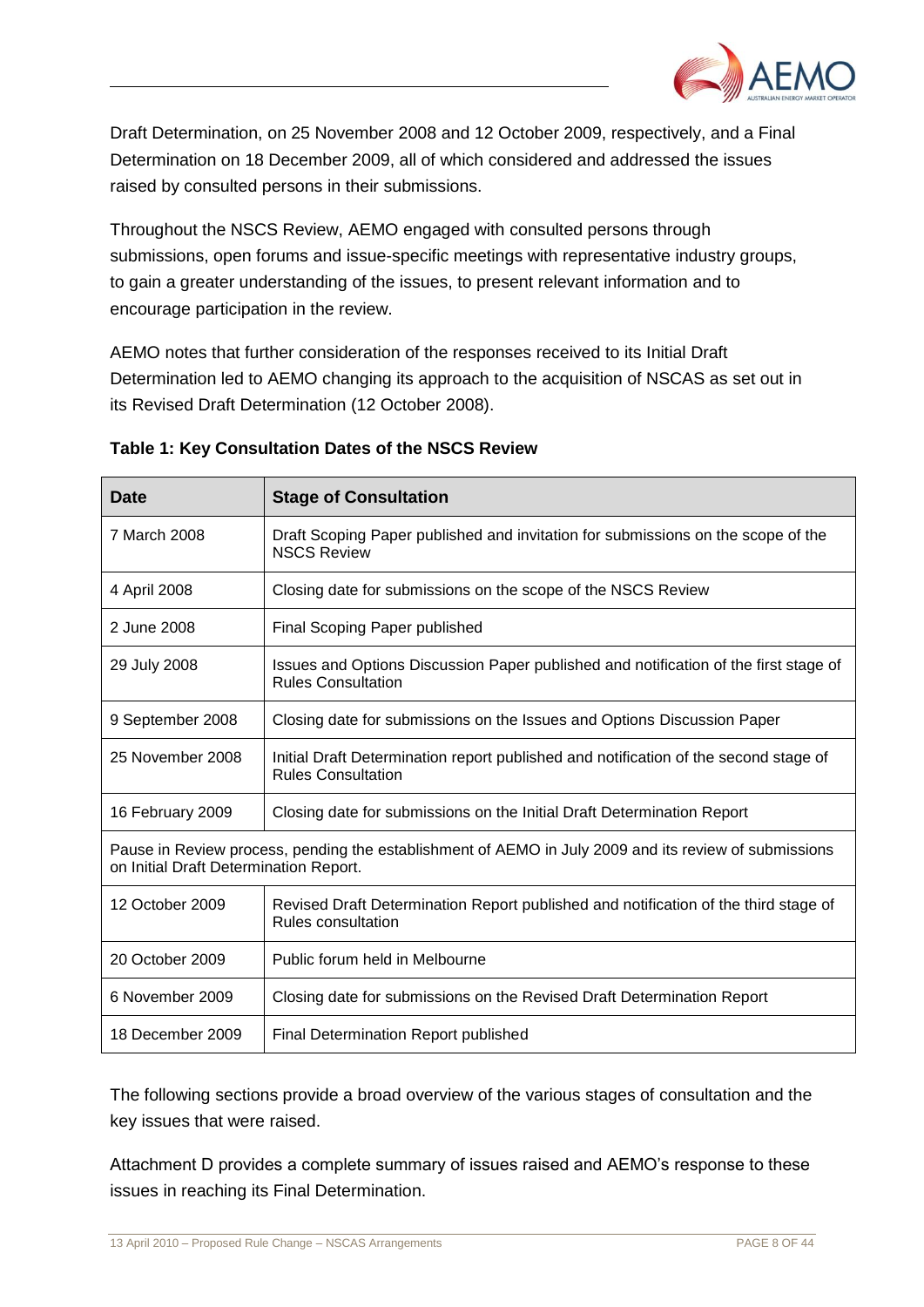

# <span id="page-10-0"></span>**4.3.1. Draft and Final Scoping Papers**

On 7 March 2008, NEMMCO published a Draft Scoping Paper that sought stakeholders" views on the scope of the NSCS Review in the context of the current arrangements for the acquisition and dispatch of reactive power and other NCAS.

Following consultation on the Draft Scoping Paper, the Final Scoping Paper was published on 2 June 2008 which finalised the scope of the NSCS Review as follows:

- to identify and address issues surrounding the current arrangements for the acquisition and delivery of NSCAS by TNSPs and NEMMCO; and
- to identify, evaluate and make recommendations on potential alternative arrangements for the more efficient acquisition and delivery of NSCAS.

Specifically, the NSCS Review was to examine the following areas:

- Service definition:
- Service substitutability;
- Service planning and acquisition;
- Service deployment;
- Service cost recovery;
- Barriers to market entry of service providers; and
- Types of NSCAS markets.

# <span id="page-10-1"></span>**4.3.2. Issues and Options Discussion Paper**

NEMMCO conducted an assessment of the current NSCAS arrangements in relation to each of the areas defined in its Final Scoping Paper and identified a number of potential issues in its Issues and Options Discussion Paper published on 29 July 2008.

Initial proposals to address these issues were also included in this paper and NEMMCO invited submissions from stakeholders regarding these issues and proposals as part of its first stage of Rules consultation.

# <span id="page-10-2"></span>**4.3.3. Initial Draft Determination and Submissions**

After consideration of submissions received in response to its Issues and Options Discussion Paper NEMMCO published its Initial Draft Determination on 12 October 2008, with the key recommendation to remove NEMMCO"s safety net obligation under the NER to plan and acquire NSCAS, and to reinforce existing NER obligations on TNSPs to plan and acquire all NSCAS.

However, submissions to the Draft Determination by the Australian Energy Regulator (**AER**) and the National Generators" Forum (**NGF**) raised material concerns with this proposal,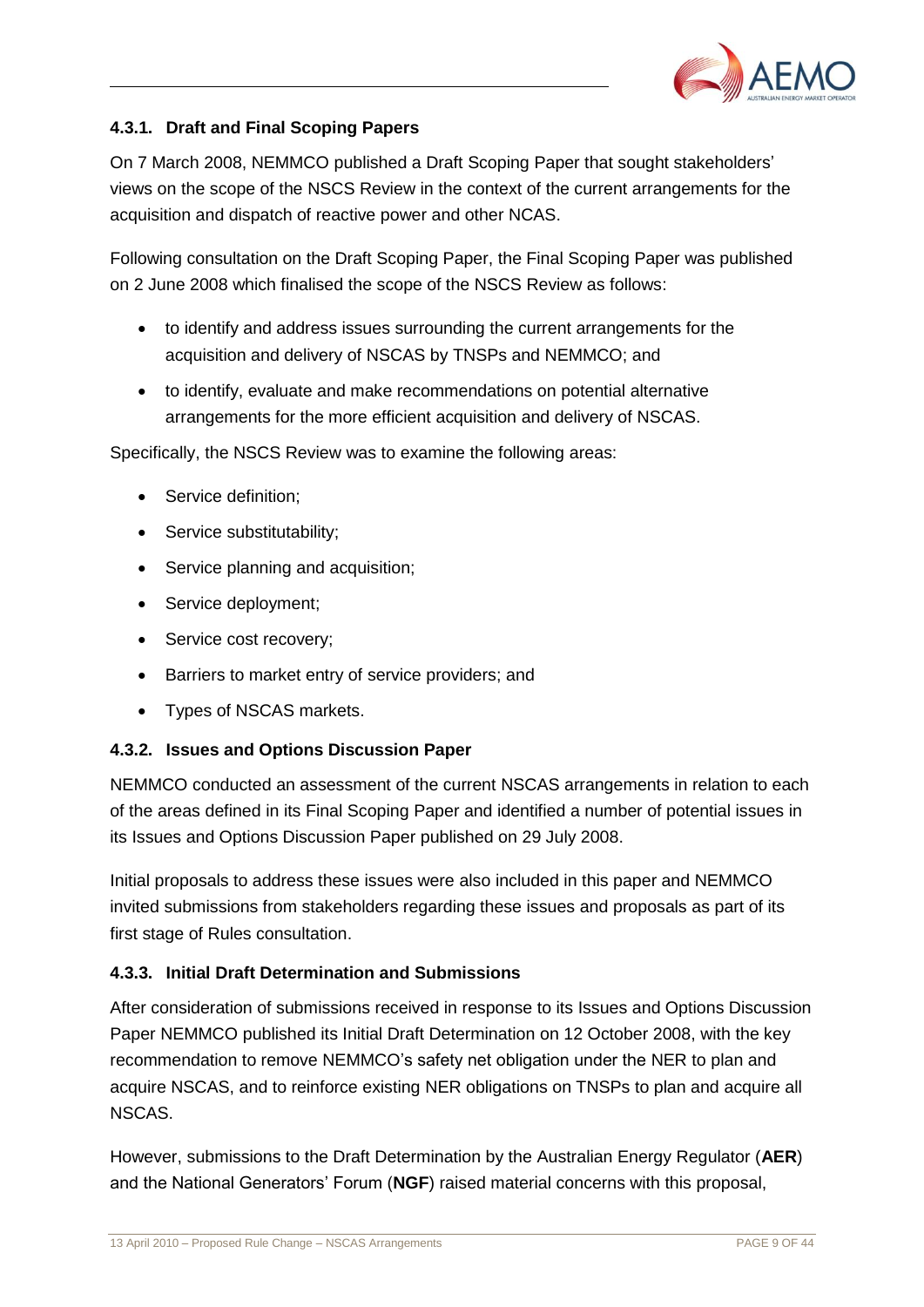

particularly in the context of NEMMCO"s (then) future NTP functions. In May 2009, the NSCS Review was deferred, pending the establishment of AEMO on 1 July 2009, to allow these issues to be considered and addressed by the new organisation, taking into account its NTP functions.

# <span id="page-11-0"></span>**4.3.4. Revised Draft Determination**

Following AEMO"s establishment, the NSCS Review resumed and AEMO published a Revised Draft Determination on 12 October 2009 that took into account submissions received and AEMO"s NTP functions. The Revised Draft Determination differed from the Initial Draft Determination by proposing to retain AEMO"s current NSCAS planning and acquisition role with the following improvements:

- integration of AEMO's NSCAS planning and acquisition into the annual national transmission planning process;
- a greater forecasting horizon for the identification of NSCAS needs through the NTNDP, and with the cost/benefit assessment of NSCAS proposals more aligned with the principles of the Regulatory Investment Test for Transmission (**RIT-T**) that apply to investments in prescribed transmission services;
- removal of limitations on the parties who can provide NSCAS;
- greater flexibility in NSCAS contracting duration and lead times; and
- a more targeted recovery of AEMO"s NSCAS costs from Market Customers in regions benefitting from those NSCAS, where practicable.

As the revised approach represented a substantive departure from its Initial Draft Determination, AEMO conducted a further round of consultation prior to reaching its Final Determination.

# <span id="page-11-1"></span>**4.3.5. Submissions to Revised Draft Determination**

AEMO received five submissions to the Revised Draft Determination, from the AER, Energy Response, Grid Australia, Hydro Tasmania and the NGF. Respondents were generally supportive of the Revised Draft Determination however there were a number of key issues raised.

Table 2 summarises these key issues and how these were addressed by AEMO in making further refinements to the arrangements proposed in the Final Determination. Details of other issues that were raised in submissions to the Revised Draft Determination, and AEMO"s responses, are contained in AEMO"s Final Determination.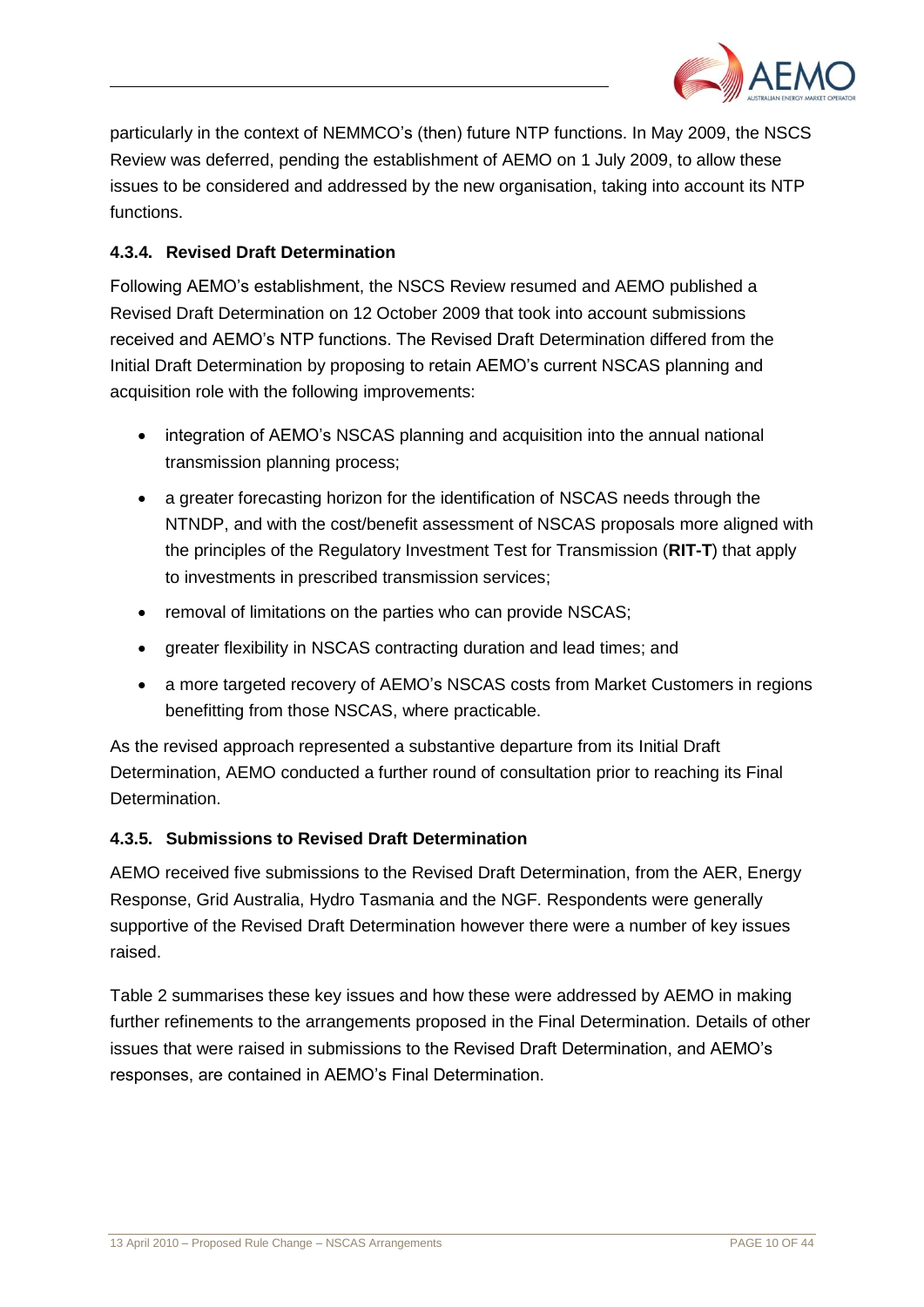

# **Table 2: Key Issues with Revised Draft Determination and Final Determination**

| <b>Key Issues</b>                                                                                                                                                                                                                                                                                                    | <b>AEMO's Response in Final Determination</b>                                                                                                                                                                                                                                                                                                                                                                                                                                                                                                                                                                            |
|----------------------------------------------------------------------------------------------------------------------------------------------------------------------------------------------------------------------------------------------------------------------------------------------------------------------|--------------------------------------------------------------------------------------------------------------------------------------------------------------------------------------------------------------------------------------------------------------------------------------------------------------------------------------------------------------------------------------------------------------------------------------------------------------------------------------------------------------------------------------------------------------------------------------------------------------------------|
| <b>Inclusion of RIT-T objective in NSCAS</b><br>definition:<br>The NGF was concerned that replacing the spot<br>market trading objective with the RIT-T objective<br>might fundamentally change the type and quantity<br>of NSCAS acquired, and bias NSCAS investment<br>towards network versus non-network options. | AEMO would work with the AER in developing the<br>guidelines for the efficient deployment of NSCAS<br>to deliver the net market benefits under the RIT-T<br>objective.                                                                                                                                                                                                                                                                                                                                                                                                                                                   |
| <b>Exclusion of unplanned shortfalls in NSCS</b><br>definition:                                                                                                                                                                                                                                                      |                                                                                                                                                                                                                                                                                                                                                                                                                                                                                                                                                                                                                          |
| Energy Response was concerned that AEMO's<br>NSCAS acquisition role only covers planned<br>shortfalls, with no allowance for unplanned<br>shortfalls.                                                                                                                                                                | AEMO did not consider that it was appropriate to<br>extend the service definition to cover "unplanned<br>shortfalls" arising from non-credible contingency<br>events, as by definition such events are highly<br>improbable with an open-ended requirement and<br>hence their service costs would likely exceed their<br>benefits. Further, the NER does not require<br>AEMO to cover non-credible contingency events,<br>as the NCAS definition under clause 3.11.4(b)(1)<br>refers to "maintaining a secure operating state"<br>which, under clause $4.2.4(a)(2)$ is required after<br>any credible contingency event. |
| Moral hazard of selective TNSP investment:                                                                                                                                                                                                                                                                           |                                                                                                                                                                                                                                                                                                                                                                                                                                                                                                                                                                                                                          |
| The NGF was concerned that TNSPs'<br>involvement in AEMO's NSCAS tender process<br>might create a moral hazard whereby TNSPs<br>avoid making efficient regulated investments in<br>order to pursue potentially more attractive,<br>unregulated returns from AEMO.                                                    | AEMO would evaluate NSCAS tenders on a<br>comparable basis and, where offers are non-<br>competitive, against acceptance criteria that align,<br>where practicable, with existing published<br>cost/value benchmarks used by the AER in its<br>revenue determination process.                                                                                                                                                                                                                                                                                                                                            |
| <b>Service double-dipping by TNSPs:</b>                                                                                                                                                                                                                                                                              |                                                                                                                                                                                                                                                                                                                                                                                                                                                                                                                                                                                                                          |
| The NGF was concerned that there should be<br>adequate measures in place to ensure that a<br>TNSP cannot receive a regulated return on an<br>asset in its regulated asset base for which it is<br>already receiving an unregulated return from<br>AEMO under an NSCAS contract to provide<br>equivalent service.     | AEMO would seek to mitigate this risk by<br>publishing sufficient details of its NSCAS<br>contracts so that the AER could identify and<br>exclude a TNSP asset contracted with AEMO<br>from the TNSP's regulated asset base.                                                                                                                                                                                                                                                                                                                                                                                             |
| Automatic roll-over into regulated asset base:                                                                                                                                                                                                                                                                       |                                                                                                                                                                                                                                                                                                                                                                                                                                                                                                                                                                                                                          |
| The NGF was concerned with AEMO's proposal<br>to allow a TNSP to automatically roll an asset into<br>its regulated asset base at the end of an NSCAS<br>contract with AEMO could distort AEMO's<br>competitive tender process and would not be<br>competitively neutral.                                             | AEMO accepted the NGF's concerns in this<br>regard and decided not to pursue this option, as<br>all potential tenderers should be treated equitably,<br>with TNSPs able to apply for inclusion of their<br>previously contracted asset through the existing<br>regulatory investment processes.                                                                                                                                                                                                                                                                                                                          |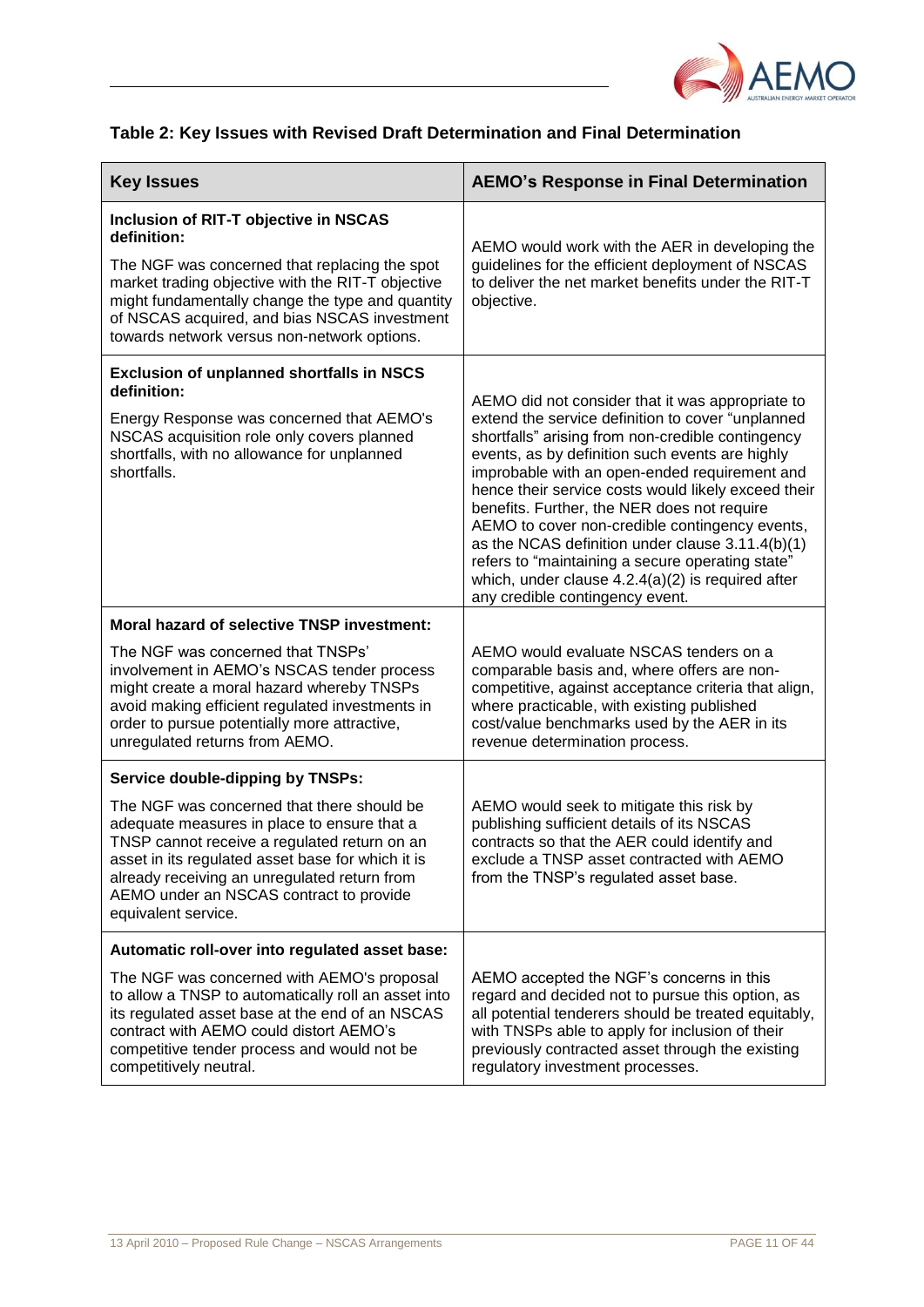

| <b>Key Issues</b>                                                                                                                                                                                                                                                                                                                     | <b>AEMO's Response in Final Determination</b>                                                                                                                                                                                                                                                                                                                                                                                                                     |
|---------------------------------------------------------------------------------------------------------------------------------------------------------------------------------------------------------------------------------------------------------------------------------------------------------------------------------------|-------------------------------------------------------------------------------------------------------------------------------------------------------------------------------------------------------------------------------------------------------------------------------------------------------------------------------------------------------------------------------------------------------------------------------------------------------------------|
| Unlevel playing field for tendering:                                                                                                                                                                                                                                                                                                  |                                                                                                                                                                                                                                                                                                                                                                                                                                                                   |
| The NGF was concerned that the use of the RIT-<br>T in evaluating tenders, open-ended contracting<br>timeframes, and the lack of safeguards to prevent<br>misuse of generator cost information available to<br>NSPs might tend to favour NSPs over other<br>parties in the tendering of NSCAS to AEMO.                                | AEMO would address this by changes to AEMO's<br>NMAS Tender Guidelines, developed in<br>consultation with stakeholders that would define<br>the common criteria for the evaluation and<br>acceptance of tenders for NSCAS. Contracting<br>timeframes would be defined as part of the<br>tendering process itself, be specific to the<br>identified NSCAS need, and consistent across all<br>potential tenderers.                                                  |
| No mandatory service provision:                                                                                                                                                                                                                                                                                                       |                                                                                                                                                                                                                                                                                                                                                                                                                                                                   |
| The NGF was concerned that there should be no<br>mandatory requirement to provide reactive and<br>active power, as it is inefficient and reduces<br>incentives on generators to maintain plant and<br>control systems to provide these services.                                                                                      | AEMO considered that while a full market-based<br>approach is impractical, the question of the<br>appropriate balance of mandatory versus market<br>provision of reactive power should be considered<br>as part of the Reliability Panel's review of the<br>Technical Standard settings, which would be<br>informed by a wider review to clarify the roles and<br>obligations of the various parties in the provision<br>of all network services, not only NSCAS. |
| AEMO versus TNSP NSCAS acquisition roles:                                                                                                                                                                                                                                                                                             |                                                                                                                                                                                                                                                                                                                                                                                                                                                                   |
| Grid Australia was concerned that AEMO's safety<br>net acquisition of NSCAS is inconsistent with the<br>preferred policy direction of the Ministerial Council<br>on Energy (MCE) in relation to AEMO's NTP<br>function, which clearly sets out that the<br>accountability for network service investment<br>should remain with TNSPs. | AEMO considered that a safety net provision for it<br>to acquire NSCAS to maintain power system<br>security and reliability is consistent with its power<br>system security functions and obligations, similar<br>to its role under the RERT provisions.                                                                                                                                                                                                          |
| <b>AEMO's NSCAS acquisition versus AEMC's</b><br><b>Last Resort Planning Power (LRPP):</b>                                                                                                                                                                                                                                            |                                                                                                                                                                                                                                                                                                                                                                                                                                                                   |
| Grid Australia was concerned that it is inefficient<br>and poor regulatory design to have a last resort<br>NSCAS acquisition role for AEMO as well as the<br>LRPP framework.                                                                                                                                                          | AEMO considered that its proposed role in the<br>acquisition of NSCAS, while complementary to<br>AEMC's LRPP, is quite different in its application.                                                                                                                                                                                                                                                                                                              |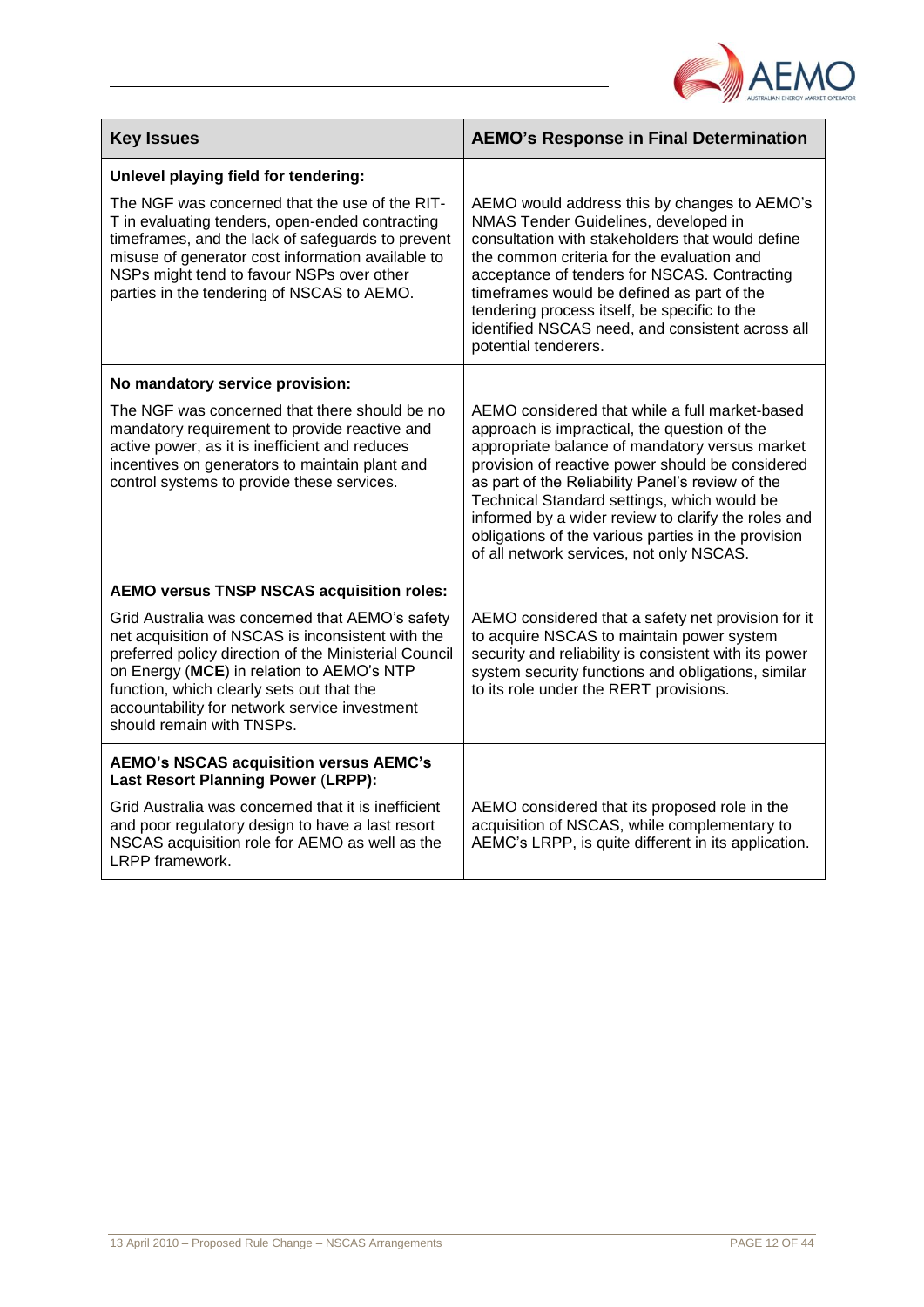

# <span id="page-14-0"></span>**5. Service Definition**

#### <span id="page-14-1"></span>**5.1. Current Definition**

Chapter 10 defines network control ancillary service or NCAS as:

A service identified in clause 3.11.4(a) which provides *AEMO* with a capability to control the real or *reactive power flow* into or out of a *transmission network* in order to:

- (a) maintain the *transmission network* within its current, *voltage*, or stability limits following a *credible contingency event*; or
- (b) enhance the value of *spot market* trading in conjunction with the *central dispatch* process.

Clause 3.11.4(b) restates the above as the quantity of network control ancillary service required<sup>6</sup>:

- (1) to achieve the *power system security and reliability standards*; and
- (2) where practicable to enhance *network* transfer capability whilst still maintaining a *secure operating state* when, in *AEMO's* reasonable opinion, the resultant expected increase in *network control ancillary service* costs will not exceed the resultant expected increase in benefits of trade from the *spot market*.

Based on the above definitions AEMO's NCAS description<sup>7</sup> defines two types of NCAS: reactive power ancillary service (**RPAS**) and network loading control ancillary service (**NLCAS**). RPAS is used to maintain the transmission network within its post-contingency voltage and stability limits (Chapter 10 definition and clause 3.11.4(a)), NLCAS is used to maintain the transmission network within its current limits (Chapter 10 definition and clause 3.11.4(a)), with both able to enhance secure power transfer capability on transmission networks in order to deliver net spot market trading benefits (Chapter 10 definition and clause 3.11.4(b)).

#### <span id="page-14-2"></span>**5.2. Statement of Issues with the Rules**

AEMO considers that the definition of NCAS in the NER is inadequate as:

 **Service is user-specific:** AEMO is not the only user of the service, as implied by the Chapter 10 definition and clause 3.11.4(b). TNSPs also use the service to meet their NER and jurisdictional obligations, and are permitted to seek services that enhance power transfer capability beyond those obligations.

l 6 As determined in accordance with AEMO's NCAS quantity procedure, found at: http://www.aemo.com.au/electricityops/ncas.html

<sup>7</sup> NCAS description found at: http://www.aemo.com.au/electricityops/ncas.html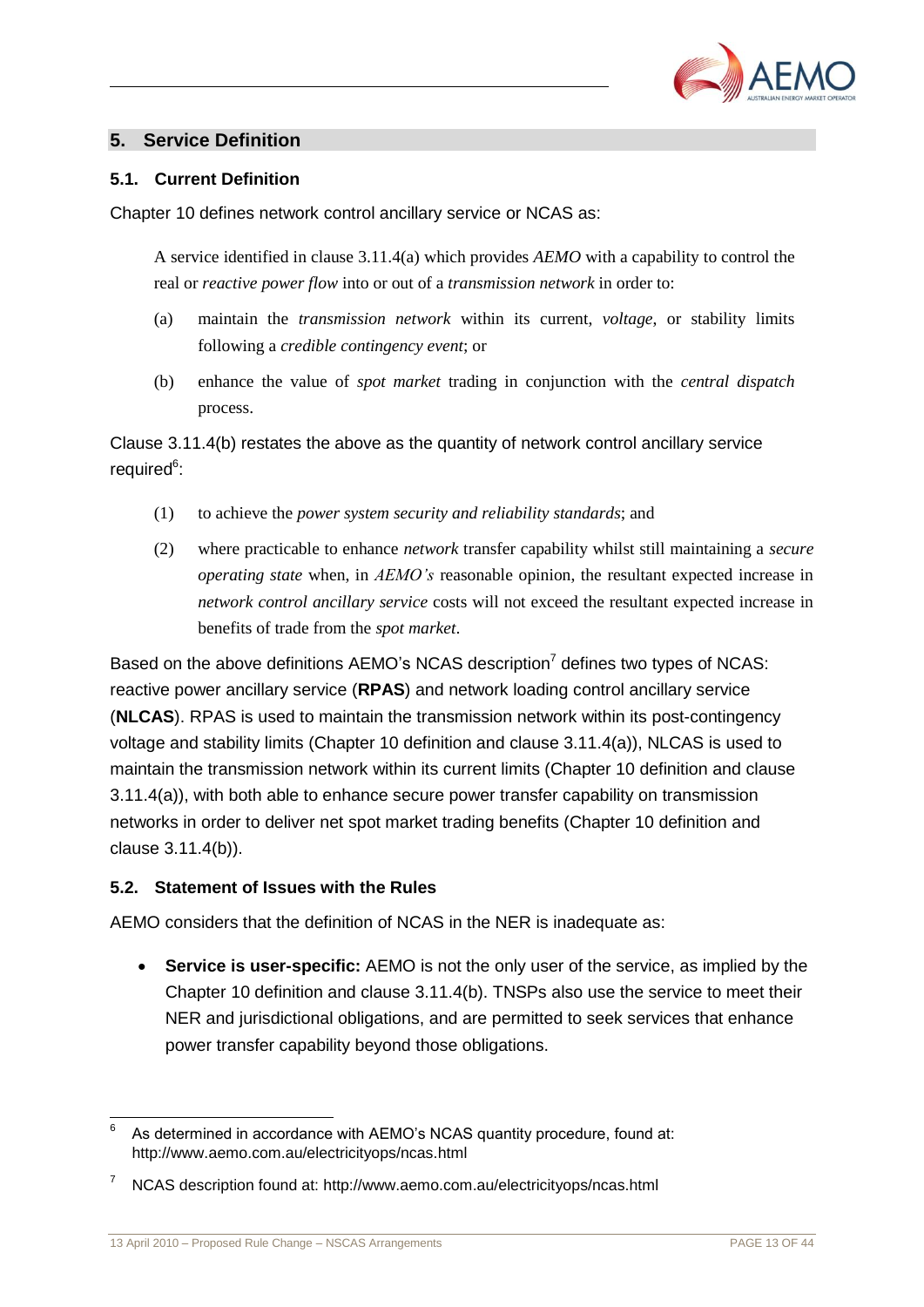

- **Service objective is too narrow**: The spot market trading benefit objective for the enhanced power transfer capability service does not cover the full range of benefits that TNSPs would consider (such as the savings in capital and operating expenditure realised by deferring a network augmentation) when they evaluate an investment for similar service under the regulatory test or future RIT-T. As the objective is directly linked to outcomes of the central dispatch process it appears to relate only to AEMO"s real-time decision to deploy the service rather than the broader investment decision, and hence tends to favour investment in non-network services (that is, to the exclusion of TNSPs) that primarily deliver energy market benefits at the expense of achieving optimal reductions in overall electricity charges (both energy and network) to consumers.
- **Network scope is too narrow**: Under clause 3.11.5(a), AEMO must call for offers from persons who are in a position to provide NMAS so as to have the required effect "at a connection to a transmission network". The reference to "at a connection" unintentionally limits the locational scope of required service to a particular connection rather than deep within the shared transmission network not associated with a particular connection.
- **Unintentionally includes service that reduces power transfer capability**: The objectives in paragraphs (a) and (b) of the Chapter 10 definition are separated by "or", which infers that NCAS includes services with the capability to achieve either objective. When considered in the context of the rule 3.11 as a whole, and in the context of the definitions for RPAS and NLCAS adopted by AEMO in its NCAS description, it is clear that NCAS is intended to meet both the objectives in the Chapter 10 definition.
- **Service ambiguity due to multiple objectives:** defining the objectives of NCAS in different ways in Chapter 10, clause 3.11.4(b) and (indirectly) in clauses 3.11.5(a) and 3.11.6(a)(1) results in ambiguity, as all need to be read together to understand what the service delivers and its objectives:
	- Security only service: Chapter 10 defines a specific objective of maintaining postcontingency network limits, whereas clause 3.11.4(b)(1) defines a broader power system security and reliability objective which includes the Chapter 10 objective and which is more clearly linked to AEMO"s power system security and reliability obligations. Clause 3.11.5(a) refers to the provision of NMAS "so as to have the required effect at a *connection* to a *transmission network"* while clause 3.11.6(a)(1) refers to procedures for dispatching each kind of NMAS required "to maintain the *power system* in a *secure operating state*".
	- Security plus enhanced power transfer capability service: Chapter 10 defines an objective of enhancing the value of spot market trading in conjunction with central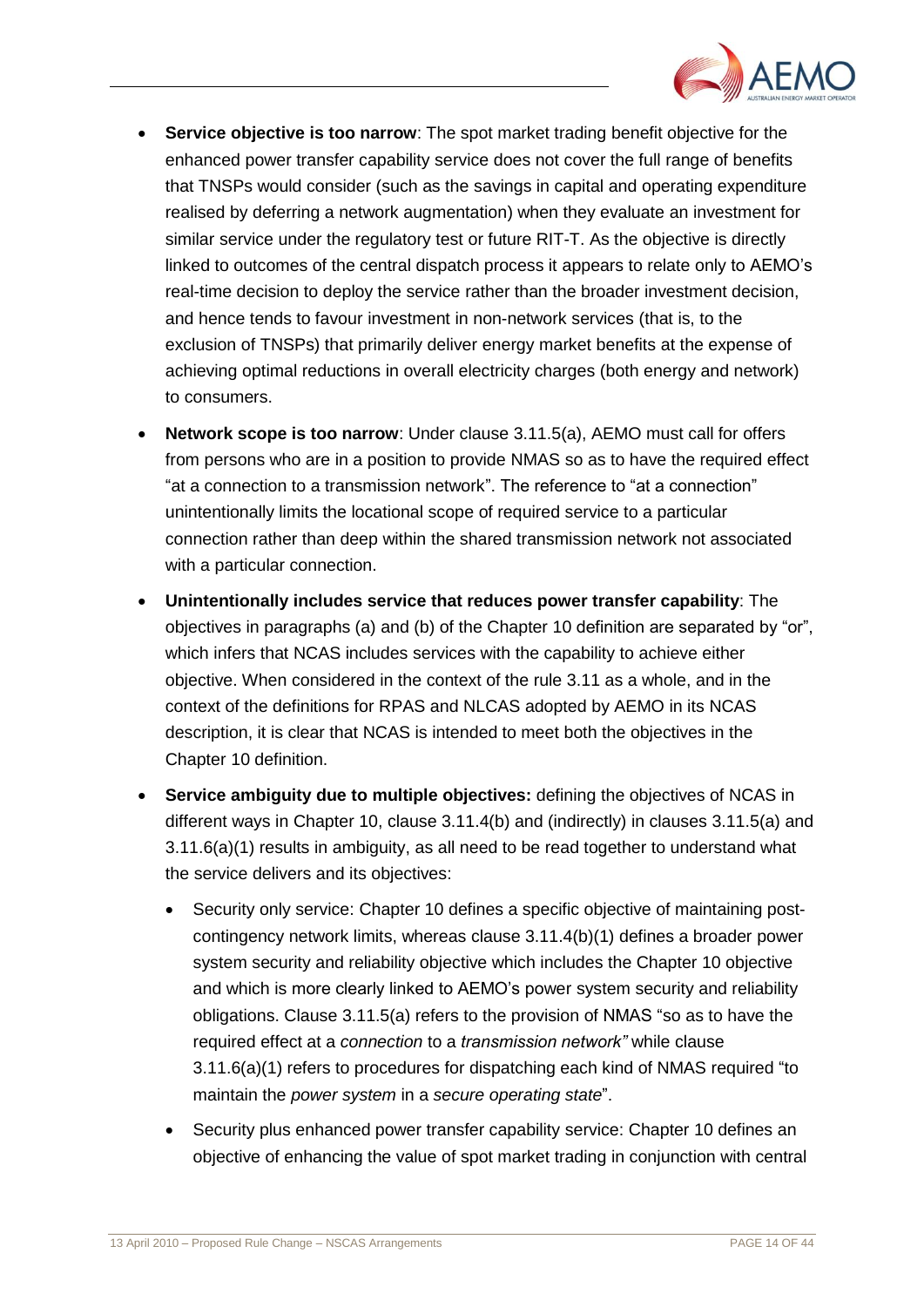

dispatch whereas clause 3.11.4(b)(2) defines the objective in terms of costs and benefits without reference to central dispatch.

AEMO also considers that the definitions for RPAS and NLCAS in its NCAS description<sup>8</sup> are inadequate in terms of clarity of outcome, transparency, and technological and provider neutrality. However such issues would only be addressed by consequential amendment to the NCAS description (in accordance with Rule consultation procedures) after implementing the proposed Rule to address the above issues.

# <span id="page-16-0"></span>**5.3. Description of Proposed Rule**

AEMO considers that the NCAS definitions and objectives in clause 3.11.4(b) and Chapter 10, and the consequent service definitions in the associated NSCAS description, need to be replaced by a broader NSCAS definition and objective that is technology and provider neutral, unambiguous, outcome focussed and consistent with the market design principles of clause 3.1.4(a) in order to facilitate efficient service provision while meeting AEMO"s power system security and reliability obligations.

The proposed Rule would:

 **Chapter 10:** Add a new defined term *network support and control ancillary service or NSCAS* that describes it as a service that has the capability to control the active power flow or reactive power flow into or out of a transmission network in order to assist in maintaining that transmission network in a secure operating state and to maintain or increase its power transfer capability.<sup>9</sup> AEMO considers that the new NSCAS definition would reduce the existing bias towards investing in services that primarily derive spot market benefits.

This change results in consequential changes to:

- $\circ$  Clause 3.11.4: Change heading from "Procedure for determining quantities of Network Control Ancillary Services" to "Guidelines and objectives for acquisition of Network Support and Control Ancillary Services".
- o Clause 3.11.4(b): Delete the current NCAS definition and objective.
- $\circ$  Clause 3.11.4(e): Add provision, to allow AEMO to make minor or administrative changes to the NSCAS description without a Rules consultation.

l 8 A document that is separate from the NER

<sup>9</sup> The proposed definition for NSCAS focuses on the physical outcome delivered by the service rather than its economic objective of maximising the present value of net economic benefit to all those who produce, consume and transport electricity in the market (which is the RIT-T objective in clause 5.6.5B(b) of the NER). AEMO considers that this economic objective should form part of the service requirement or "NSCAS need" that is defined in proposed clause 3.11.4(b)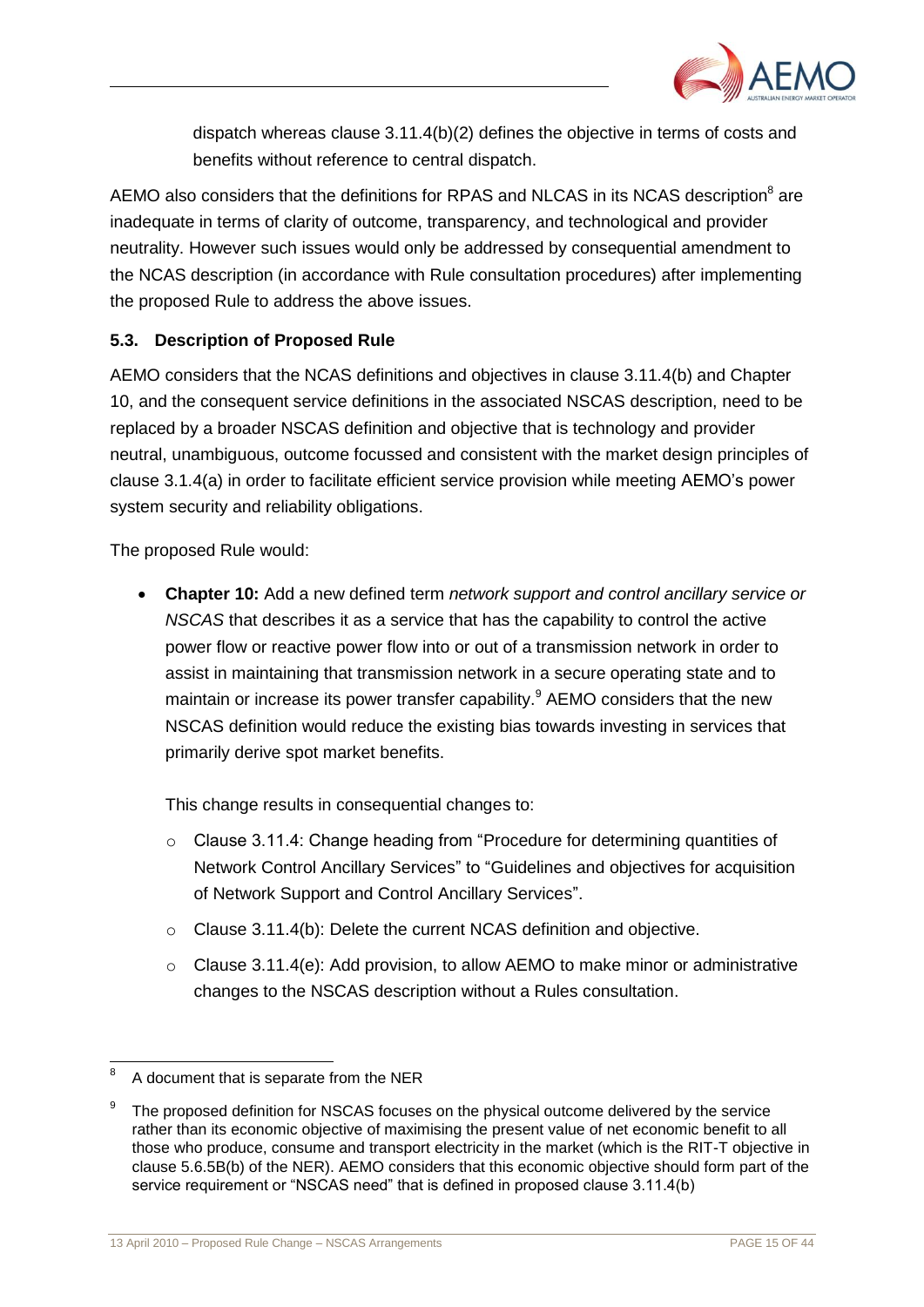

- $\circ$  Clause 3.11.5(a): Modify provision, to delete the limiting reference to the purpose of non-market ancillary services being only "to have the required effect at a connection to a transmission network" which excludes NSCAS that enhances power transfer capability within the shared transmission network as it is not associated with a particular connection.
- $\circ$  Clause 3.11.6(a)(1): Modify provision, to delete the redundant reference to the specific purpose of dispatching NMAS being "to maintain the *power system* in a *secure operating state*".
- o Chapter 10: Add defined term *NSCAS description*, as defined in clause 3.11.4(a).
- o Chapter 10: Delete the defined terms *network control ancillary service* and *NCAS*.
- o Chapter 10: Modify defined term *non-market ancillary services*, to replace "network control ancillary services" with the broader "network support and control ancillary services".
- **Chapter 10:** Modify the defined term *network support agreement*, to reflect that it is an agreement made between a person and an NSP to provide one or more "network support and control ancillary services", including network support services provided to that NSP to improve its network capability by providing a non-network alternative to a network augmentation.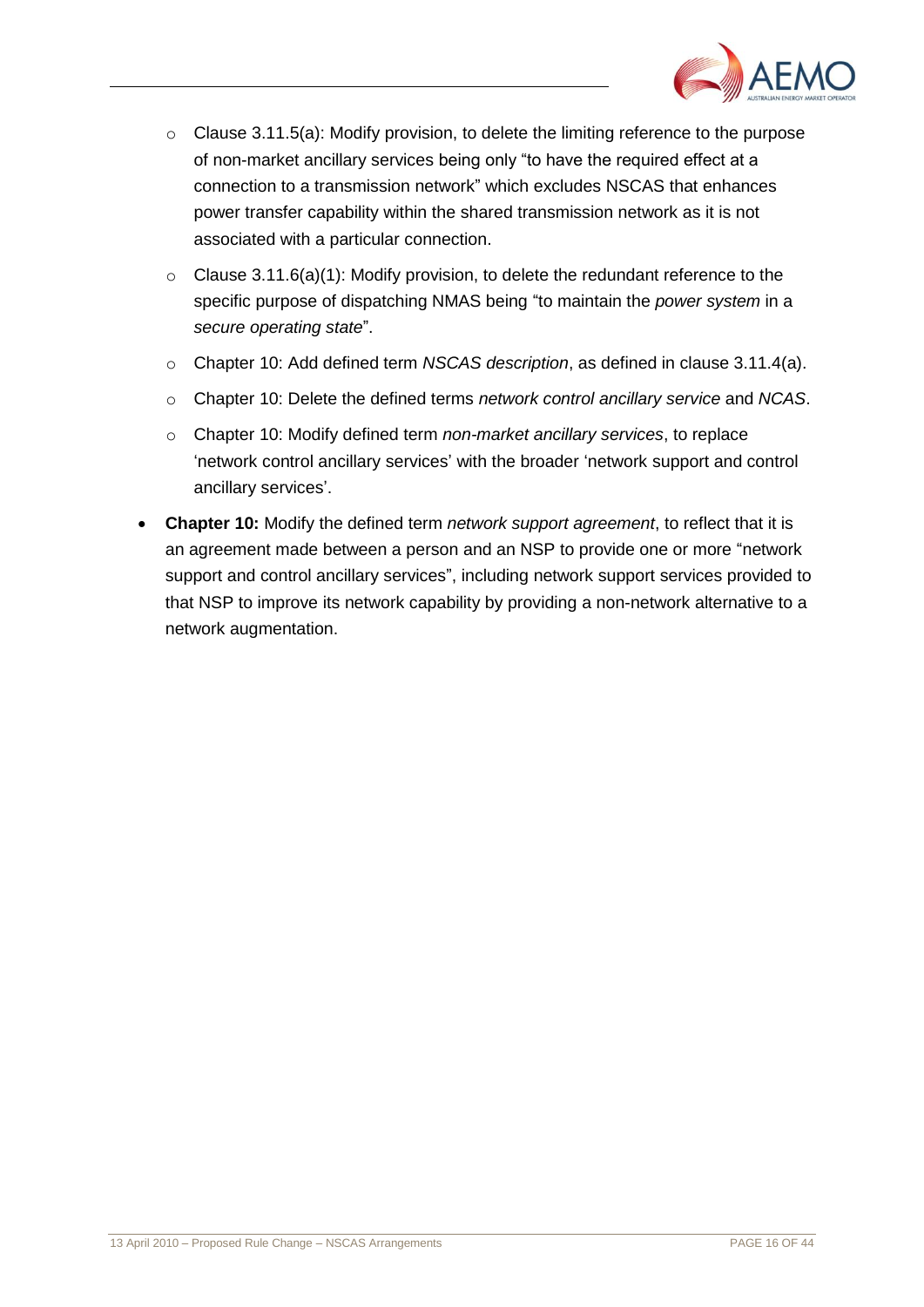

# <span id="page-18-0"></span>**6. Service Planning and Acquisition**

#### <span id="page-18-1"></span>**6.1. Current Arrangements**

Currently, TNSPs and AEMO share responsibility for planning and acquiring NSCAS.<sup>10</sup> AEMO"s obligations are contained in clauses 3.11.4(b)(1) and 3.11.4(b)(2) of the NER, respectively, to:

- meet the power system security and reliability standards; and
- enhance network transfer capability, where practicable, while maintaining a secure operating state when, "in AEMO's reasonable opinion, the resultant expected increase in network control ancillary service costs will not exceed the resultant expected increase in benefits of trade from the spot market.

TNSPs are responsible for ensuring an intra-regionally reliable transfer of electricity of acceptable quality between its transmission network users, while AEMO is responsible for providing a NEM-wide secure and reliable power system, covering all transmission networks and their users.

Further details of the current arrangements for NSCAS planning and acquisition are described in Section 3.5 of AEMO"s Issues and Options Discussion Paper and further in Section 3.1 of the Initial Draft Determination.

#### <span id="page-18-2"></span>**6.2. Statement of Issues with the Rules**

AEMO considers that the current arrangements for NSCAS planning and acquisition are inefficient and result in more costs to the market than necessary.

The NSCS Review identified that some of these inefficiencies arose from issues with the broader network planning and investment framework (such as different planning standards between AEMO and TNSPs and the lack of incentives for TNSPs to invest in services that deliver NEM-wide benefits beyond jurisdictional obligations) and while important to address, were considered outside the scope of the review and this Rule change proposal.

Notwithstanding the resolution of the broader issues above, AEMO considers there are other inefficiencies that should be addressed that are specific to the NSCAS planning and acquisition arrangements in the NER. These issues are identified in the following sections.

#### *Obligations to Acquire Service*

l

AEMO considers that the obligations for acquiring NCAS in the NER are inadequate as:

 **Obligations to acquire NCAS are unclear:** In terms of acquiring NCAS for power system security and reliability purposes under clause 3.11.3(b)(1), there is

In Victoria, AEMO is also the TNSP for the shared transmission network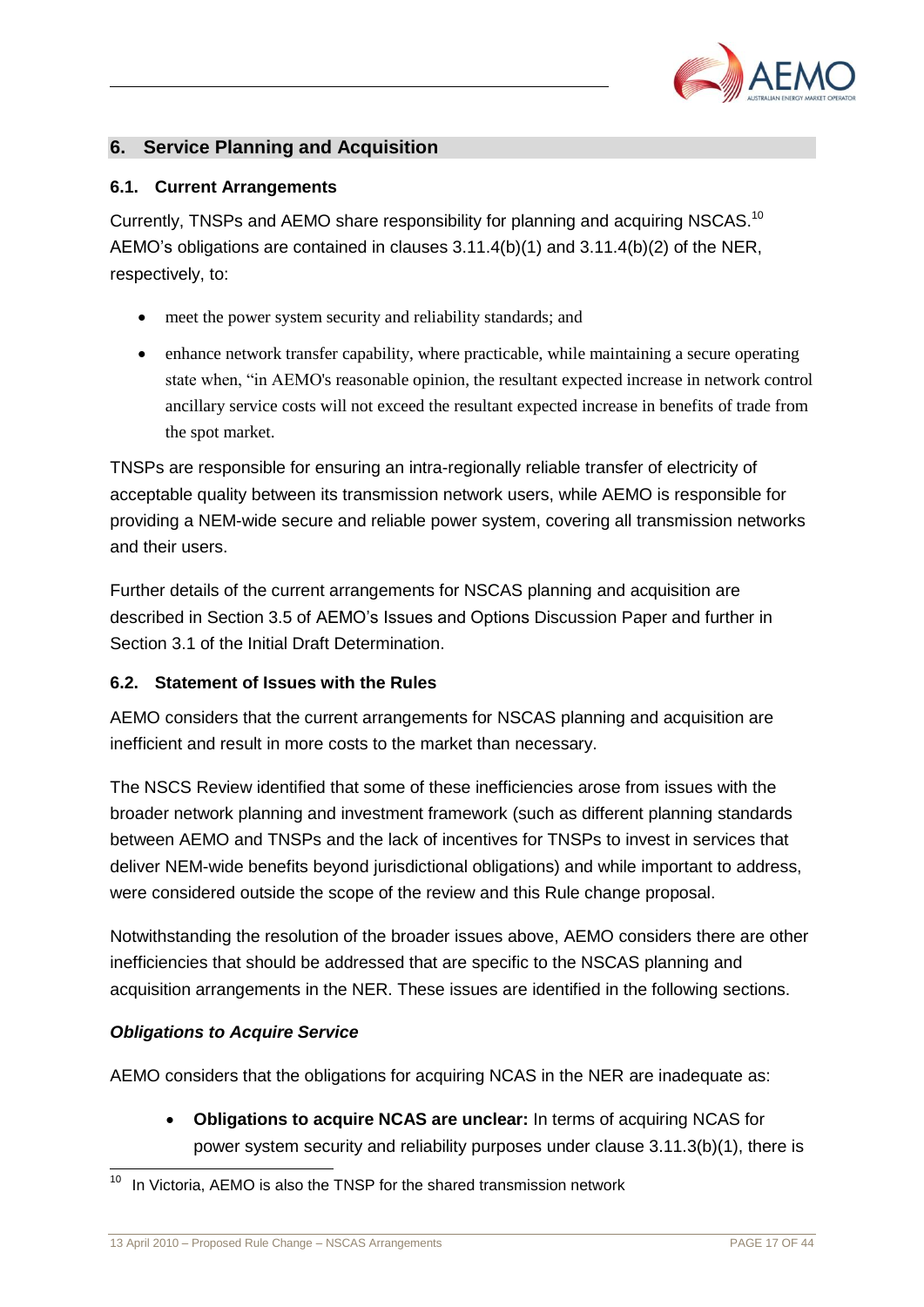

no clear guidance in the NER as to when AEMO is expected to intervene to address an apparent investment failure on the part of the relevant TNSPs, or when that intervention (in the form of NCAS contracts) should cease. This has resulted in some TNSPs believing that only AEMO is permitted under the NER to acquire NCAS and hence not planning to address the underlying NCAS requirement through their own regulated investment processes, which in turn has perpetuated a cycle of NCAS contract renewals by AEMO to meet particular NSCAS needs. In addition, the obligation to pursue opportunities to acquire NCAS that enhance power transfer capability for spot market trading benefits alone under clause 3.11.3(b)(2) appears to only reside with AEMO, contrary to the intent of the NTP arrangements whereby TNSPs are expected to pursue opportunities identified in the NTNDP.

 **Ambiguity between AEMO's voluntary acquisition versus directions power:**  Clause 3.11.3(b)(2) ambiguously refers to directions as being an alternative to NMAS acquisition, rather than a last resort measure taken by AEMO absent any NMAS.

#### *Service Planning*

 **Lack of integrated national planning focus:** AEMO"s NCAS planning arrangements are not integrated with the NTP function, which does not encourage optimisation of NCAS with investments in network augmentations or replacements that are typically of a longer-term nature.<sup>11</sup>

# *Service Acquisition*

- **Limited Range of Service Providers**: Only Registered Participants may provide NCAS to AEMO, which excludes other potential viable providers such as DSPs who, by the nature of their business, are typically not financially responsible for all of the generation or load at a connection point and hence do not neatly fall within any of the categories of Registered Participant. AEMO considers that widening the range of service providers would in many cases encourage greater competition and reduce the price for service.<sup>12</sup>
- Inflexible Contracting Timeframe: Clause 3.11.5(b)(6) requires that the NMAS Tender Guidelines define "the period for which each *non-market ancillary service* may be contracted". Section 7 of the NMAS Tender Guidelines then states that "AEMO will seek an initial term of three years with one option to extend for a period of twelve

 $11$ This issue is exacerbated as AEMO's NMAS tendering guidelines for NCAS only allow for an NCAS assessment once every three years with a three year outlook, and NCAS is contracted for immediate delivery with no lead-time to construct facilities

 $12$  AEMO notes that at some locations there is only one viable service provider, hence in those cases there might be little or no competitive pressure on the offered service price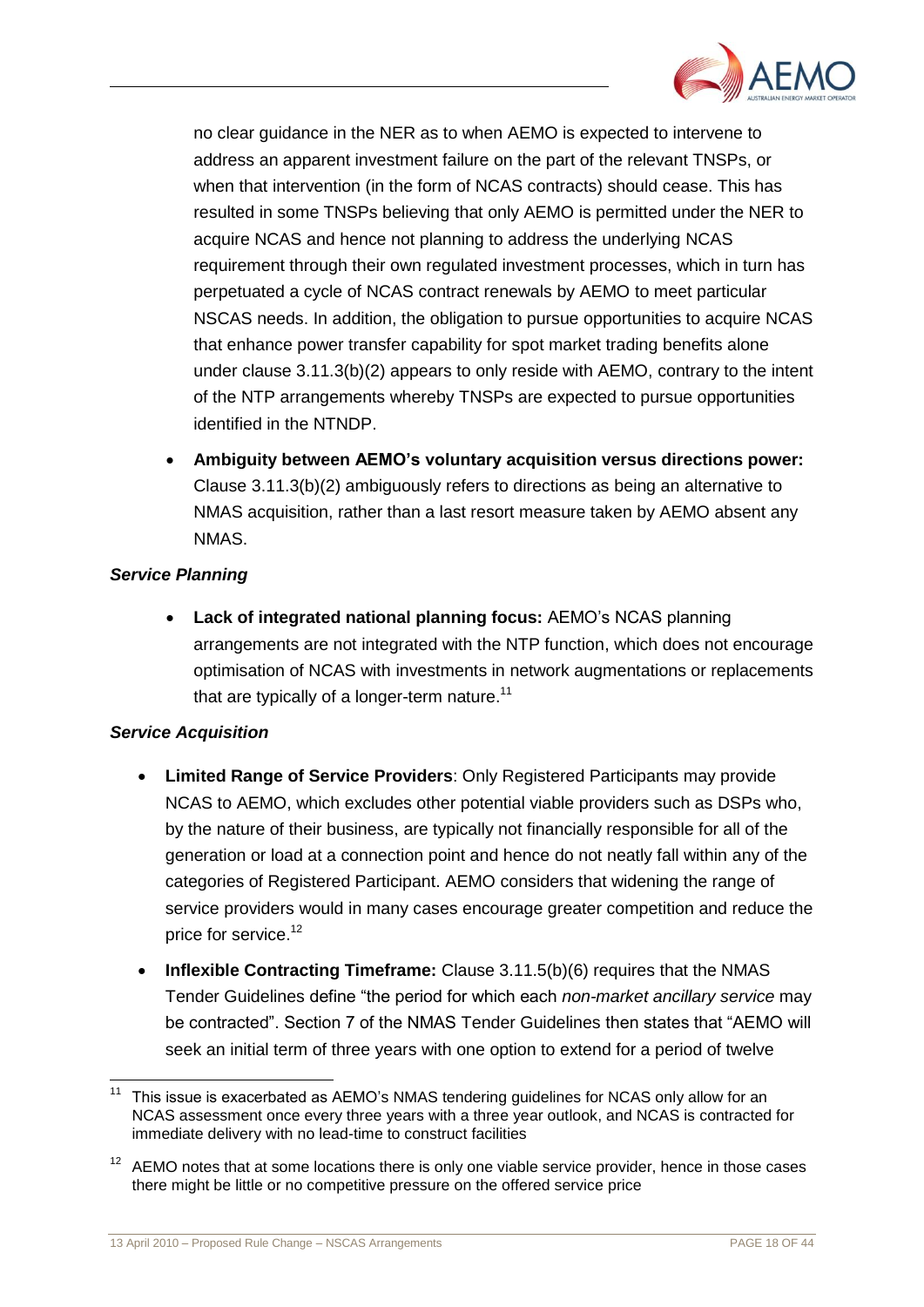

months." However AEMO considers that the period for NSCAS contracts should be flexible depending on the nature of the NSCAS need (that is, the period that the need is forecast to persist). The contracting period should be specific to each identified NSCAS need and hence defined as part of the tendering process itself.

- **Redundant AEMO option to acquire NMAS via Connection Agreements**: Clause 3.11.3(b)(1) of the NER includes unnecessary obligations on AEMO to develop "minimum technical ancillary service standards" for use by TNSPs in acquiring NMAS under connection agreements. AEMO has not developed these standards, and therefore has never relied on them, as the standards are already sufficiently captured in the various technical performance standards for network connection under Chapter 5 of the NER. To date, AEMO has elected to acquire NMAS under clause 3.11.3(b)(2) of the NER rather than require a TNSP to enter into ancillary services agreements with a Registered Participant to meet minimum technical ancillary service standards under clause 3.11.3(b)(1).
- **Regulated status of TSNP assets acquired by AEMO unclear**: The definition of *prescribed transmission service* includes services required to be provided to AEMO under the NER. However as TNSPs are Registered Participants and hence permitted to tender, clearly any contracted assets would earn an unregulated income from AEMO rather than a regulated income under AER"s processes.
- **No obligations on Network Service Providers (NSPs) to assist prospective NCAS tenderers:** NCAS facilities must be tested for the ability to deliver service before AEMO can accept their tender. Clause 3.11.5(f)(2) only obliges NSPs to participate in or facilitate testing for SRAS, with all reasonable costs incurred by the relevant NSP recovered as negotiable services. Given that NSPs own and maintain the transmission networks that NCAS is attempting to extract greater utilisation from, without their assistance such testing might not proceed and might even present a barrier to entry of potential NCAS providers.

#### <span id="page-20-0"></span>**6.3. Associated Procedural Issues**

In addition to the NER issues identified above, AEMO considers that there are other inefficiencies in its various procedures that are associated with the NSCAS arrangements.<sup>13</sup>

These issues would be addressed by consequential amendments to those documents (in accordance with Rule consultation procedures) after implementing the proposed Rule.

l  $13$  For example, AEMO's NCAS Description only allows Generators to provide reactive power under RPAS contracts with AEMO. The current RPAS contracts are estimated to cost around \$18 to \$23 million per annum over the benchmark cost of a TNSP-equivalent service. That is, the required level of reactive support could be provided by a network investment, with annual cost savings of up to \$23 million. This is within an overall estimated annual NCAS cost of around \$36.7 million.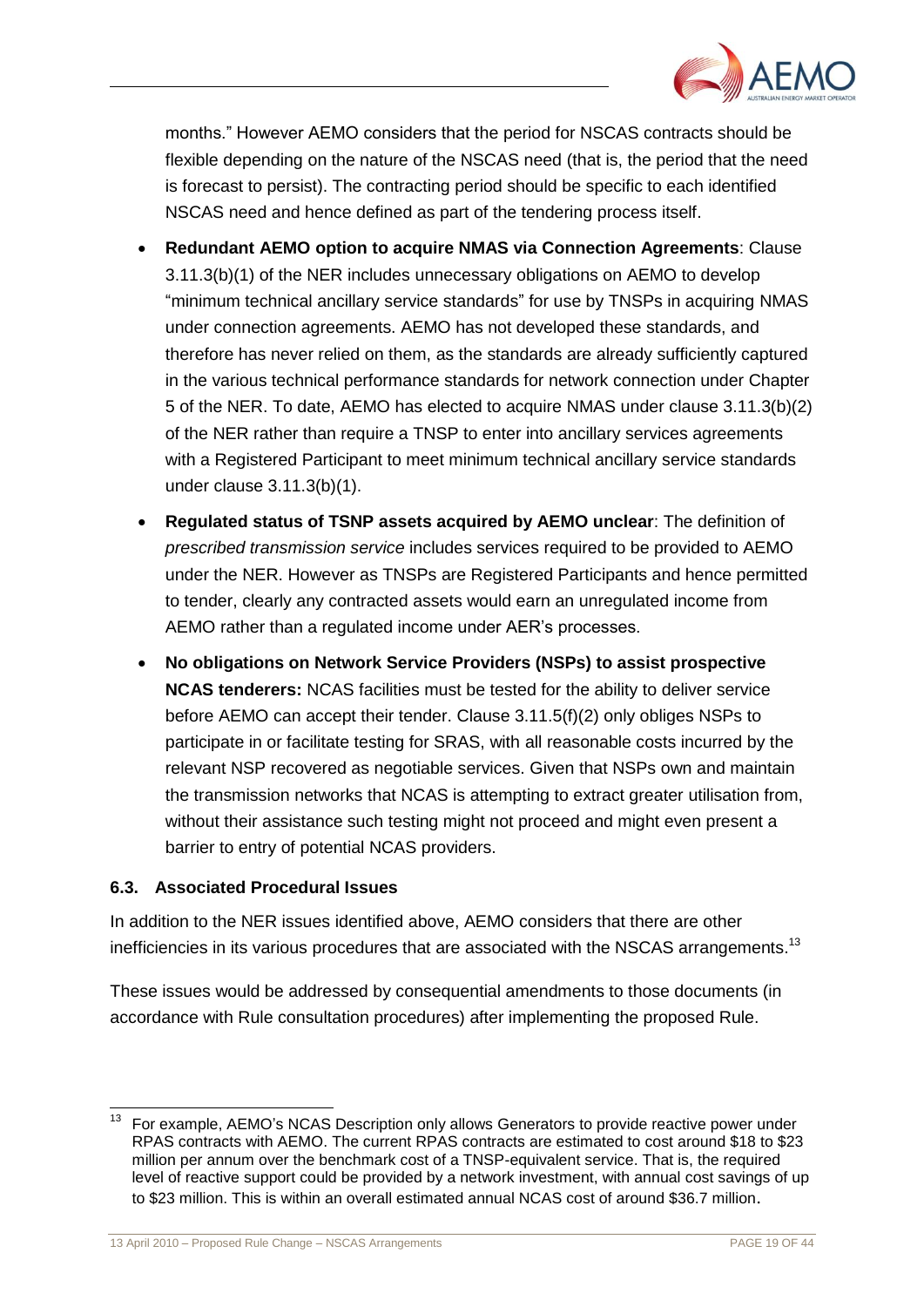

# <span id="page-21-0"></span>**6.4. Description of Proposed Rule**

The following sections outline the proposed arrangements for the planning and acquisition of NSCAS and the obligations on AEMO and TNSPs to acquire such services.

AEMO considers that the proposed arrangements would encourage more diverse and innovative services from a greater range of service providers at more competitive prices, while clarifying the respective planning and acquisition obligations on AEMO and TNSPs and providing a more integrated national planning focus.

#### *Obligations to Acquire Service*

The proposed Rule would:

- **Clause 3.11.1(c):** Modify provision, to clarify that both AEMO and TNSPs acquire NSCAS for the purposes stated, including to meet an "NSCAS need" (proposed new defined term) identified by AEMO in its NTNDP. Under this proposed change, NMAS is defined as:
	- $\circ$  SRAS, which is acquired by AEMO under ancillary service agreements; and
	- o NSCAS, which is acquired:
		- o By TNSPs under connection agreements or network support agreements to meet their service standard obligations associated with the technical requirements of schedule 5.1 of the NER, in applicable regulatory instruments, or to meet an NSCAS need; and
		- o By AEMO under ancillary services agreements to meet an NSCAS need not met by a TNSP.

This change results in consequential changes to:

- $\circ$  Clause 3.1.4(a)(9): Modify the market design principle, to clarify that AEMO is only responsible for settlement of ancillary services that it acquires, but not necessarily dispatches, as AEMO may dispatch service of a scheduled entity that is acquired by a TNSP under a network support agreement, for which the TNSP must remain liable
- $\circ$  Clause 3.11.1(e): Add provision, to clarify that AEMO is not responsible for payment to a person for NMAS provided to TNSP under a connection agreement or a network support agreement. This requirement is moved from clause 3.11.3(i), with the redundant reference to "clause 4.9.2(b)" removed.
- $\circ$  Clause 3.11.3(i): Delete provision, as replaced by new clause 3.11.1(e).
- o Chapter 10: Modify defined term *planned network event*, to replace "services" with "network support and control ancillary services".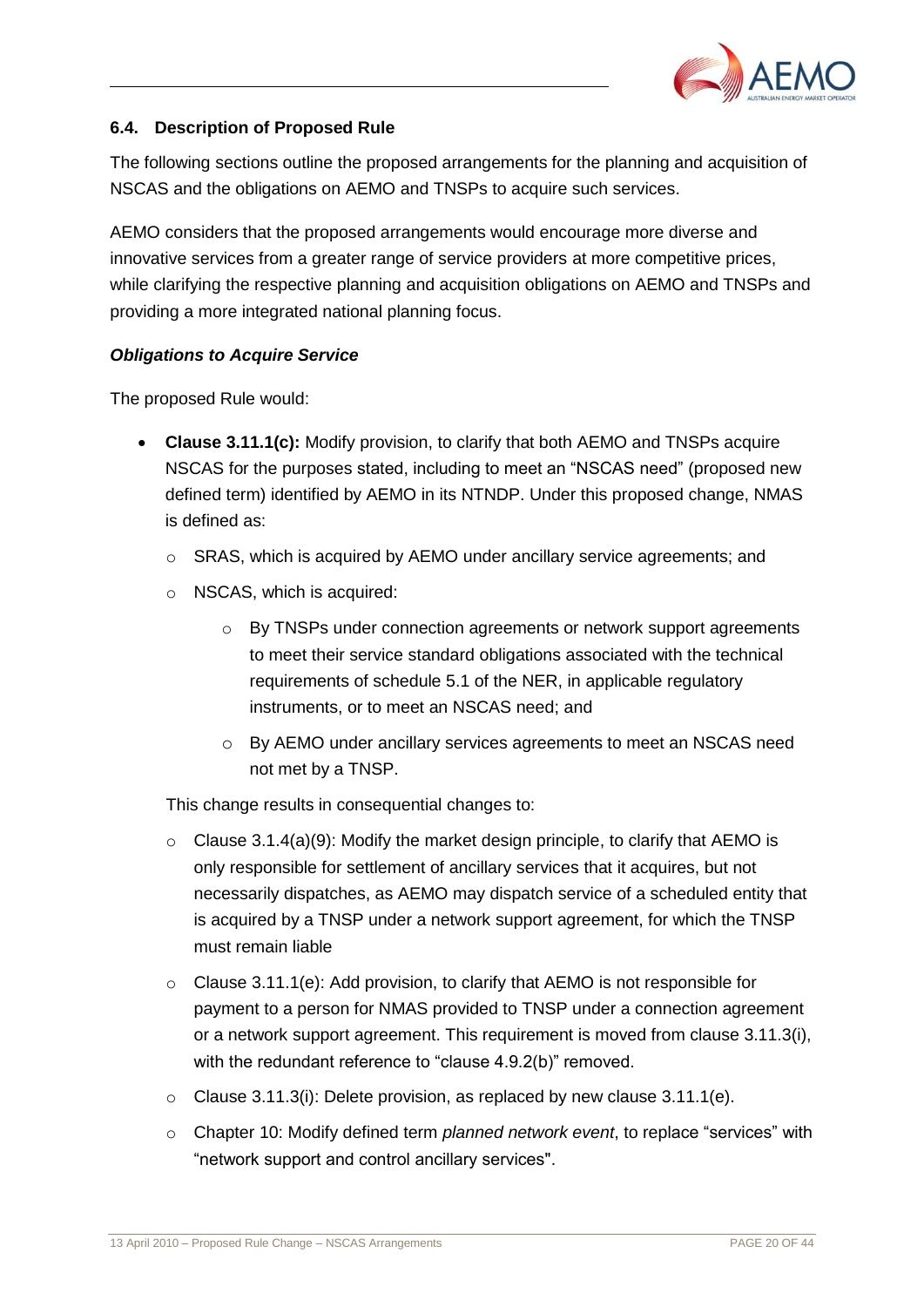

- **Clauses 3.11.3(a), (b)(2):** Delete AEMO obligation to use reasonable endeavours to acquire NMAS in accordance with rule 3.11 or giving a direction in accordance with clause 4.8.9, as it already appears in clause 3.2.4(b) without the option to acquire NMAS by issuing a direction as this confuses AEMO"s voluntary NMAS contracting process with its statutory directions power. This change results in consequential changes to:
	- $\circ$  Clause 3.1.4(a)(7): Modify the market design principle, to clarify that AEMO's statutory directions power are "last resort", derive from the NEL and clause 4.8.9 and are broader than only ancillary services. Change is consequential to proposed deletion of clause 3.11.3(b)(2) which ambiguously refers to directions as an alternative to NMAS acquisition
	- o Clause 3.2.4(b): Modify obligation on AEMO to use reasonable endeavours to "acquire" NMAS rather than "ensure adequate [NMAS] are available", as AEMO cannot ensure the latter after following the voluntary process under rule 3.11.
	- o Clause 3.11.5(a): Modify obligation, to delete "Except as provided in clause 4.8.9", to avoid confusing AEMO"s voluntary NMAS contracting process with its statutory directions power.
- Clauses 3.11.3(a), (b): Add provisions that clarify TNSPs' and AEMO's roles regarding the acquisition of NSCAS. Where AEMO has identified an NSCAS need in its NTNDP that has remained unmet for 18 months it may request the relevant TNSP to provide details of how and when it intends to meet the NSCAS need allowing a further 30 days to respond. If the relevant TNSP does not intend to meet the NSCAS need, the proposed Rule would require the relevant TNSP to explain to AEMO why. If the TNSP intends to meet the NSCAS need, it must include in its response to AEMO full details of the arrangements it intends to put in place to meet that need.
- **Clause 3.11.3(c):** Add an obligation on AEMO to use reasonable endeavours to acquire NSCAS to meet any identified NSCAS need that AEMO considers, despite the TNSP"s response, will remain unmet.

These proposed arrangements are not intended to replace the TNSPs" own planning and acquisition of NSCAS.

# *Service Planning*

The proposed Rule would:

 **Clause 5.6A.2(c)(6A):** Add an obligation on AEMO, as part of its NTP function, to assess the requirement for NSCAS annually (determined in accordance with the NSCAS quantity procedure) and to include that assessment in its NTNDP as an identified NSCAS need. AEMO considers that the planning horizon for this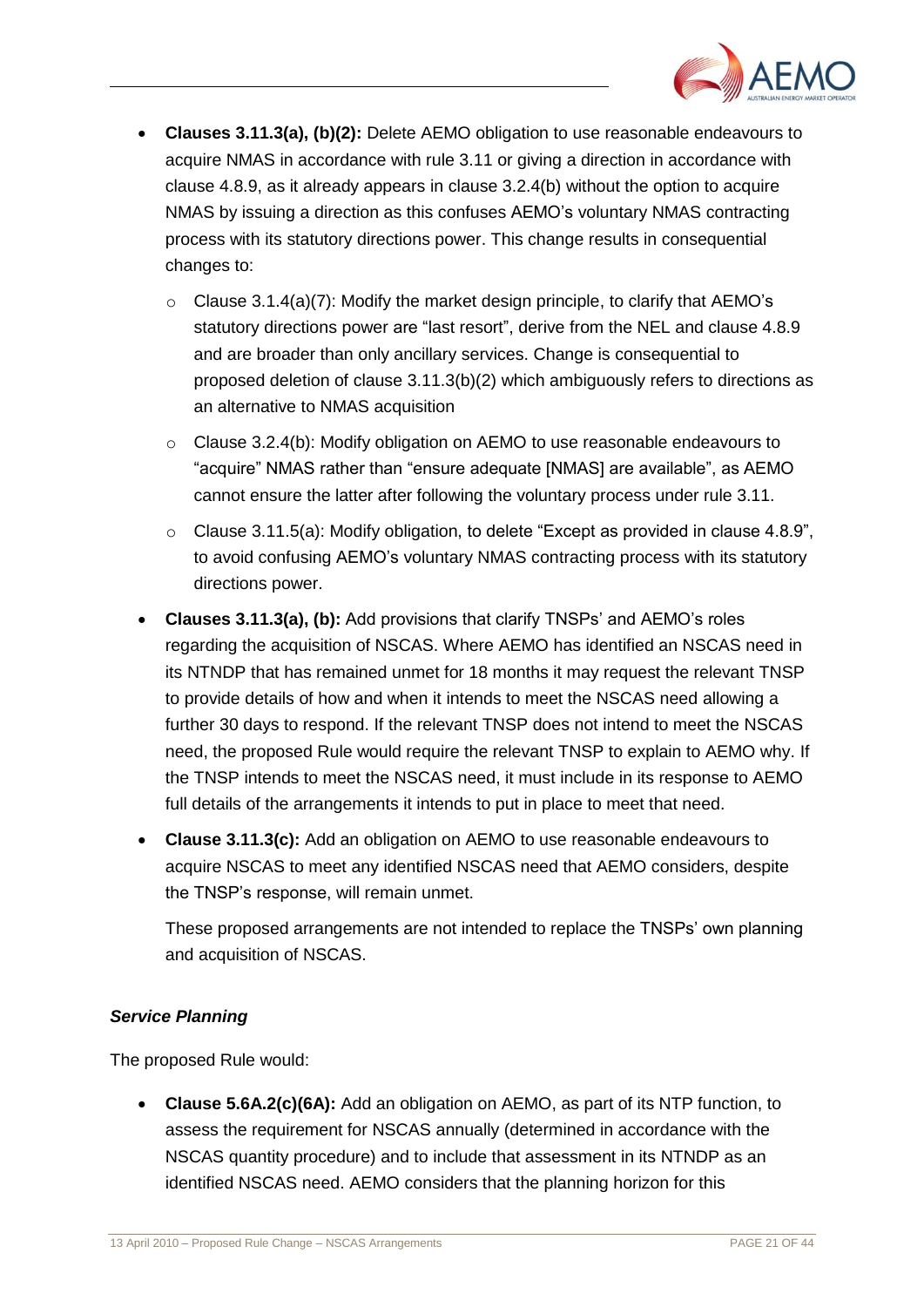

assessment should be from the first year that the NTNDP applies, out for a minimum of five years. The integration of NSCAS planning into the overall collaborative network planning process places a greater NEM-wide focus on NSCAS and facilitates more optimal network versus non-network investment decisions.

This change results in consequential changes to:

- $\circ$  Clause 5.6A.2(b)(2)(iii): Modify provision relating to matters that AEMO must consider in preparing the NTNDP, to replace "network control ancillary services" with "network support and control ancillary services".
- $\circ$  Clause 5.6A.2(c)(2): Modify provision relating to factors that the NTNDP must account for, to include all NSCAS that are part of, or materially affect, the transmission capability of any current or potential national transmission flow paths (**NTFP**).
- **Clause 3.11.4(b):** Add a provision that defines an NSCAS need as the location and quantity of NSCAS required (as determined in accordance with the NSCAS quantity procedure):
	- $\circ$  to maintain the power system security and reliability of supply of the transmission network in accordance with the power system security and reliability standards; and
	- $\circ$  to maintain or increase the power transfer capability of that transmission network so as to maximise the present value of net economic benefit to those who produce, consume and transport electricity in the market.

This change results in consequential changes to:

- $\circ$  Clause 3.11.4(e): Add provision, to allow AEMO to make minor or administrative changes to the NSCAS quantity procedure without a Rules consultation.
- o Chapter 10: Add defined term *NSCAS need.*
- o Chapter 10: Add defined term *NSCAS quantity procedure*, as defined in clause 3.11.4(b).

# *Service Acquisition*

The proposed Rule would:

 **Clause 3.11.5(g):** Modify provision, to allow AEMO to acquire NSCAS from persons other than Registered Participants. AEMO considers that allowing non-Registered Participants (such as DSPs) to tender for and provide NSCAS is likely to increase competition in the acquisition of NSCAS, which in turn would reduce the long term costs of NSCAS to consumers. While it is acknowledged that the Rules are only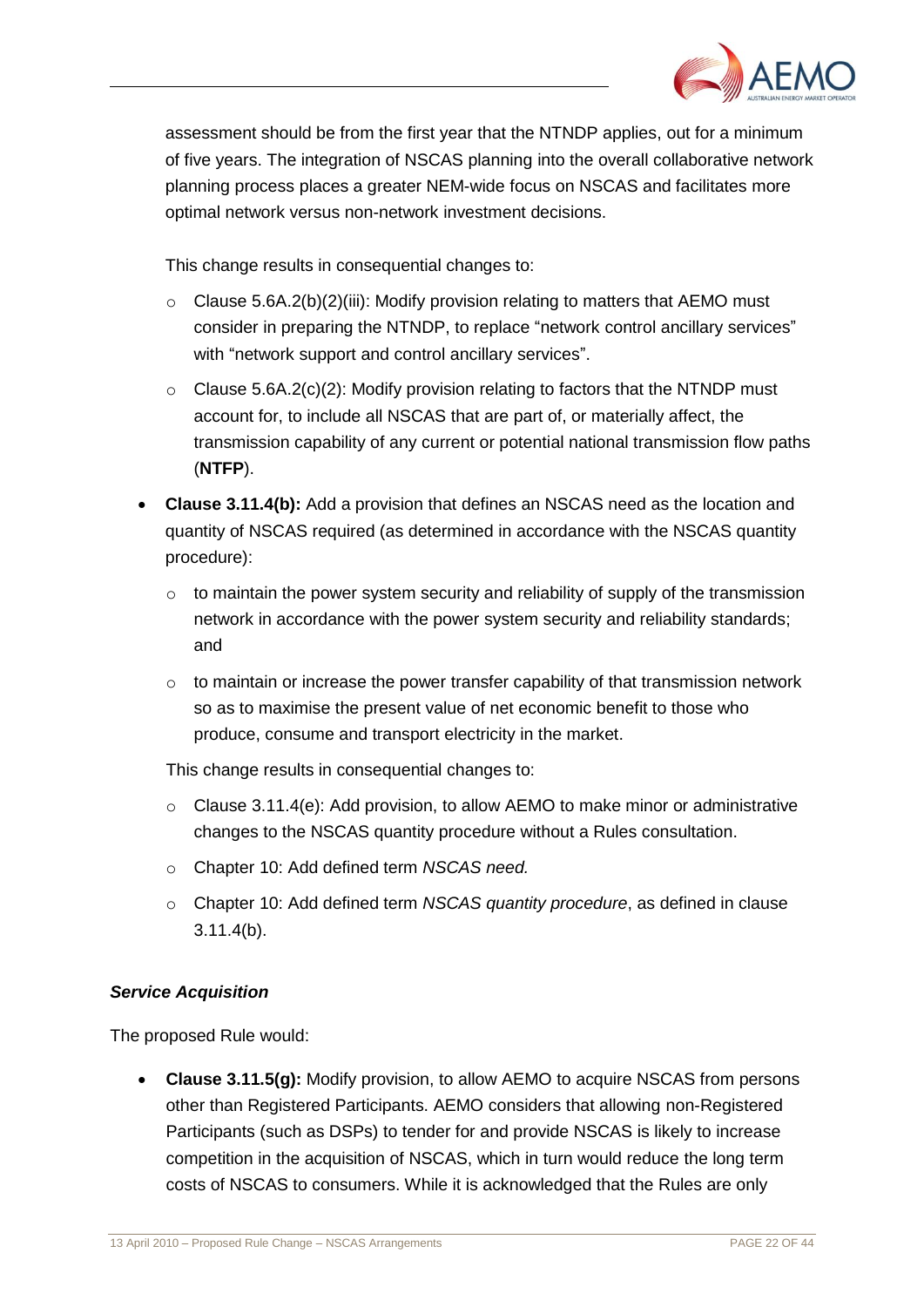

enforceable on Registered Participants, the rights and obligations of "persons" will derive from the terms and conditions in the NSCAS tender and ancillary services agreement. 14

This change results in consequential changes to:

- $\circ$  Clause 3.11.1(d): Add provision, to allow AEMO to instruct a person to provide NSCAS under an ancillary services agreement or otherwise in accordance with the relevant performance standard, and oblige the person to comply with such an instruction. This requirement is moved from clause 3.11.3(k), with the addition of "ancillary services agreement" and replacing "connection agreement" with "in accordance with the relevant performance standards".
- $\circ$  Clause 3.11.3(k): Delete provision, as replaced by clause 3.11.1(d).
- o Clause 3.11.5(b): Modify provision relating to AEMO"s NMAS Tender Guidelines for NSCAS.
- $\circ$  Clause 3.11.5(c1): Add provision, to allow AEMO to make minor or administrative changes to the NMAS Tender Guidelines without a Rules consultation.
- o Clause 3.11.5(d): Delete redundant provision that Registered Participants are not obliged to submit an NMAS tender to AEMO, as the process is voluntary.
- $\circ$  Clause 3.11.5(h): Modify provision relating to AEMO's competitive tender test, to replace "network control ancillary services" with "network support and control ancillary services".
- $\circ$  Clause 3.11.5(h)(2): Modify provision relating to AEMO's negotiated remuneration of non-competitive tenders, to replace "network control ancillary services" with "network support and control ancillary services".
- o Clause 3.11.5(i): Modify provision relating to AEMO"s NSCAS tendering, negotiation and contracting process, to replace "Registered Participant selected by AEMO" with "preferred tenderer".
- $\circ$  Clauses 3.11.5(i), (k): Modify provisions relating to AEMO's NSCAS tendering, negotiation and contracting process, to replace "non-market ancillary services" with "system restart ancillary services", as SRAS would be the only NMAS that is restricted to Registered Participants.

l

Given that NSCAS providers might not neatly fall into any of the existing participant categories, AEMO initially considered options such as creating a new participant category for providers such as DSPs, or inserting deeming provisions but these were dismissed as being overly complex and requiring more detailed analysis of the net benefit. AEMO notes that the Rules already allow AEMO to contract for reserves from persons other than Registered Participants.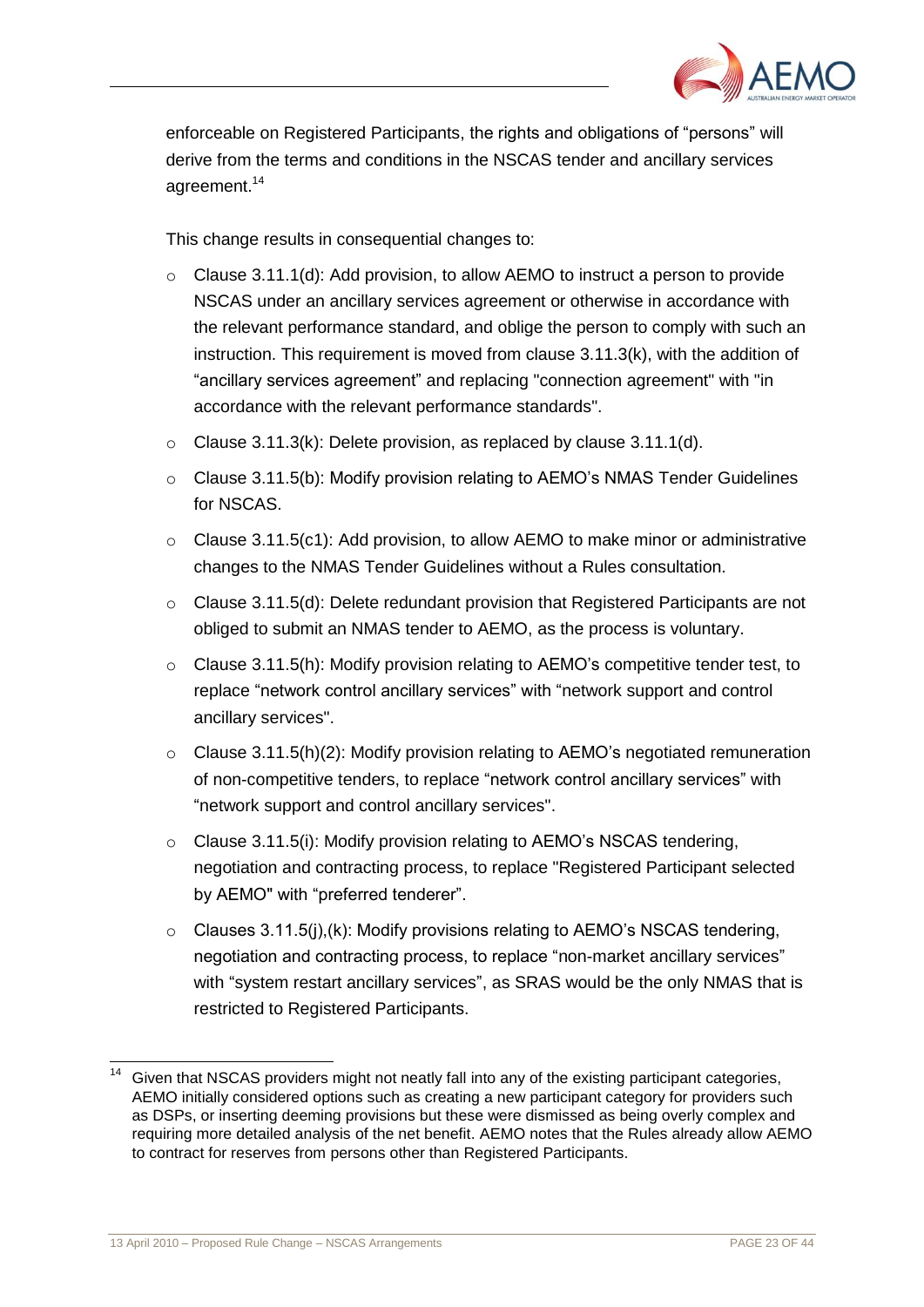

- $\circ$  Clause 3.11.5(I): Modify provision relating to AEMO's NSCAS tendering, negotiation and contracting process, to oblige AEMO to give a notice to NMAS providers once the tender process is complete.
- $\circ$  Clauses 3.11.5(o), 4.9.3A(b), (d): Modify provisions relating to the various obligations to comply with NSCAS dispatch instructions, to replace "Registered Participant" with "NMAS provider".
- $\circ$  Clause 4.10.2(c): Modify provision relating to the obligation to operate equipment interfacing with transmission network, to replace "Registered Participant" with "persons" and to also refer to the requirements of network support agreements.
- $\circ$  Clause 3.11.6(a)(2): Modify provision relating to AEMO's reporting on the effectiveness of NSCAS dispatch, to report also to "NMAS providers".
- $\circ$  Clause 3.15.6A(b): Modify provision relating to AEMO's NMAS settlement, to replace "Market Participant" with "NMAS provider".
- $\circ$  Clause 8.2.1(a1): Modify provision relating to the referral of disputes to Adviser under clause 3.11.5(i), to apply also to "NMAS providers".
- o Chapter 10: Modify defined term *ancillary services agreement*, to replace "Registered Participant" with "NMAS provider".
- o Chapter 10: Modify defined term *dispatch*, to include a response to an instruction under an ancillary service agreement.
- o Chapter 10: Modify defined term *dispatch instruction*, to include an instruction given to an "NMAS provider".
- o Chapter 10: Add defined term *NMAS provider.*
- **Clause 3.11.3(b)(1):** Modify provision, to delete the option for AEMO to acquire NSCAS by setting minimum standards to be dealt with in Registered Participants" connection agreements for the technical performance of NSCAS ("minimum technical ancillary service standards").

This change results in consequential changes to:

- $\circ$  Clauses 3.11.3(c)-(h): Delete provisions relating to various AEMO obligations to develop and publish the minimum technical ancillary service standards.
- $\circ$  Clause 4.5.1(f)(3): Modify provision, to delete the Registered Participant obligation to provide reactive power and power system voltage stabilising facilities to AEMO under a connection agreement "in accordance with clause 3.11.4(b)(1)".
- o Clause 5.2.1(b)(2): Modify provision, to delete Registered Participant obligation to comply with these standards.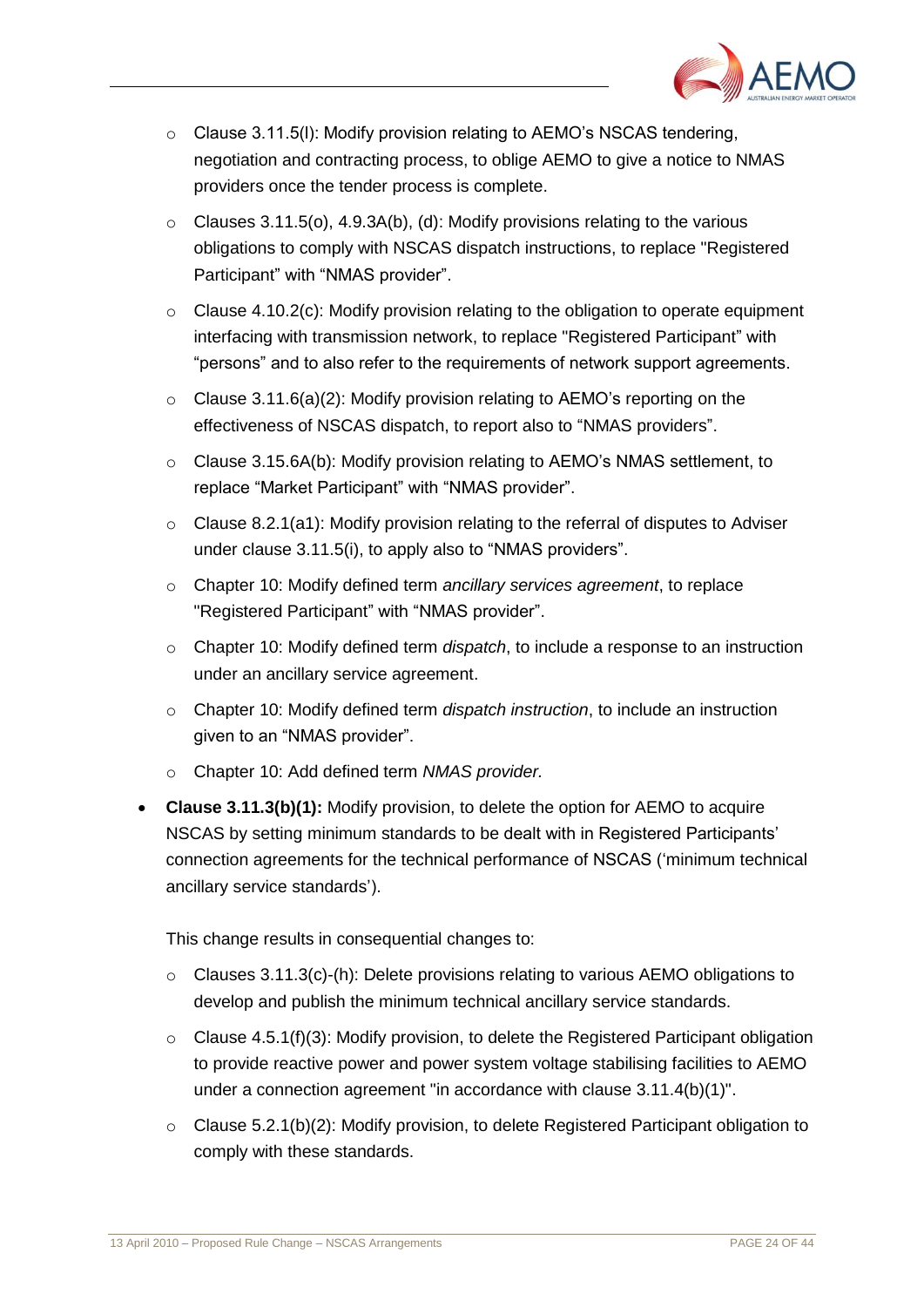

- $\circ$  Clause 5.3.6(c1): Modify provision, to delete NSP obligation to enter into ancillary service agreements to meet these standards during network connection.
- $\circ$  Clause 5.4.2(c): Delete provision relating to the clause 5.3.6(c1) exception to correcting inconsistencies between the proposed equipment and the connection agreement prior to commissioning, as it is proposed to delete clause 5.3.6(c1).
- o Chapter 10: Delete defined term *minimum technical ancillary service standards*.
- **Chapter 10:** Modify paragraph (b)(1) of the defined term *prescribed transmission service* which includes a service "required by AEMO to be provided under the Rules", to add after this the qualification "but excluding those acquired by AEMO under rule 3.11". This clarifies that ancillary services acquired by AEMO from TNSPs under its voluntary tendering process are not subject to economic regulation by the AER, not included in the TNSP"s regulated asset base and hence not paid for twice.
- **Clause 3.11.5(b)(6):** Delete AEMO obligation to include a requirement in its NMAS Tender Guidelines to define the period that NMAS may be contracted, as the period for NSCAS contracts should be flexible depending on the nature of the NSCAS need. Contracting timeframes would be defined as part of the tendering process itself, be specific to the identified NSCAS need and consistent across all prospective tenderers.
- **Clause 3.11.5(m):** Modify provision, to add obligations on AEMO to publish estimated annual costs and quantities of NSCAS it acquires under ancillary service agreements, for each region and for each contracted facility. AEMO considers that publishing this information is important to increase transparency and assist the AER in assessing a TNSP"s forecast revenue requirements during a regulatory control period. This change results in consequential changes to:
	- $\circ$  Clause 3.11.5(I): Modify provision relating to the trigger for publishing estimates, from when "sufficient quantities are tendered" to "when the tender process is complete".
	- $\circ$  Clause 3.13.5(b): Modify provision to delete the reporting of "additional quantities of non-market ancillary services for which AEMO expects to enter into ancillary services agreements within the ensuing 12 months" as these estimates are now published under clause 3.11.5(m) on completion of NMAS tender, and are not revised unless a new tender is conducted.
- **Clause 3.13.5(c)(2):** Add obligation on AEMO to publish actual annual costs and quantities of NSCAS acquired in relation to each facility under an ancillary service agreement. Again, AEMO considers that publishing this information for the reasons stated in proposed clause 3.11.5(m). This change results in consequential changes to: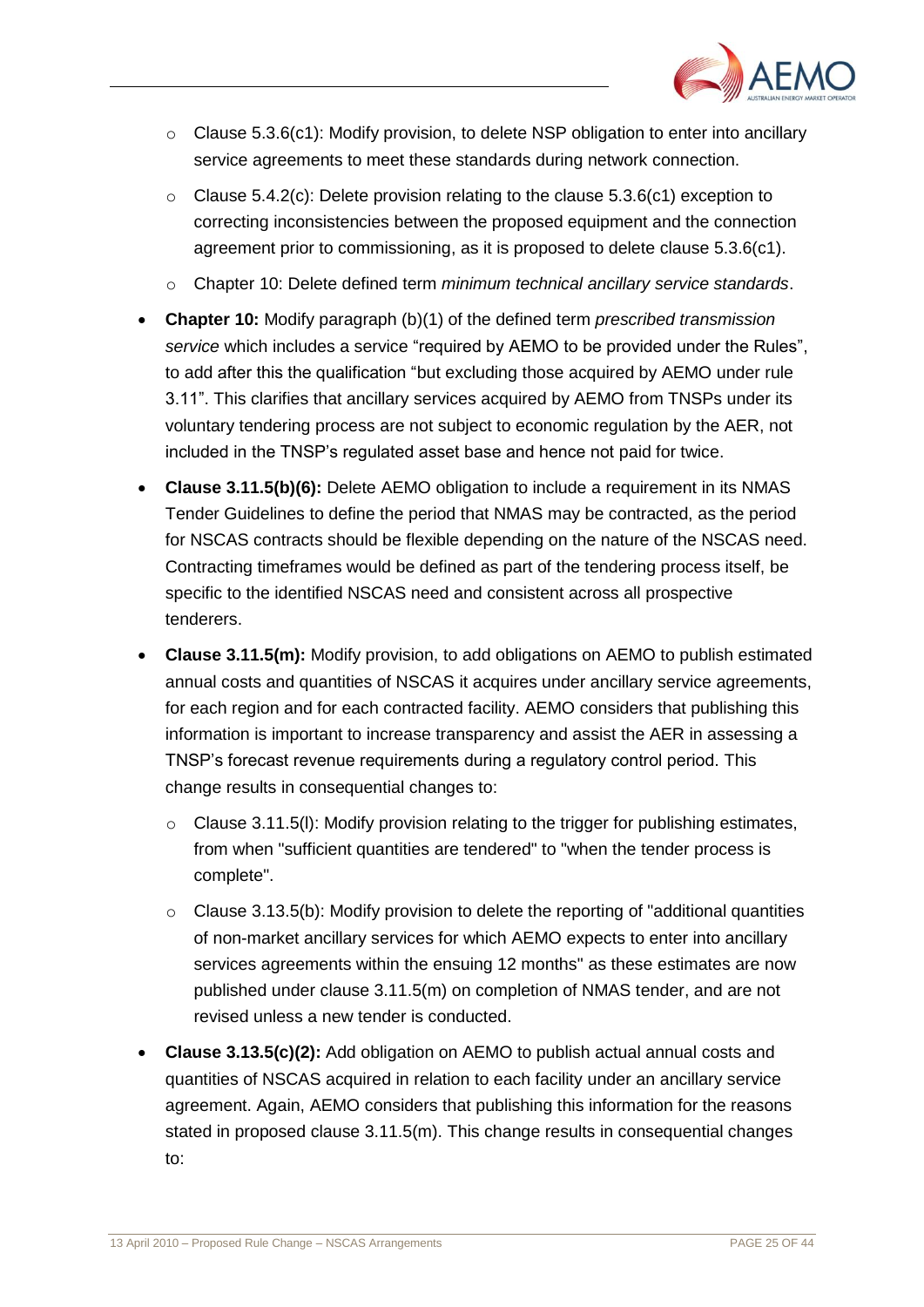

- $\circ$  Clause 3.13.5(c)(1): Modify provision, to publish "actual" annual costs and quantities "over the preceding 12 months in respect of each region".
- o Clause 3.13.5(c)(2): Delete AEMO obligation to report "where possible, the regions in respect of which costs were or are expected to be incurred and ancillary services were or are expected to be provided" as covered in paragraph (c)(1) for NMAS , and cost estimates for market ancillary services are largely unknown.
- **Clause 3.11.5(f)(2):** Add NSP obligation to participate in, or facilitate, testing of the NSCAS facilities of a prospective tenderer charged as a negotiable service.<sup>15</sup> NSCAS facilities must be tested before AEMO can accept their tender. This change results in consequential changes to:
	- $\circ$  Clause 3.11.5(b)(2): Modify provision relating to the requirement in the NMAS Tender Guidelines to have a facility under an ancillary services agreement tested, to replace "SRAS" with "non-market ancillary services" and hence to apply timeframes for the testing of NSCAS as outlined in the NMAS Tender Guidelines.
	- $\circ$  Clause 3.11.5(b)(3): Modify provision relating to the requirement in the NMAS Tender Guidelines to have an NSCAS facility tested prior to tendering, to replace "network control ancillary services" with "network support and control ancillary services".
	- $\circ$  Clause 3.11.5(b)(4): Add obligation on an NSP or other Registered Participant to assist a prospective tenderer in relation to effective delivery of NSCAS, by replacing "system restart ancillary services" with "non-market ancillary services".
- **Clause 3.11.5(b)(5), (b)(9):** Modify provision relating to the tender assessment principles and timeframes included in the NMAS Tender Guidelines, to also refer to the initial "expressions of interest" (**EOI**) stage. 16

<sup>15</sup> Under the current Rule the NSP obligation only applies to SRAS. This issue was identified in AEMO"s March 2008 NCAS Procedures review.

<sup>16</sup> To date, NMAS acquisition has been a two stage process: an initial expressions of interest (**EOI**) stage, followed by an invitation to tender (**ITT**) stage. This issue was identified in AEMO"s March 2008 NCAS Procedures review.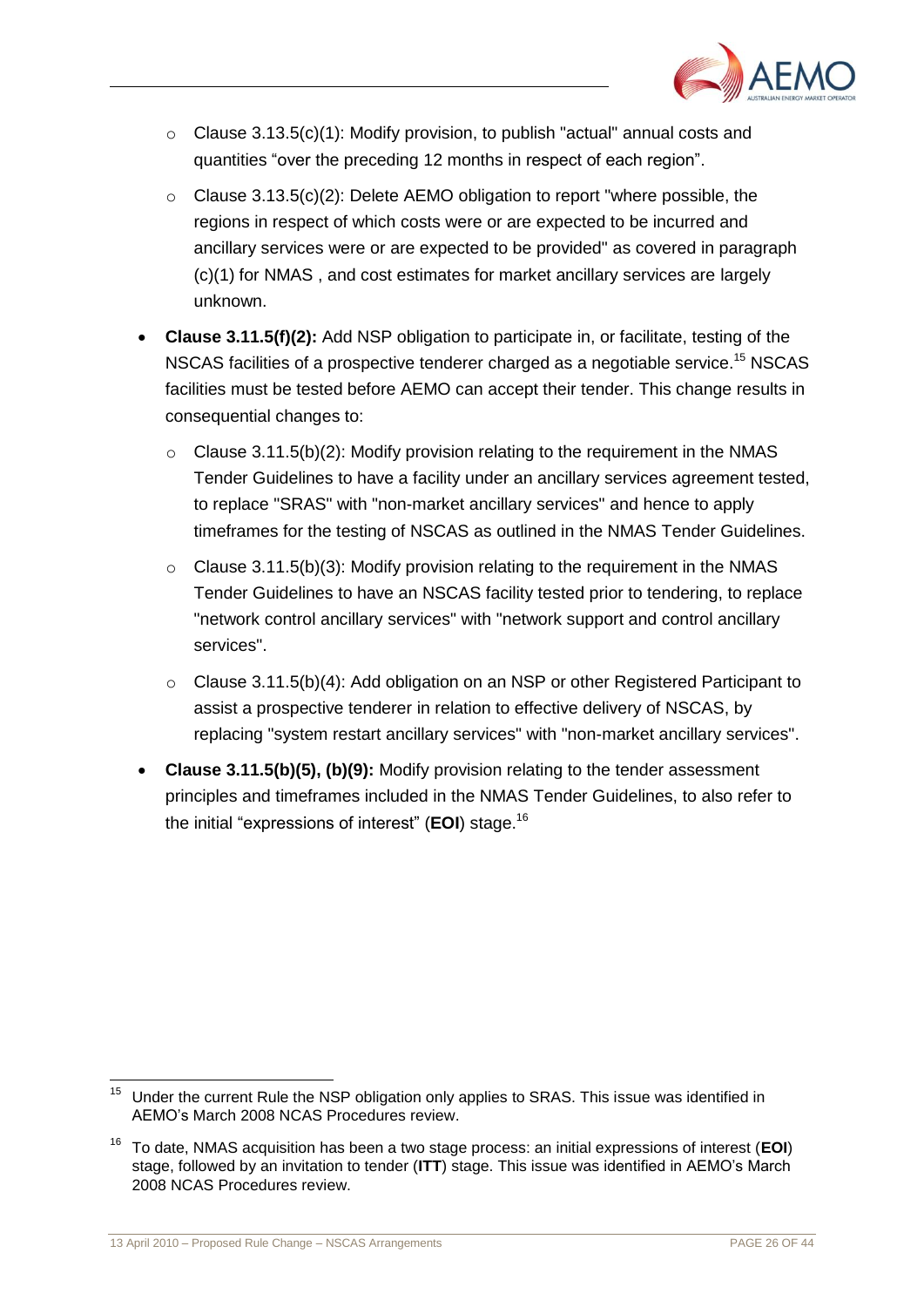

# <span id="page-28-0"></span>**7. Service Deployment**

#### <span id="page-28-1"></span>**7.1. Current Arrangements**

NSCAS are services deployed either by AEMO (up to the plant"s relevant performance standards or in accordance with an ancillary service agreement) or by a TNSP (in accordance with a network support agreement). In either case, AEMO aims to model the deployment of those services in network constraint equations used in its central dispatch and PASA processes in order to improve dispatch and pricing outcomes and to better manage power system security and reliability.

AEMO may direct or instruct any person to provide services to maintain power system security and reliability including NSCAS that is available to a TNSP under a network support agreement.

Clause 4.3.4(d) of the NER obliges an NSP is to advise AEMO of any ancillary services or similar services provided under any connection agreement.

#### <span id="page-28-2"></span>**7.2. Statement of Issues with the Rules**

AEMO considers that the NER does not oblige NSPs to provide AEMO with sufficient information on NSCAS provided under network support agreements to assist AEMO in managing transmission operations more efficiently and in formulating network support constraint equations that properly reflect the impact of such deployment.

While clause 4.3.4(d) obliges an NSP to advise AEMO of services under connection agreements, there are only informal arrangements in place to provide information to AEMO in relation to services under network support agreements.

The absence of quality information on such services would diminish AEMO"s ability to achieve its power system security obligations through the central dispatch and PASA outcomes.

# <span id="page-28-3"></span>**7.3. Description of Proposed Rule**

The proposed Rule would:

- **Clause 4.3.4(d):** Add an obligation on NSPs to provide and update AEMO with relevant information on their NSCAS provided under a network support agreement to allow AEMO to reflect and, if required, deploy the service effectively within its central dispatch and PASA processes. AEMO considers that publishing this information is important because it will assist in dispatching these services and improve pricing outcomes, thereby enhancing investment outcomes. The proposed Rule would oblige NSPs to provide:
	- o A description of the NSCAS that details its: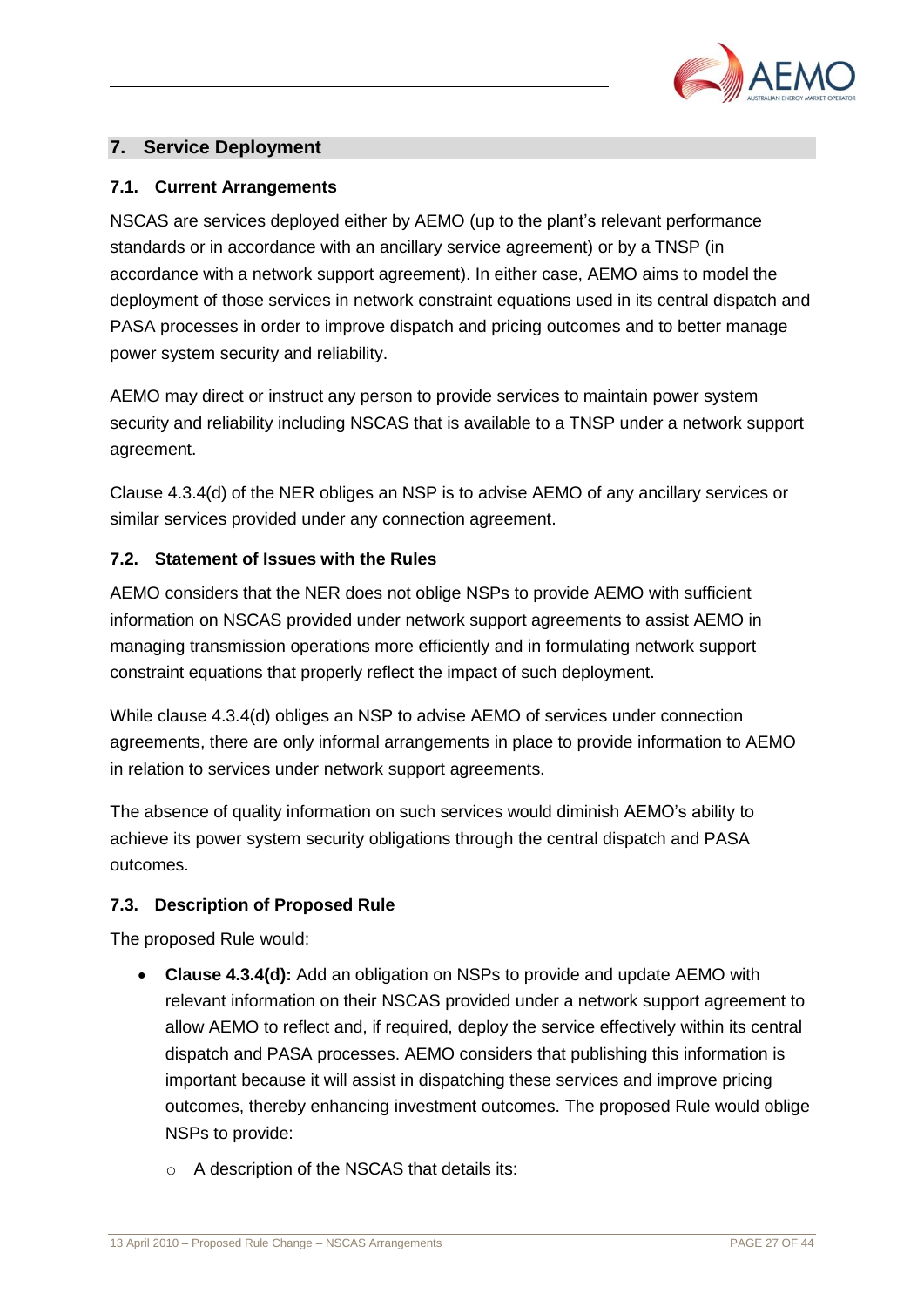

- nature;
- the purpose that it has been acquired for:
- the relevant connection points;
- the quantity that can be provided;
- the notice that is required before enablement of the service;
- once enabled, the time to respond to a usage instruction, and
- communication protocols related to enabling and usage and notification of changes to service availability.
- o The availability of the NSCAS including any possible availability restrictions and whether other parties (such as AEMO) are able to use the service;
- $\circ$  Advice on any changes to the formulation of network limits to reflect the enabling or usage of the service; and
- o Where relevant, details of how and when the service is to be dispatched by AEMO.

This change results in consequential changes to:

- $\circ$  Clause 3.11.3(j): Modify provision, to delete the redundant NSP obligation to advise AEMO of all ancillary services provided by a Registered Participant under a connection agreement, as the obligation now appears in clause 4.3.4(d).
- $\circ$  Clause 4.5.1(f)(2): Modify provision relating to AEMO's options for use of reactive power and power system voltage stabilising facilities, to add the right to negotiate with NSPs on the use of their networks and the provision of ancillary services under network support agreements.
- $\circ$  Clause 4.9.2(c): Modify provision relating to AEMO's prohibition from issuing a dispatch instruction for reactive power above a performance standard, to add "network support agreement" alongside ancillary services agreement and a connection agreement as the list of exceptions to this prohibition.
- $\circ$  Clause 5.3.8(b)(1): Modify provision, to delete the redundant reference to "or similar services described in clause 3.11.3(j)", as the services under proposed clause 4.3.4(d) includes services negotiated when a network connection is established under this clause.
- **Clause 4.3.4(d1):** Add an obligation on NSPs to negotiate in good faith with AEMO on the form of the instructions they will provide to AEMO on how to dispatch NSCAS (particularly in relation to scheduled or semi-scheduled plant), to ensure that those instructions are both comprehensive and practicable for AEMO to implement in central dispatch if required. Without this obligation, AEMO would be unable to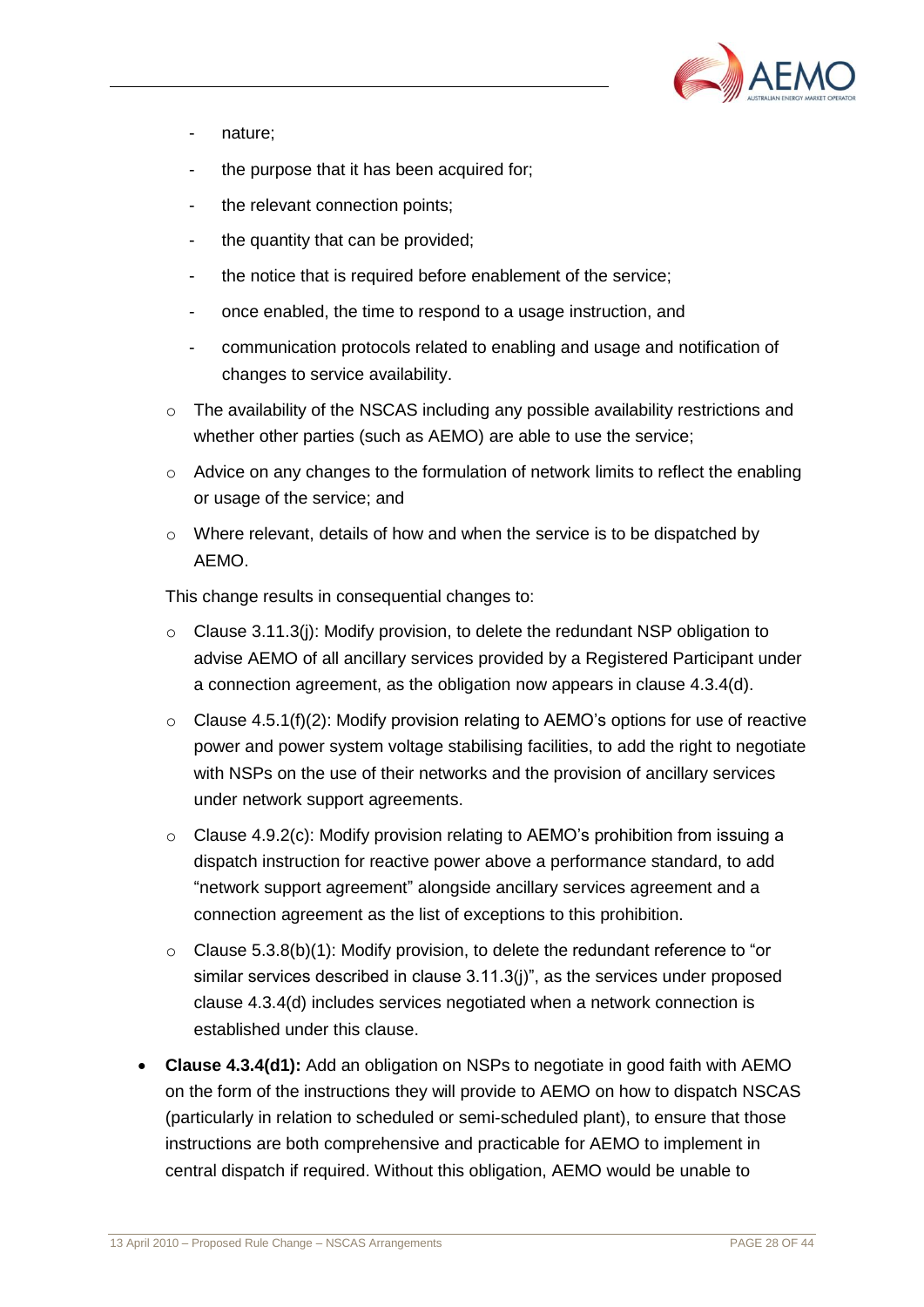

dispatch NSCAS in the manner intended by the NSP and if AEMO were to exercise its discretion in dispatching the service, this could leave AEMO open to dispute by the NSP if their decision was wrong.

- **Clause 3.11.6(d):** Add AEMO obligation to develop and publish guidelines for the dispatch of NSCAS within central dispatch and PASA to accommodate those broader service requirements and objectives.<sup>17</sup> This change results in consequential changes to:
	- o Clause 3.11.6(e): Add an AEMO obligation to comply with the Rules consultation procedures when making or amending the NSCAS dispatch guidelines.
	- o Clause 3.11.6(f): Add a provision that allows AEMO to make minor or administrative changes to the NSCAS dispatch guidelines without a Rules consultation.

l

<sup>17</sup> The NSCS Review Final Determination noted that:"AEMO, in consultation with stakeholders, will develop guidelines on how to dispatch NSCS to realise the net market benefits of enhanced power transfer capability".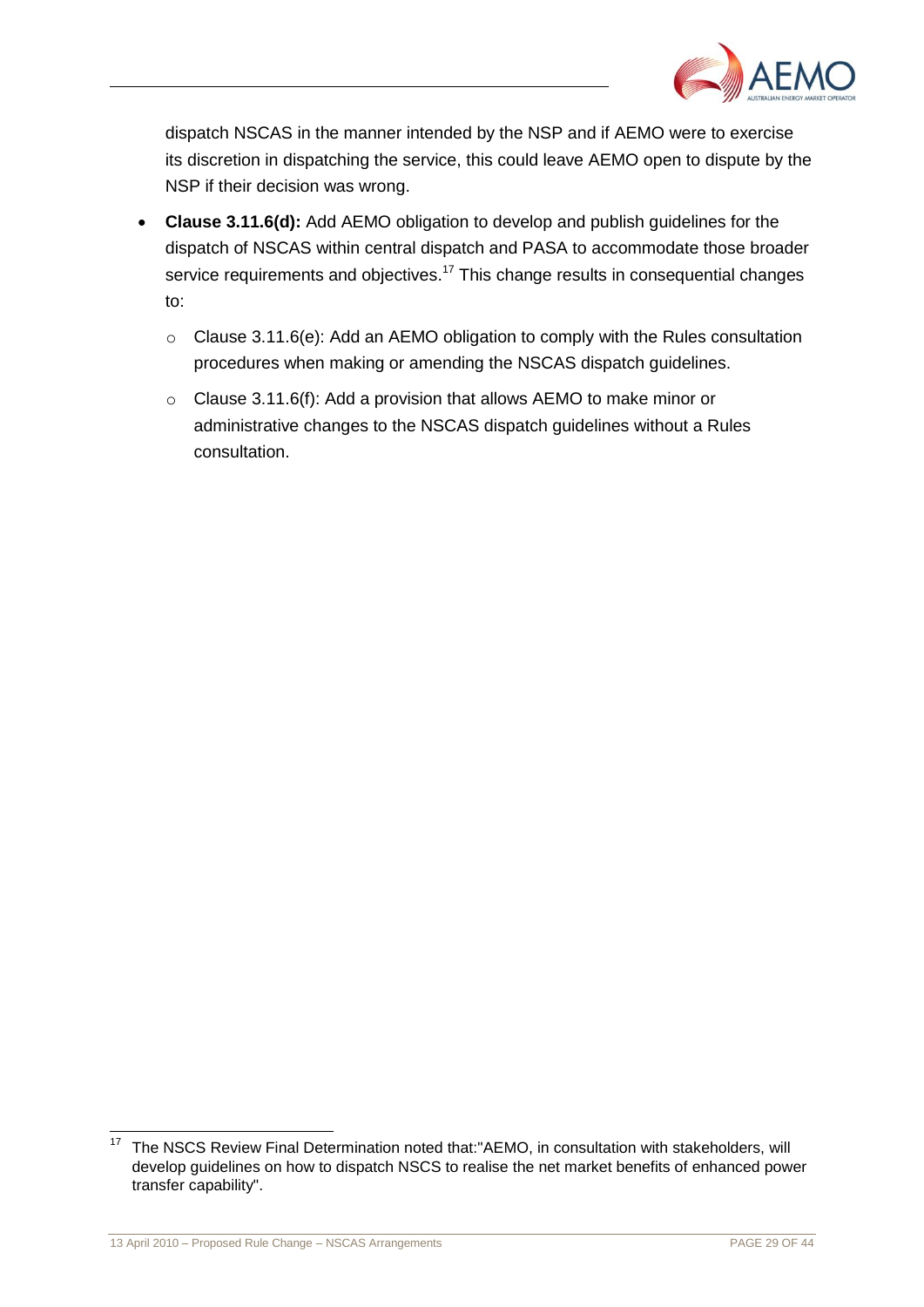

# <span id="page-31-0"></span>**8. Service Cost Recovery**

#### <span id="page-31-1"></span>**8.1. Current Arrangements**

Under clause 3.15.6A(c) of the NER, AEMO recovers the costs of acquiring NCAS under ancillary services agreements from all Market Customers in the NEM, pro-rata to their energy consumed.

#### <span id="page-31-2"></span>**8.2. Statement of Issues with the Rules**

AEMO considers that AEMO"s NCAS cost recovery arrangements are inappropriate as:

- service costs are not recovered from those receiving the benefits of the service;
- locational market signals for efficient network service investment are more muted;
- service costs are recovered on a different basis to that which applies to AEMO's other safety net acquisition functions<sup>18</sup> and to TNSPs' acquisition of network support services from third parties, both of which apply a location-based beneficiaries approach; and
- TNSPs might be reluctant to acquire service from outside their region to enhance power transfer capability unless the question of inter-regional cost recovery is resolved.

AEMO has estimated that the inter-regional cross-subsidies over the three years of the current NSCAS contracts would (based on forecast NCAS contract costs for each region<sup>19</sup> and assuming benefits accrued only to the host region) result in:

- a benefit to all NSW Transmission Customers around \$51 million; and
- costs to all Queensland, Victorian, South Australia and Tasmania transmission customers around \$22 million, \$16 million, \$7 million and \$6 million, respectively.

While there can be no guarantee that the proposed Rule will remove these, AEMO submits that providing a mechanism that requires the allocation of cost to beneficiaries of the service will enable AEMO to reduce their value.

There is a further issue with clause 3.15.6A (b) of the NER relating to AEMO"s determination of a NMAS settlements transaction "for each *trading interval*" and deeming them as a "*trading amount* for the relevant Market Participant". Under AEMO"s current arrangements, payments under ancillary services agreements are not all treated as "*trading amounts*", and there are some types of NMAS payments (such as testing payments for facilities) which are

 $\overline{\phantom{a}}$ <sup>18</sup>Being the Reliability and Emergency Reserve Trader (RERT) and the directions functions

<sup>19</sup> NEMMCO Communication No. 3128 - Final Notice to Market – NCAS ITT 2008, issued 14 November 2008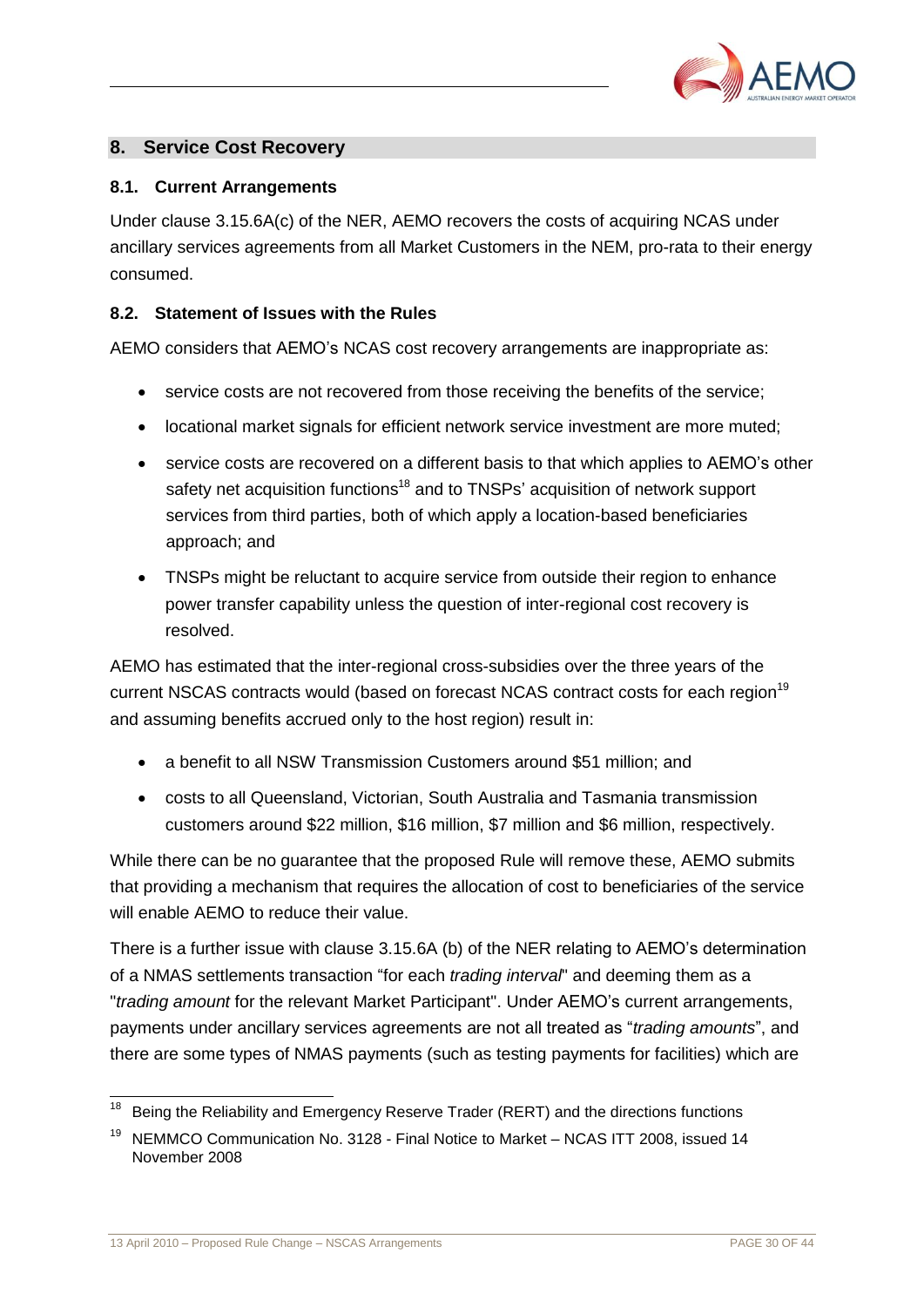

by their nature only incurred periodically and hence are settled on other than a "trading interval" basis.

#### <span id="page-32-0"></span>**8.3. Description of Proposed Rule**

The proposed Rule would:

- **Clauses 3.15.6A(c1),(c7),(c8):** Add provisions that allow AEMO to recover its NSCAS costs under ancillary service agreements from Market Customers in benefitting regions, as identified by AEMO in accordance with its proposed regional benefit ancillary services procedures. If AEMO is unable to identify benefitting regions, it would by default recover its costs from Market Customers in all regions of the NEM as is the current practice. This change results in consequential changes to**:**
	- o Clause 3.15.6A(c): Delete provision relating to AEMO's recovery of NSCAS costs from Market Customers on a "smeared over the NEM" basis, as this is replaced by proposed clauses (c1), (c7) and (c8).
	- $\circ$  Clause 3.15.6A(c2): Add an AEMO obligation to provide settlement statements to Market Customers that separately identify the total costs of providing NSCAS that benefits specific regions versus that which does not benefit specific regions.<sup>20</sup>
	- o Clause 3.15.6A(c3), (c4): Add AEMO obligations to develop, publish, and amend from time to time, regional benefit ancillary services procedures in accordance with the Rules consultation procedures, to guide AEMO in its determination of the relative benefit that each region is estimated to receive from NSCAS provided under ancillary service agreements.
	- o Clause 3.15.6A(c5): Add provision, to allow AEMO to make minor or administrative changes to the regional benefit ancillary services procedures without a Rules consultation.
	- o Clause 3.15.6A(c6): Add an AEMO obligation to determine an allocation between regions of the costs associated with each ancillary services agreement for NSCAS ("regional benefit factors") determined in accordance with the regional benefit ancillary services procedures.
	- o Clause 3.15.6A(c9): Add an obligation on AEMO to publish the regional benefit factors determined in accordance with the regional benefit ancillary services procedures, for each NSCAS under an ancillary service agreement for each relevant period, so that Market Customers can reconcile their charges.
	- $\circ$  Clauses 3.15.8(f)(1)-(3): Modify provisions relating to the funding of compensation for ancillary services directions, to replace the clause 3.15.6A(c) reference with

l

A similar provision exists for reserve contract settlements under the RERT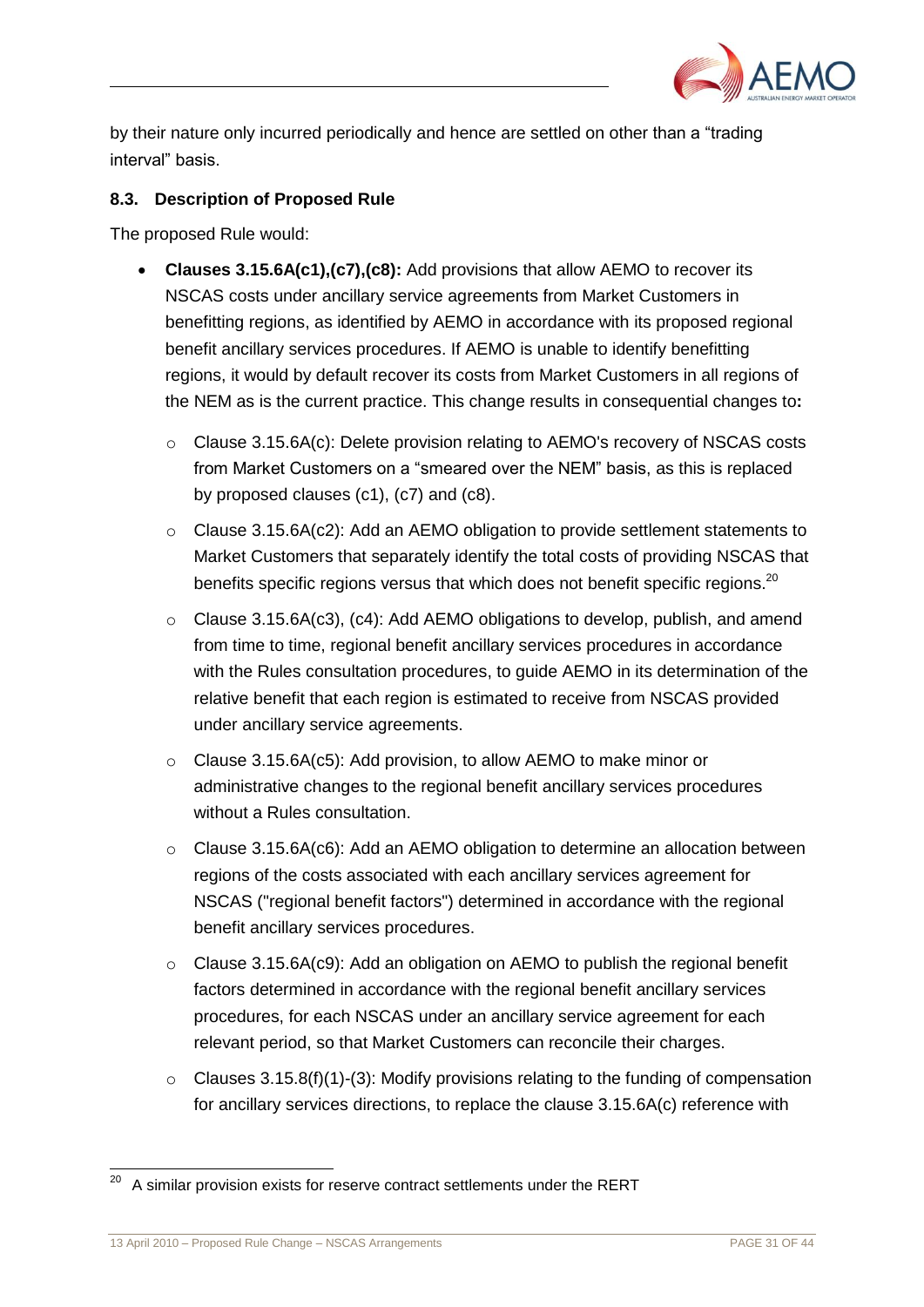

clauses 3.15.6A(c7) and (c8), to replace 'TNCASP' with 'TNSCASP' and to add 'AGE' and 'AAGE' used in proposed clauses 3.15.6A(c7) and (c8).

- $\circ$  Clause 3.15.10C(a)(4),(b)(7)(i),(c)(3)(iii): Modify provision relating to intervention settlements, to replace 'TNCASP' with 'TNSCASP' used in proposed clauses 3.15.6A(c7) and (c8).
- o Chapter 10: Add defined term *regional benefit ancillary services procedures*.
- **Clause 3.15.6A(b)**: Modify provision relating to AEMO"s determination of an NMAS settlements transaction, to delete "trading interval" and to replace "trading amount for the relevant Market Participant" with "an amount payable by *AEMO* to the *NMAS provider"*. These changes are required to align with current AEMO practice, as payments under ancillary services agreements are not treated as "trading amounts", and there are some NMAS payments (such as testing charges) that are settled on other than a "trading interval" basis. This change results in the following consequential change:
	- o Clause 3.15.6A(b1): Add provision that, where payments to NMAS providers are not "trading interval" based (such as testing payments), the recovery of those costs under clauses 3.15.6A(c7),(c8) (for NSCAS) and clauses 3.15.6A(d),(e) (for SRAS) are calculated on a "relevant period" (affecting the calculation of the regional benefit factor "RBF" and the energy generated/consumed factors "AGE", 'AAGE', 'TGE', 'ATGE', 'TCE' and 'ATCE') and are charged over the "relevant billing period".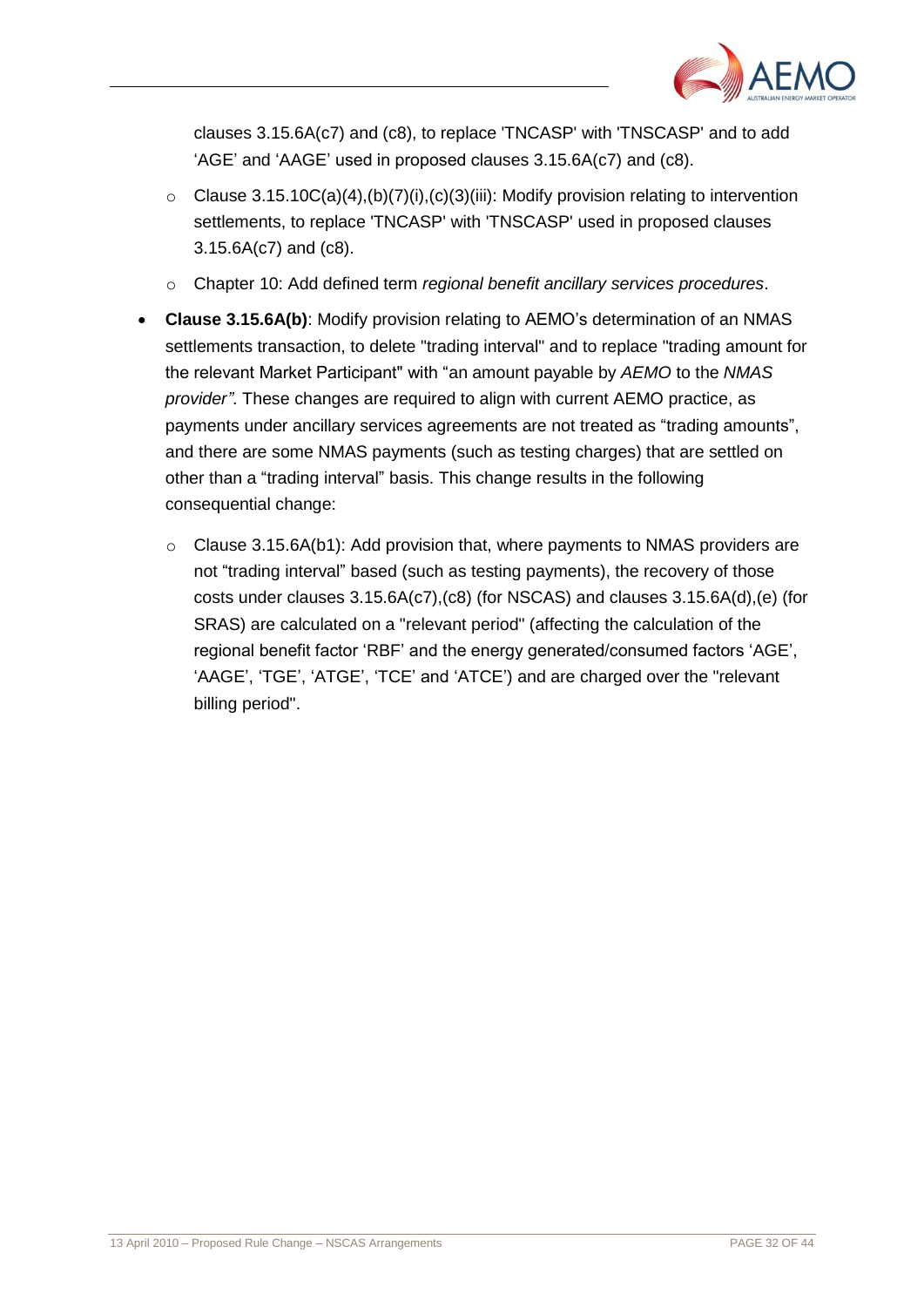

# <span id="page-34-0"></span>**9. Minor Issues**

Following an analysis of the various NER clauses relating to NSCAS and to NMAS generally, AEMO has identified a number of minor issues that, while not specifically consulted on during the NSCS Review, should nevertheless be addressed to improve regulatory certainty for market participants consistent with good regulatory practice. These issues include:

- clarifying potentially ambiguous provisions;
- italicising terms which are defined terms in Chapter 10 of the NER;
- using consistent terminology;
- correcting grammatical errors; and
- correcting paragraph references to use the NER convention.

Attachment C provides a tabular summary of these issues, the affected NER clauses and the proposed Rule to address the issue.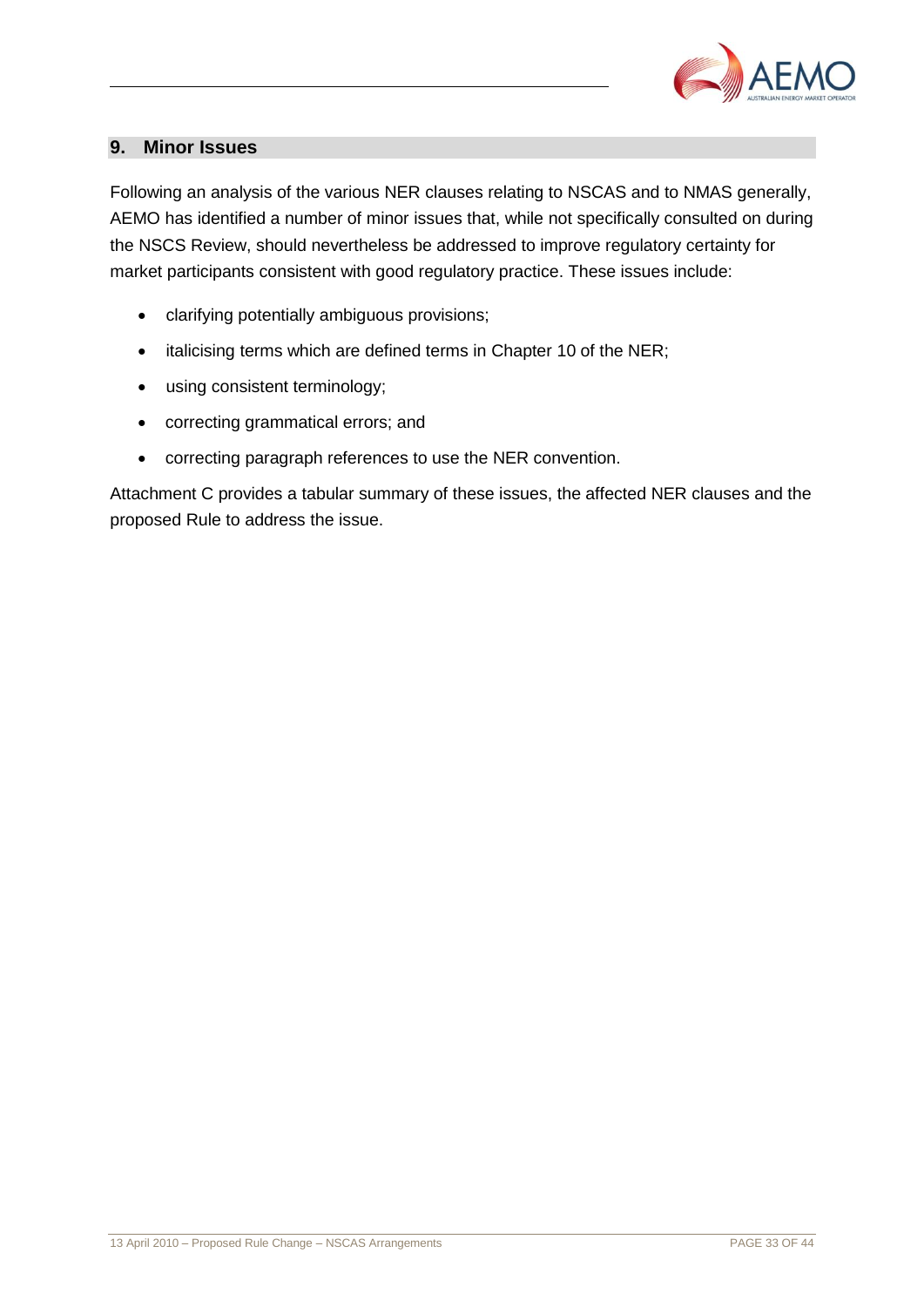

# <span id="page-35-0"></span>**10. Implementation and Transition**

In determining an appropriate framework for the transition to, and implementation of, the proposed arrangements, AEMO submits that consideration needs to be given to existing commitments.

AEMO"s existing NCAS contracts are due to expire on 30 June 2011, with an option to extend these contracts by one year until 30 June 2012.

To facilitate the transition to the proposed NSCAS arrangements the proposed Rule includes provisions in Chapter 11 that allow AEMO to:

- continue to acquire NCAS under the existing NCAS contracts and to extend these contracts (as agreed) until the proposed new arrangements are in place;
- develop and publish the NSCAS description and the NSCAS quantity procedure to take effect from the NSCAS commencement date; and
- develop and publish the NMAS Tender Guidelines for NSCAS, the guidelines for dispatch of NSCAS, and the new regional benefit ancillary services procedures in accordance with the Rules consultation procedure by a specified date.

This framework facilitates the publication of NSCAS needs in the first NTNDP following the making of the proposed Rule.

For example, if AEMO wished to include its NSCAS needs assessment in the 2010 NTNDP, the proposed Rule would need to be made before September 2010. If this were possible, AEMO would also need to develop and publish the NSCAS description and the NSCAS quantity procedure before that date.

If the NSCAS needs were published in the 2010 NTNDP, TNSPs would have until 30 June 2012 to address those needs and if they do not do so, AEMO would issue the proposed clause 3.11.3 notice and give the TNSPs a further 30 days to respond. This means that the earliest AEMO would be able to commence its process for the acquisition of NSCAS would be 1 August 2012. To facilitate the commencement of a procurement process under the proposed new framework, the amended NMAS Tender Guidelines would need to be in place before that date.

Previous experience indicates that AEMO"s acquisition process can take as much as 6 months, as it requires both an EOI and an ITT stage. This means that any NSCAS contracts under the proposed Rule are unlikely to commence before February 2013.

Any delay to the making of the proposed Rule beyond September 2010 is likely to delay the implementation of the new arrangements by one year as the first NSCAS needs assessment would not occur until the 2011 NTNDP.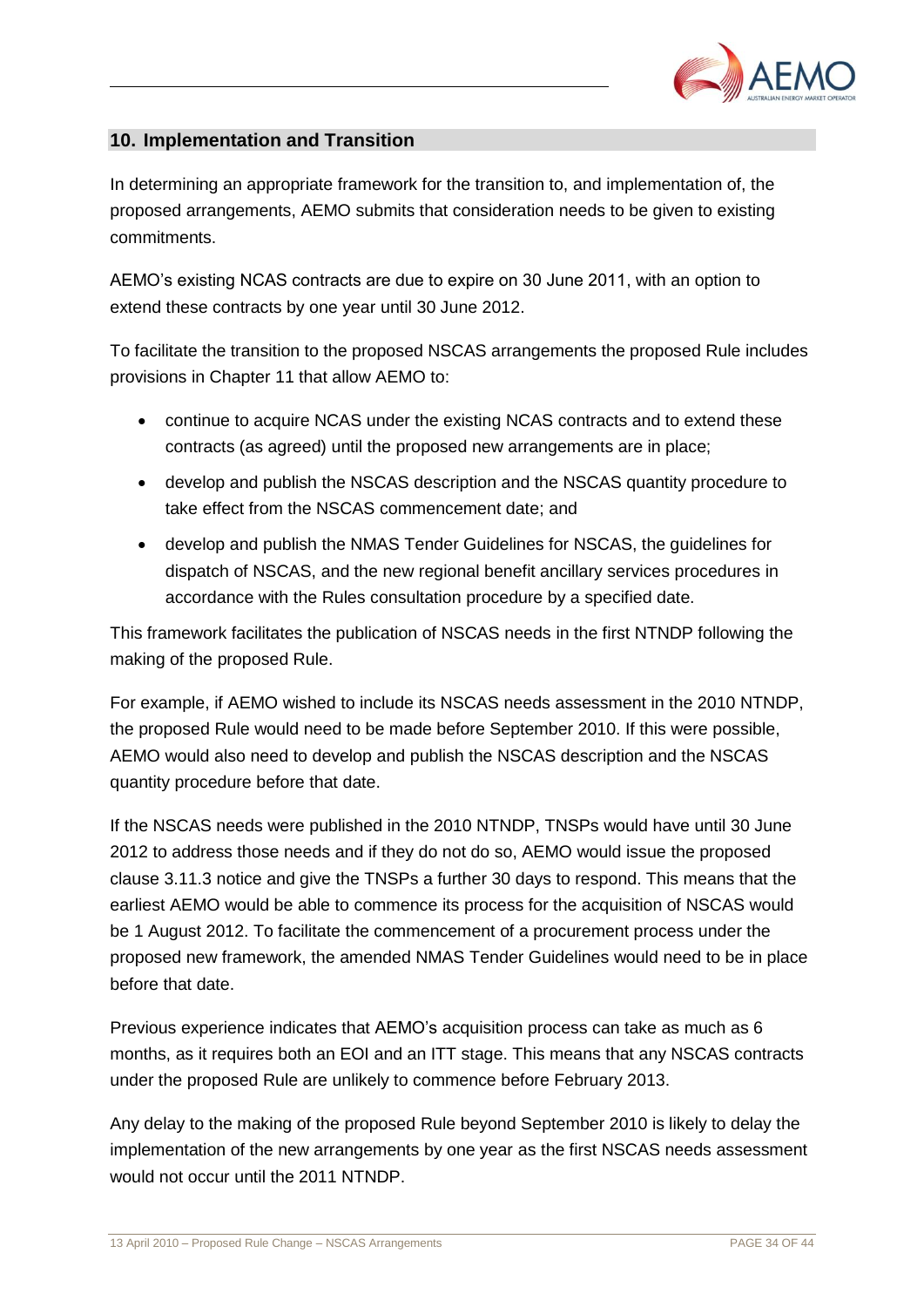

Given these imperatives, AEMO would appreciate and welcome the opportunity to discuss with the AEMC a feasible work plan to ensure the implementation and transition to the new arrangements is successful.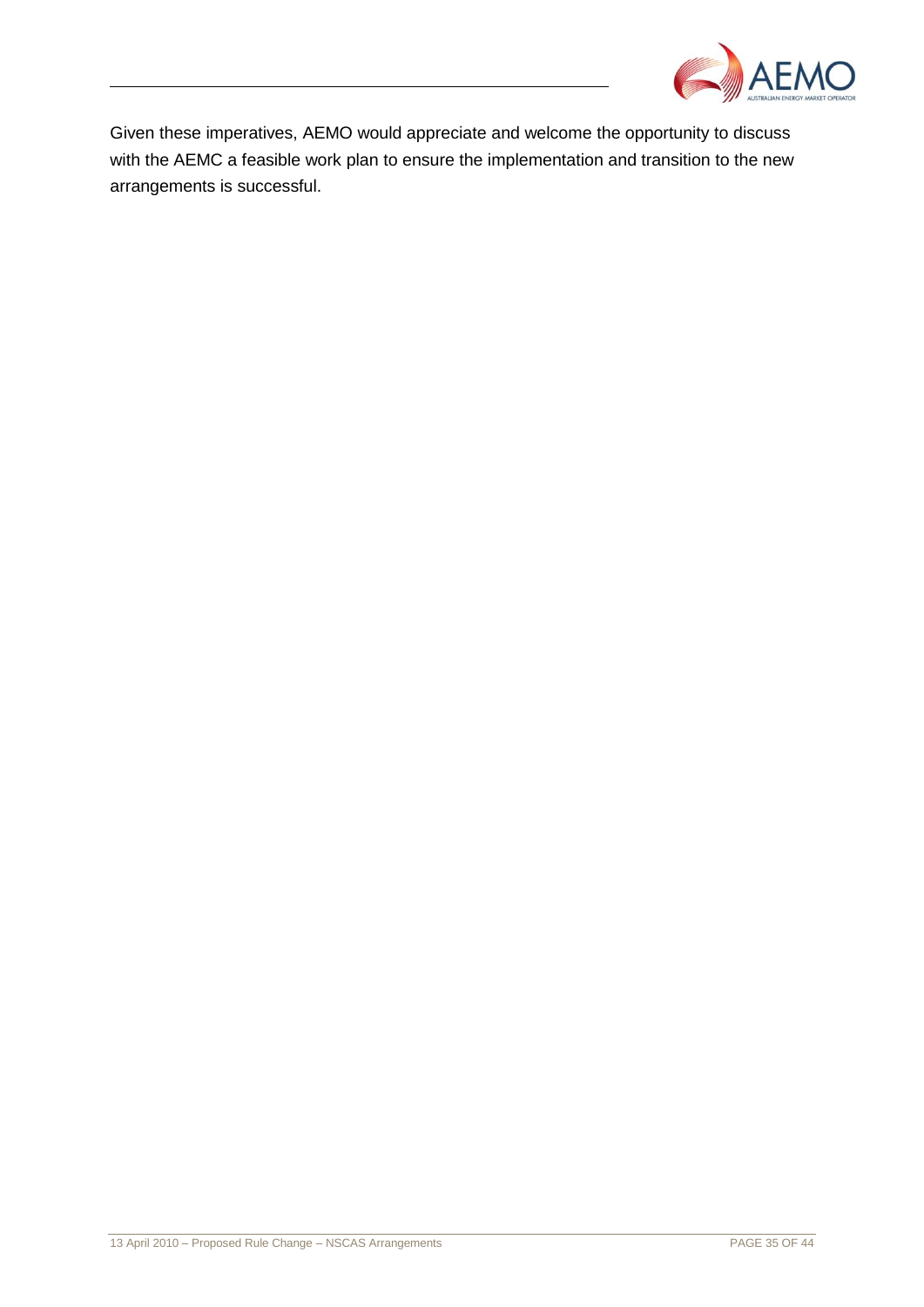

# <span id="page-37-0"></span>**11. How the Proposed Rule Contributes to the National Electricity Objective**

Before the AEMC can make a Rule change it must apply the rule making test set out in the NEL which requires it to assess whether the proposed Rule will or is likely to contribute to the national electricity objective (**NEO**). Section 7 of the NEL states the NEO is:

- "… to promote efficient investment in, and efficient operation and use of, electricity services for the long term interests of consumers of electricity with respect to –
	- (a) price, quality, reliability and security of supply of electricity; and
	- (b) the reliability, safety and security of the national electricity system."

NSCAS can significantly increase the secure power transfer capability of parts of a transmission network. The secure power transfer capability or secure operating limit of a transmission network is based on ensuring the power system will be in a satisfactory operating state at all levels of power transfer up to its secure operating limit, and would return to a satisfactory operating state following any credible contingency event. Some NSCAS can supply reactive power to ensure voltages remain within acceptable limits following contingencies, while other NSCAS can supply active power or trip load to ensure the postcontingent power transfers remain within their operating ratings. In the right situation, NSCAS can significantly increase secure power transfer capability and do so at a much lower cost than additional investment in transmission lines and transformers. Therefore, a nationally coordinated approach to the planning, acquisition and deployment of NSCAS has the potential to provide additional power transfer capability at significantly lower costs than alternative infrastructure investment and also achieve significant benefits of trade.

AEMO submits that the proposed Rule is likely to promote the NEO because the proposed NSCAS arrangements provide greater role clarity, and more transparent and nationally focused planning and that would encourage more efficient use of existing transmission networks without compromising AEMO"s ability to maintain power system security and reliability. This would support efficient investment in, and efficient operation of electricity services for the long term interests of consumers particularly with respect to price, reliability and security of electricity.

AEMO submits that the proposed Rule is likely to specifically contribute to the NEO in the ways described in the following sections.

#### <span id="page-37-1"></span>**11.1. Service Definition**

AEMO submits that the proposed new service definitions better reflect the capabilities and the value that these services deliver to the NEM. In turn, this provides greater transparency regarding the service options that can be offered to AEMO as NSCAS, and is likely to encourage a greater range of service options to meet identified NSCAS needs, which would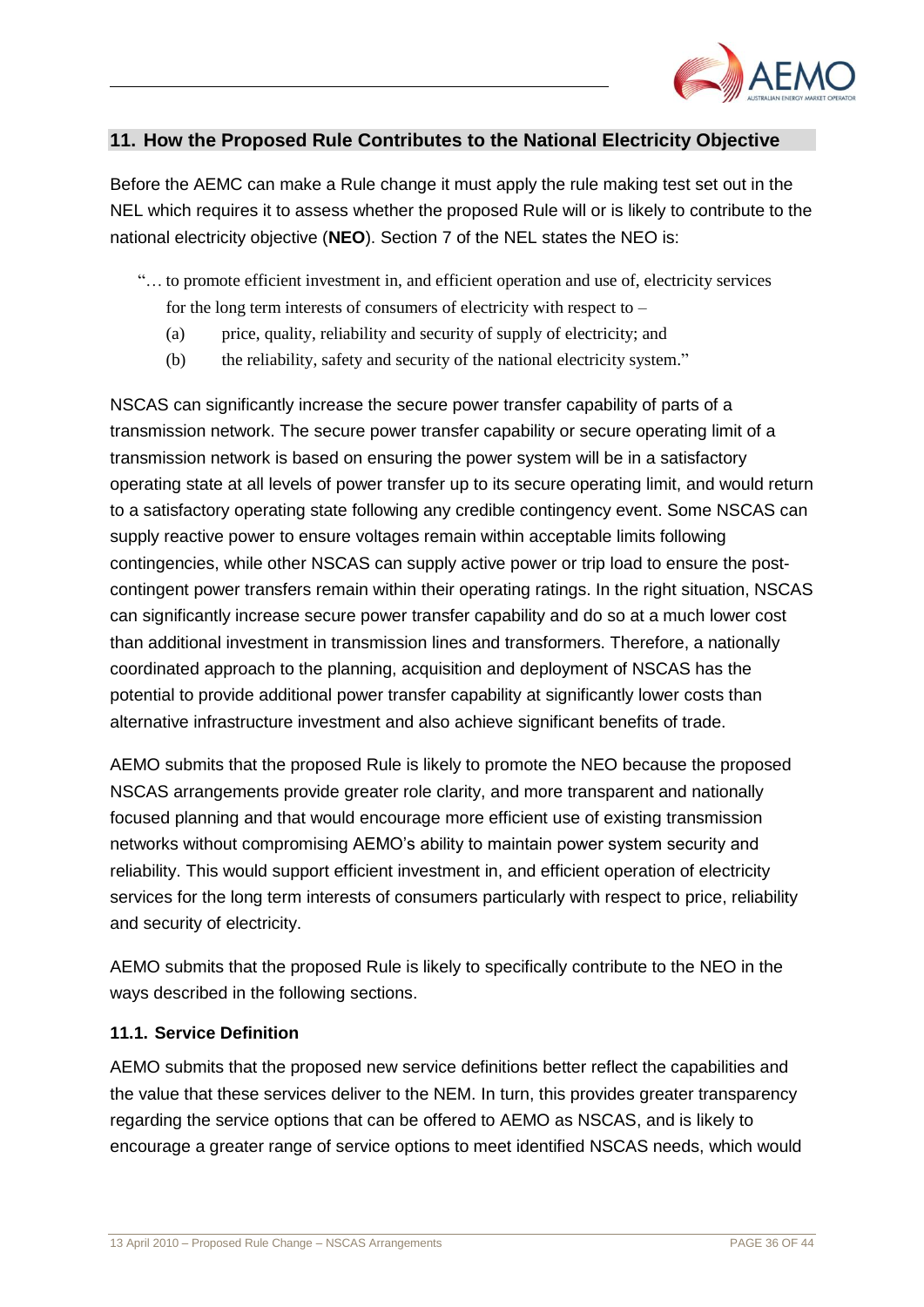

increase competition in the provision of NSCAS and reduce the long term costs of electricity to consumers.

#### <span id="page-38-0"></span>**11.2. Service Planning and Acquisition**

#### *Obligations to Acquire Service*

AEMO submits that clarifying the respective obligations on AEMO and TSNPs to acquire NSCAS improves the overall coordination of service investment, reduces the risk of investment gaps or duplication, and increases transparency and regulatory certainty for all Registered Participants and NSCAS providers. AEMO submits that this would promote more efficient investment in, and operation of, electricity services for the long term interests of customers.

#### *Service Planning*

AEMO submits that the identification of NSCAS needs in the NTNDP, in addition to those identified by TNSPs would encourage competition and hence lower prices in the provision of these services. This is likely to occur because the proposed arrangements would rely on TNSPs to deliver a more competitive option to the market before AEMO would need to intervene.

AEMO also submits that including NSCAS needs in the NTNDP is likely to provide investment signals to the market to identify where timely investment should occur in order to achieve optimal power transfer capability on current and potential NTFPs and ensure power system security and reliability of supply of the NEM.

#### *Service Acquisition*

AEMO submits that the proposed approach to service acquisition, where AEMO is obliged to acquire NSCAS in the absence of TNSP action, promotes the NEO because it would enable AEMO to deliver ancillary services that improve the use of existing networks and improve power system security and reliability of supply at a more efficient price to electricity consumers.

Additionally, this supports AEMO"s ability to maintain power system security and reliability. AEMO submits that this promotes efficient operation and use of ancillary services with respect to the reliability and security of supply of electricity for the long term interests of consumers.

AEMO also submits that allowing persons other than Registered Participants to provide NSCAS to AEMO to meet unmet NSCAS needs, and AEMO"s proposed obligation to publish detailed information on its ancillary service agreements is likely to encourage a greater range of competitive service options, would increase price discovery, would increase competition in the provision of NSCAS and reduce the long term costs of electricity to consumers.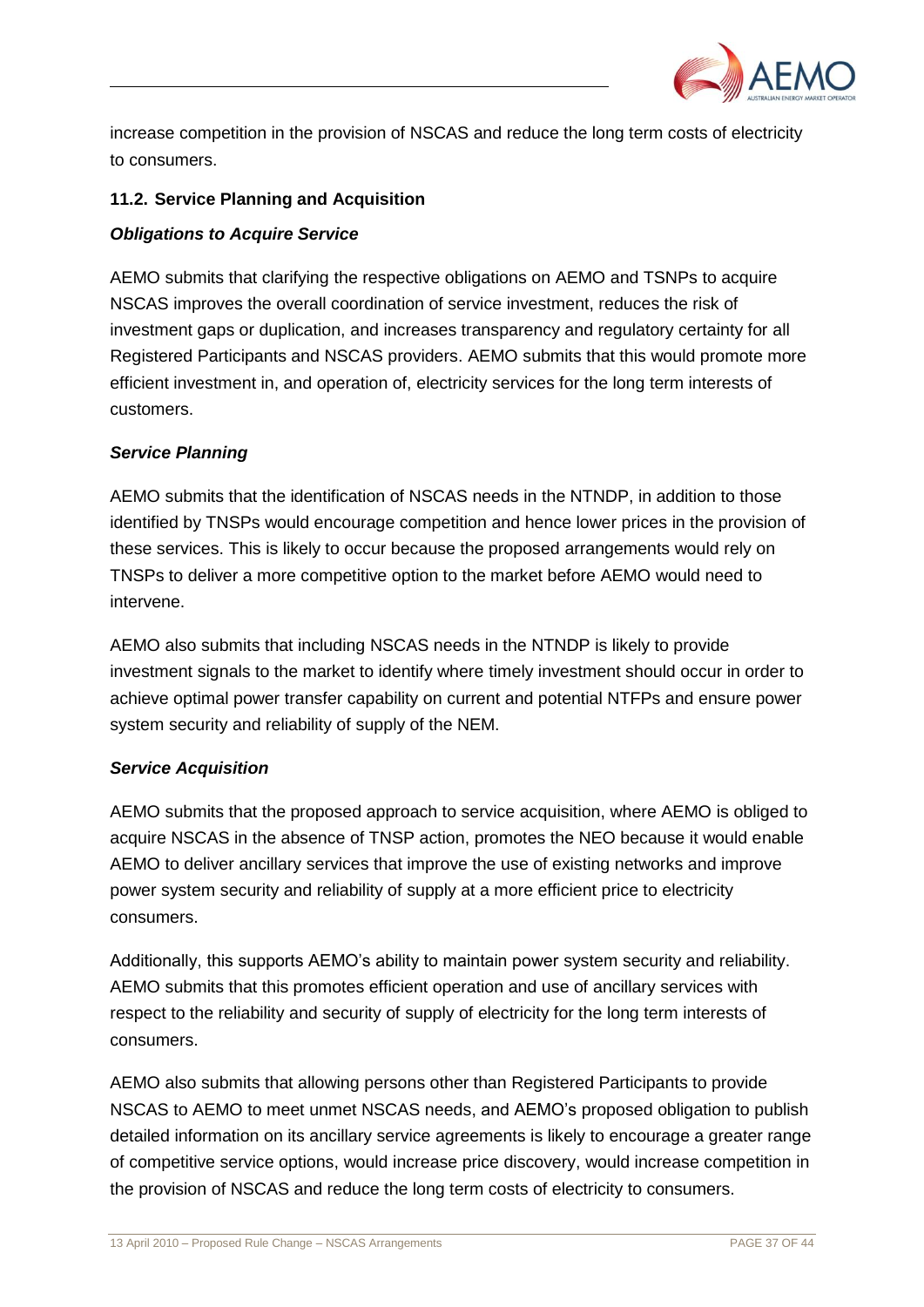

# <span id="page-39-0"></span>**11.3. Service Deployment**

AEMO submits that the proposed obligations for TNSPs to provide information regarding the deployment of their NSCAS under network support agreements would ensure that AEMO is aware of all options available to it. This would assist AEMO in managing transmission operations more efficiently and in formulating network support constraint equations that properly reflect the impact of such deployment, which in turn would enhance AEMO"s ability to achieve its power system security obligations through the central dispatch and PASA outcomes.

AEMO also submits that including these obligations in the NER increases regulatory certainty for AEMO and TNSPs regarding the provision and dispatch of NSCAS because it clarifies the obligations of each party regarding the information required for the provision and efficient dispatch of these services.

The proposed Rule also clarifies NSPs" responsibilities regarding the dispatch of NSCAS and this increases regulatory certainty regarding the provision and dispatch of these services.

AEMO submits that these proposed changes are likely to promote the efficient operation and use of electricity services in terms of the price, reliability and security of supply for the long term benefit of consumers.

# <span id="page-39-1"></span>**11.4. Service Cost Recovery**

AEMO submits that changing the current approach for NSCAS cost recovery from Market Customers on a NEM wide basis to a more "regional beneficiaries" basis, where practicable, would promote the NEO because it provides an incremental improvement in efficiency by aligning the beneficiaries of the NSCAS and the recovery of that service. The proposed Rule would ensure that, where possible, the costs are recovered from the participants that benefit from the provision of the NSCAS.<sup>21</sup>

# <span id="page-39-2"></span>**11.5. Addressing Minor Issues**

The proposed Rule includes a number of minor changes to improve the clarity and consistency of the NER. AEMO submits that correcting minor inconsistencies and grammatical errors is likely to contribute to the efficient operation and use of electricity services in the NEM because they are likely to reduce the potential regulatory uncertainty and inefficiency arising from such inconsistencies.

While their overall NEO contribution is likely to be an incremental improvement in efficiency, these changes improve the clarity, predictability and transparency of the proposed NSCAS arrangements. Clearer obligations better inform AEMO and participants of their rights and

 $21$ Examples where the regional benefit approach applies to recovering costs from Market Customers includes the RERT, contingency lower FCAS and compensation for directions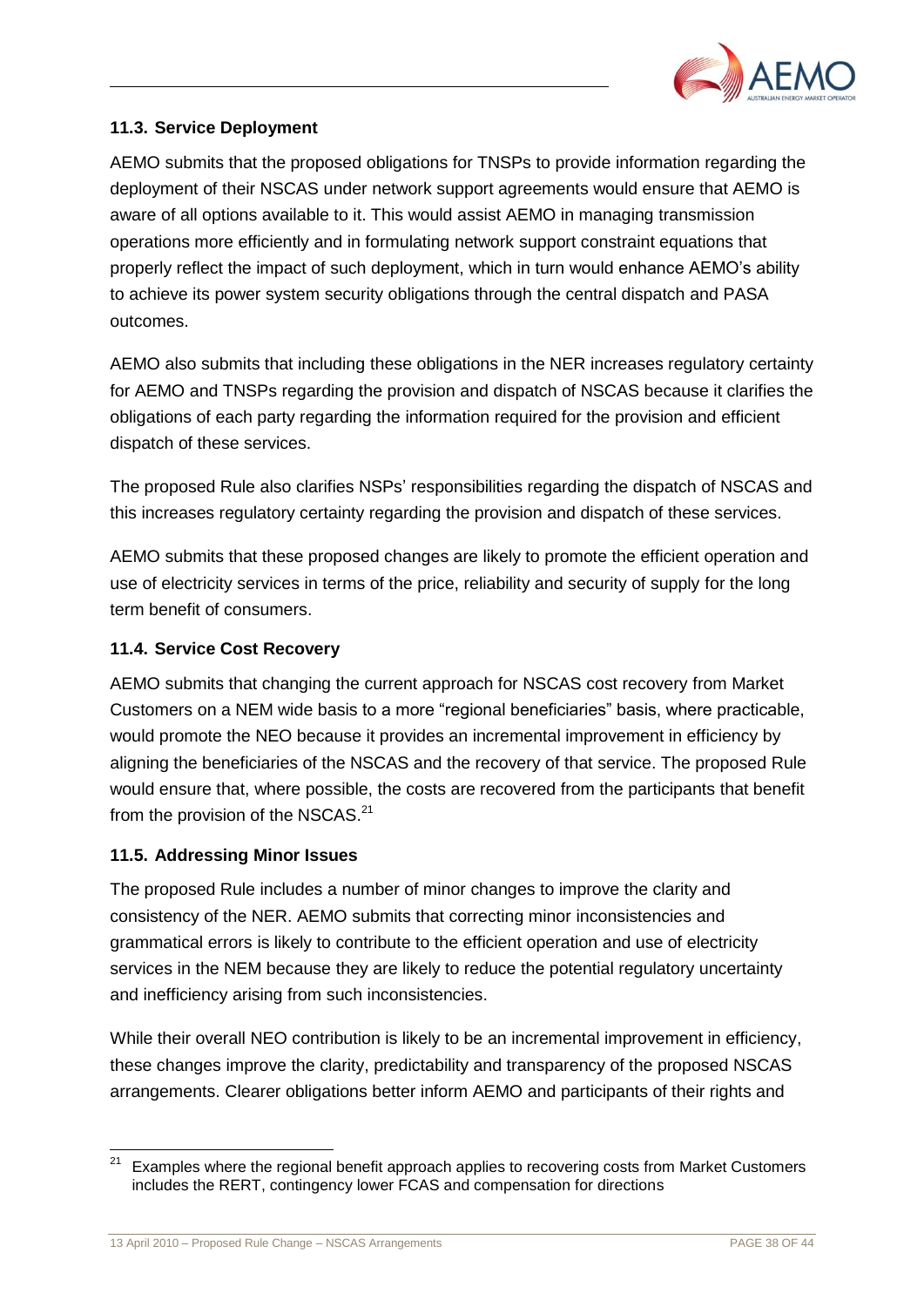

obligations which is important because they are relied on for making operational decisions that affect the reliability and security of the electricity supply in the NEM.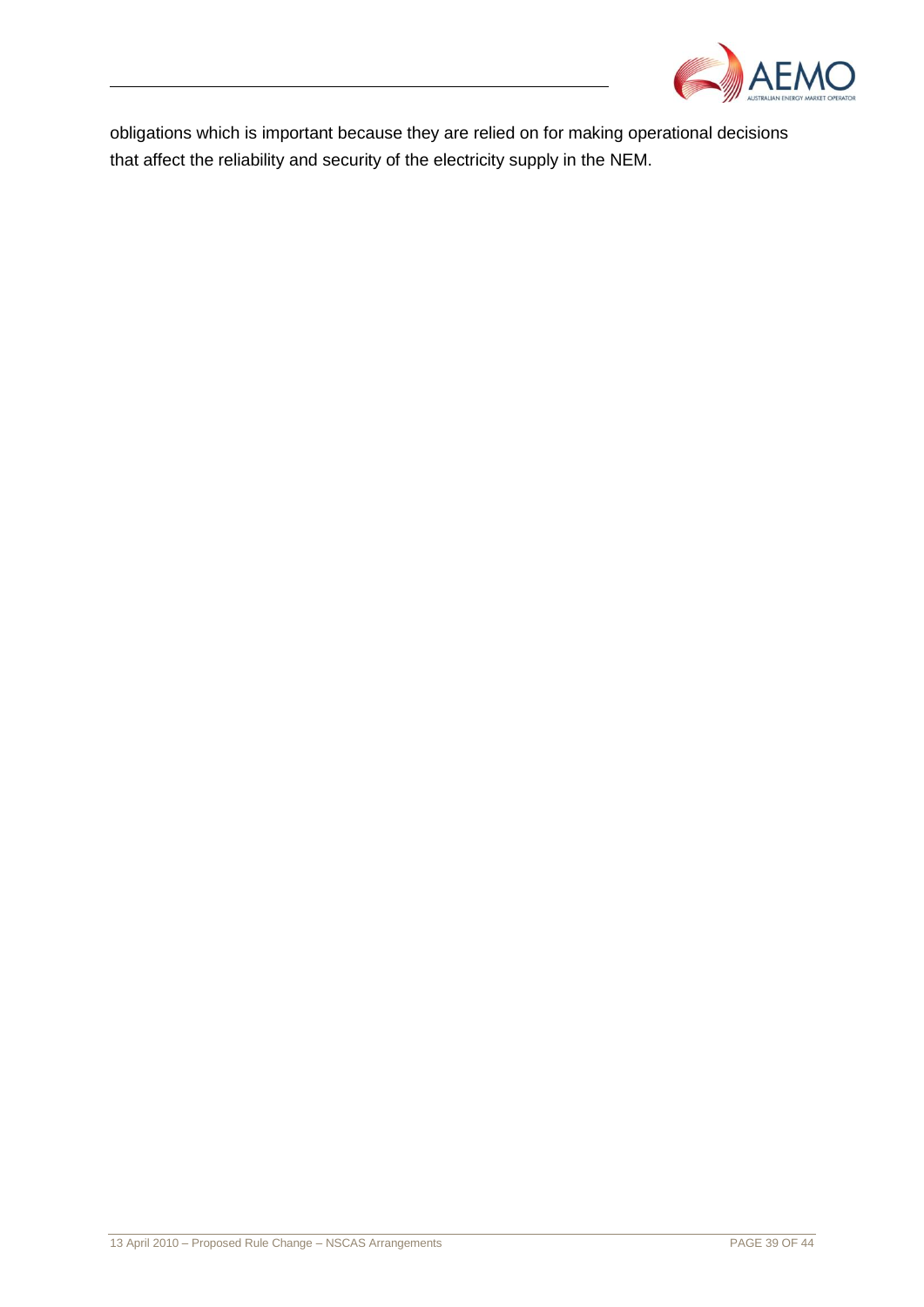

# <span id="page-41-0"></span>**12. Expected Benefits and Costs of the Proposed Rule**

AEMO considers that the benefits of the proposed Rule significantly outweigh the administrative and market systems costs that would be incurred in implementing the proposed Rule. These benefits are difficult to quantify because they will depend on the extent to which NSCAS is used to increase the secure power transfer capability on existing transmission networks. Nonetheless, AEMO considers that NSCAS can in many cases increase the utilisation of existing transmission assets at a much lower cost than augmenting transmission networks and this would lead to lower electricity costs for consumers.

#### <span id="page-41-1"></span>**12.1. Service Definition**

AEMO does not expect that the changes to the NSCAS definitions would result in a cost to market participants.

AEMO expects that it would incur administrative costs associated with amending the NSCAS description in accordance with the Rules consultation procedure.

# <span id="page-41-2"></span>**12.2. Service Planning and Acquisition**

AEMO considers that the proposed Rule changes would provide more transparent arrangements for the identification and acquisition of NSCAS needs which are linked to AEMO"s NTP function which aim to deliver long term benefits to electricity consumers. AEMO expects that this would further enhance the national transmission planning process for the NEM which would ensure a more strategic and nationally-coordinated approach to identifying NSCAS requirements and acquiring NSCAS to meet those requirements.

AEMO considers that this would encourage greater utilisation of the transmission network and this would deliver potentially significant benefits to the NEM. The proposed Rule changes are also expected to provide improved and timely investment signals that assist in identifying the location and quantity of service required to achieve optimal levels of power transfer capability on NTFPs while ensuring power system security and reliability of supply of the NEM. Where timely investment by the relevant TNSPs does not occur, AEMO would acquire the NSCAS thereby ensuring that power system security and reliability of supply of the NEM is maintained.

Under the proposed Rule changes AEMO would be required to include an annual assessment in the NTNDP of NSCAS needs for a minimum five year outlook, noting that AEMO currently only publishes an NSCAS assessment once every three years with a three year outlook. AEMO expects that the benefits of extending the NSCAS planning horizon and providing this information to the market on an annual basis would bring benefits because it increases the amount of useful and timely information that could be used for investment decisions. AEMO will incur costs in conducting the annual NSCAS assessments and including these in the NTNDP, which are not expected to be material. There are other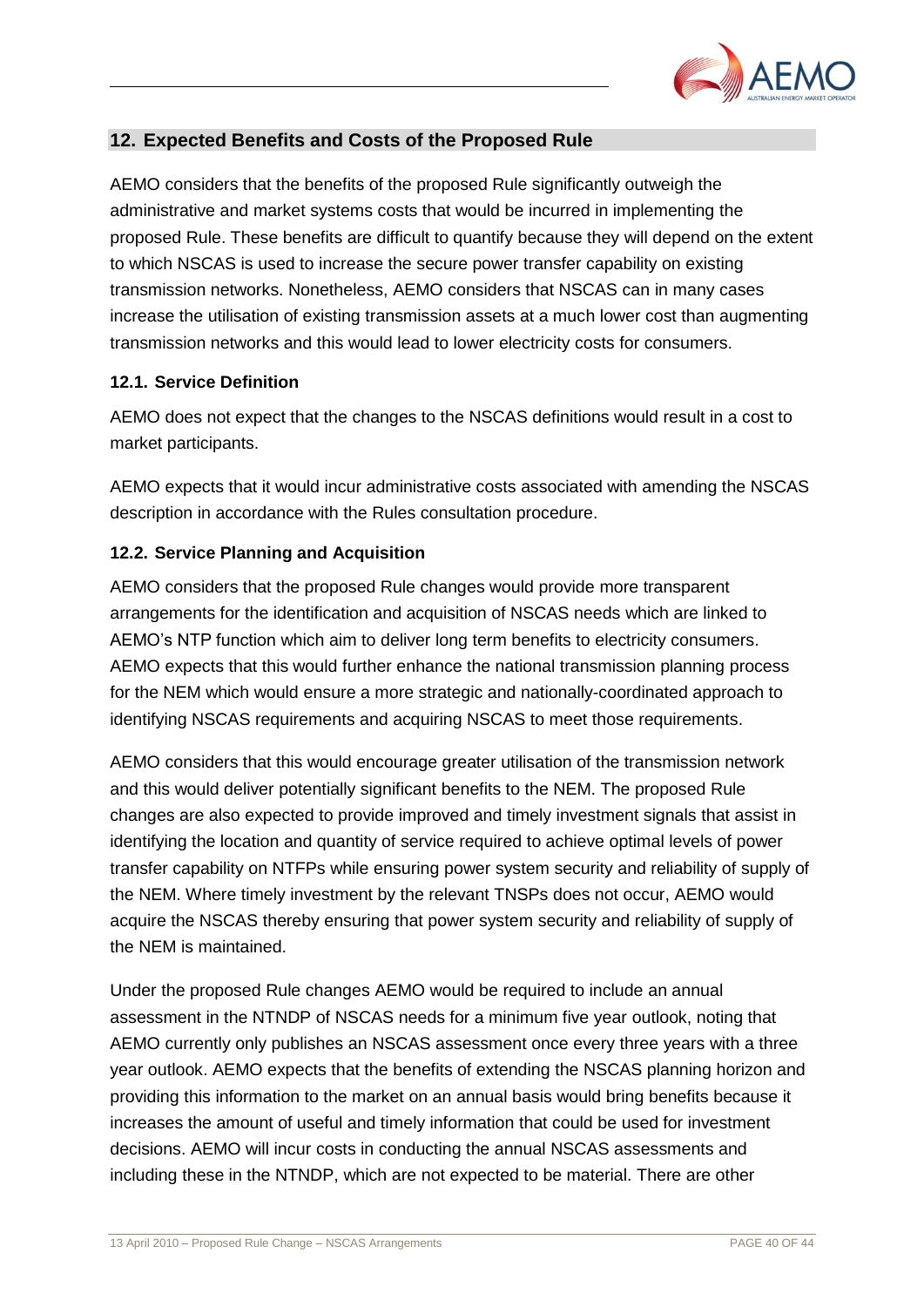

administrative costs associated with AEMO developing the relevant NSCAS procedures and guidelines in accordance with the Rules consultation procedure.

AEMO also expects that the proposed Rule changes would benefit those willing to provide NSCAS and currently not allowed to, potentially including DSPs. In the long term, customers are also likely to benefit because this change is likely to increase competition in the provision of NSCAS which would reduce costs. AEMO has estimated that the annual costs of existing RPAS contracts are \$18 to \$23 million higher than benchmarked costs for these services, and an increase in competitive pressure during the acquisition of these services is likely to reduce the prices offered by NSCAS providers. AEMO also expects that there will be administrative costs involved in extending current contracts while transitioning to the proposed arrangements but that these will be offset by the benefits of increasing competition in the provision of these services.

AEMO also expects that there are market benefits involved in AEMO publishing details of the actual and estimated annual costs and quantities of NSCAS provided by each facility under an ancillary service agreement. This change is expected to increase market transparency and assist the AER in assessing a TNSP"s forecast revenue requirements for a regulatory control period by reducing the risk of over-recovering the cost of TNSP assets that have been rolled into the regulatory asset base, for the long term benefit of consumers. AEMO expects that it will incur minor costs in changes to market systems to allow publishing of NSCAS details.

Finally, AEMO expects that it would incur administrative costs associated with developing the NSCAS quantity procedure, NMAS Tender Guidelines and the new regional benefit ancillary services procedures in accordance with the Rules consultation procedure.

#### <span id="page-42-0"></span>**12.3. Service Deployment**

The proposed Rule places obligations on TNSPs to provide sufficient information to AEMO on each facility that provides NSCAS to TNSPs under network support agreements to allow AEMO to deploy these services within the central dispatch and PASA processes. AEMO notes that much of this information is provided to it informally and the proposed Rule change seeks to formalise this practice. Given this, AEMO does not expect that there will be a significant increase in costs to TNSPs or AEMO regarding the provision of this information. The expected benefit to the NEM is that greater certainty of these services would allow AEMO to dispatch these services more efficiently and this would improve pricing outcomes, thereby enhancing investment outcomes.

AEMO also expects that it would incur administrative costs associated with amending the guidelines for NSCAS dispatch in accordance with the Rules consultation procedure.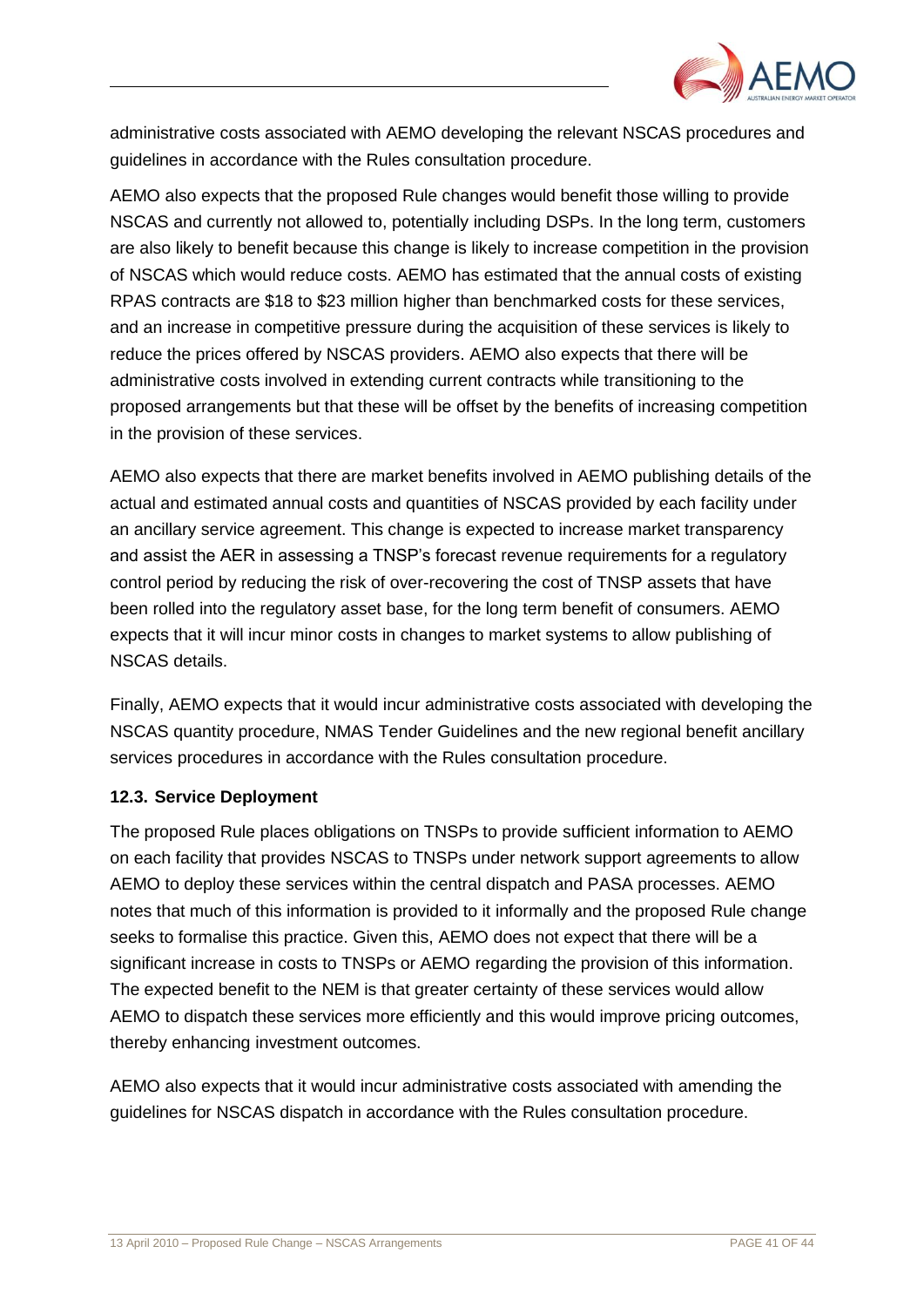

# <span id="page-43-0"></span>**12.4. Service Cost Recovery**

AEMO expects that the proposed Rule would benefit Market Customers in regions that AEMO determines do not benefit from the provision of NSCAS under an ancillary services agreement, as the relevant NSCAS costs would no longer be recovered from those Market Customers. Conversely, Market Customers in beneficiary regions would incur increased costs because these NSCAS costs would no longer be recovered from all regions.

In transitioning to the proposed cost recovery approach, AEMO expects to incur the following costs:

- costs of changes to settlements systems required so that NSCAS costs can be recovered from Market Customers in benefitting regions. AEMO estimates that these changes would cost approximately \$50 000; and
- administrative costs associated with developing the regional benefit ancillary services procedures in accordance with the Rules consultation procedures.

# <span id="page-43-1"></span>**12.5. Addressing Minor issues**

The proposed Rule identifies a number of minor and consequential changes. AEMO does not expect that these changes would result in material costs to the market.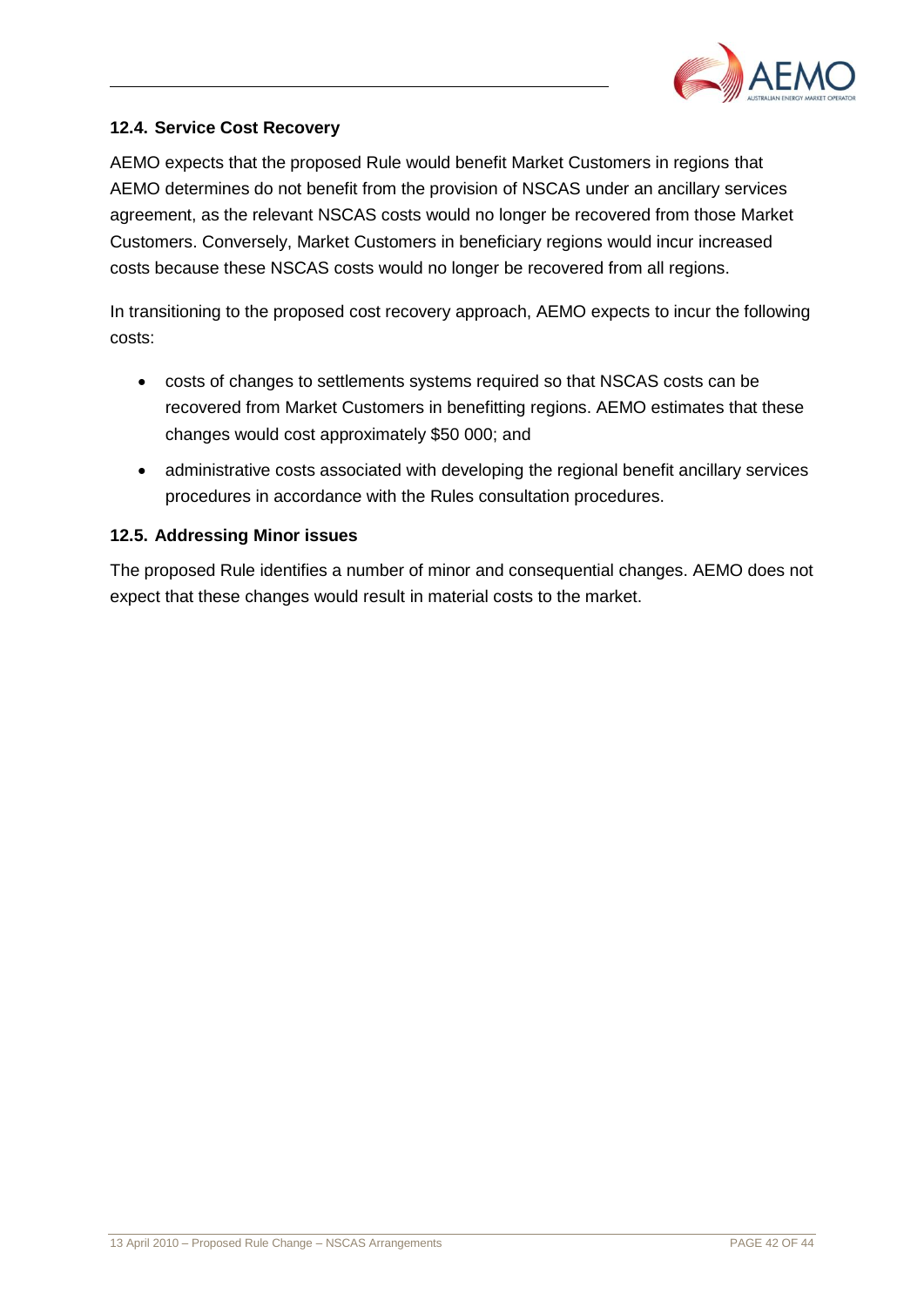

# <span id="page-44-0"></span>**GLOSSARY**

| <b>TERM OR</b><br><b>ABBREVIATION</b> | <b>EXPLANATION</b>                                                                                                       |
|---------------------------------------|--------------------------------------------------------------------------------------------------------------------------|
| <b>AEMC</b>                           | Australian Energy Market Commission                                                                                      |
| <b>AEMO</b>                           | Australian Energy Market Operator                                                                                        |
| <b>AER</b>                            | Australian Energy Regulator                                                                                              |
| <b>DSP</b>                            | Demand-Side Participation, Demand-Side Participant                                                                       |
| <b>EOI</b>                            | Expressions of interest                                                                                                  |
| <b>ITT</b>                            | Invitation to tender                                                                                                     |
| <b>LRPP</b>                           | Last Resort Planning Power of the AEMC                                                                                   |
| <b>MCE</b>                            | Ministerial Council on Energy                                                                                            |
| <b>NCAS</b>                           | <b>Network Control Ancillary Service</b>                                                                                 |
| <b>NEL</b>                            | <b>National Electricity Law</b>                                                                                          |
| <b>NEM</b>                            | <b>National Electricity Market</b>                                                                                       |
| <b>NEMMCO</b>                         | National Electricity Market Management Company                                                                           |
| <b>NEO</b>                            | National Electricity Objective                                                                                           |
| <b>NER</b>                            | <b>National Electricity Rules</b>                                                                                        |
| <b>NGF</b>                            | <b>National Generators Forum</b>                                                                                         |
| <b>NLCAS</b>                          | Network Loading Control Ancillary Service                                                                                |
| <b>NMAS</b>                           | Non-Market Ancillary Services                                                                                            |
| <b>NSCAS</b>                          | Network Support and Control Ancillary Services                                                                           |
| <b>NSCAS</b> needs                    | The location and quantity of the NSCAS required.                                                                         |
| <b>NSCS</b>                           | <b>Network Support and Control Service</b>                                                                               |
| <b>NSCS Review</b>                    | The Network Support and Control Services Review required under clause<br>3.1.4(a1)(4) of the National Electricity Rules. |